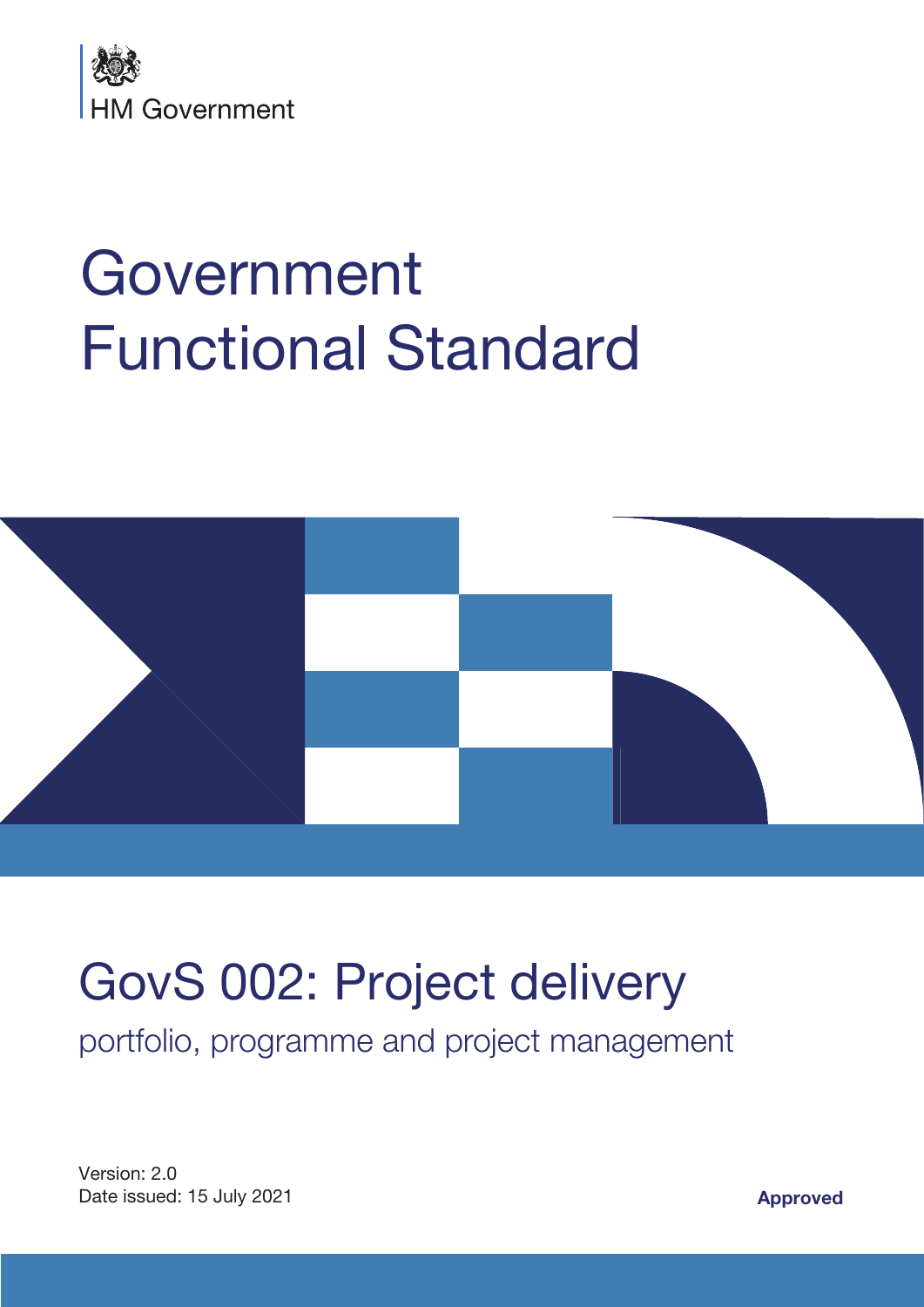

This functional standard is part of a suite of management standards that promotes consistent and coherent ways of working across government, and provides a stable basis for assurance, risk management and capability improvement.

The suite of standards, and associated guidance, can be found at **GOV.UK government** [functional standards](https://www.gov.uk/government/collections/functional-standards).

Functional standards cross-refer to each other where needed, so can be confidently used together.

They contain both mandatory and advisory elements, described in consistent language (see the table below).

| <b>Term</b> | <b>Intention</b>                               |
|-------------|------------------------------------------------|
| shall       | denotes a requirement: a mandatory element.    |
| should      | denotes a recommendation: an advisory element. |
| may         | denotes approval.                              |
| might       | denotes a possibility.                         |
| can         | denotes both capability and possibility.       |
| is/are      | denotes a description.                         |

The meaning of words is as defined in the Shorter Oxford English Dictionary, except where defined in the Glossary in **Annex B.** 

It is assumed that legal and regulatory requirements are always met.

Version 2 of GovS 002 replaces version 1.2 and has the same purpose, scope and intent. The main changes relate to general enhancements derived from feedback, use and changes to other functional standards. Former clause 7 on supporting practices has been split into two separate sets of clauses covering planning and control, and solution delivery.

© Crown copyright 2021

Produced by Infrastructure and Projects Authority

You may re-use this information (excluding logos) free of charge in any format or medium, under the terms of the Open Government Licence. To view this licence, visit <http://www.nationalarchives.gov.uk/doc/open-government-licence/>or email: [psi@nationalarchives.gsi.gov.uk](mailto:psi@nationalarchives.gsi.gov.uk)

Where we have identified any third-party copyright material you will need to obtain permission from the copyright holders concerned.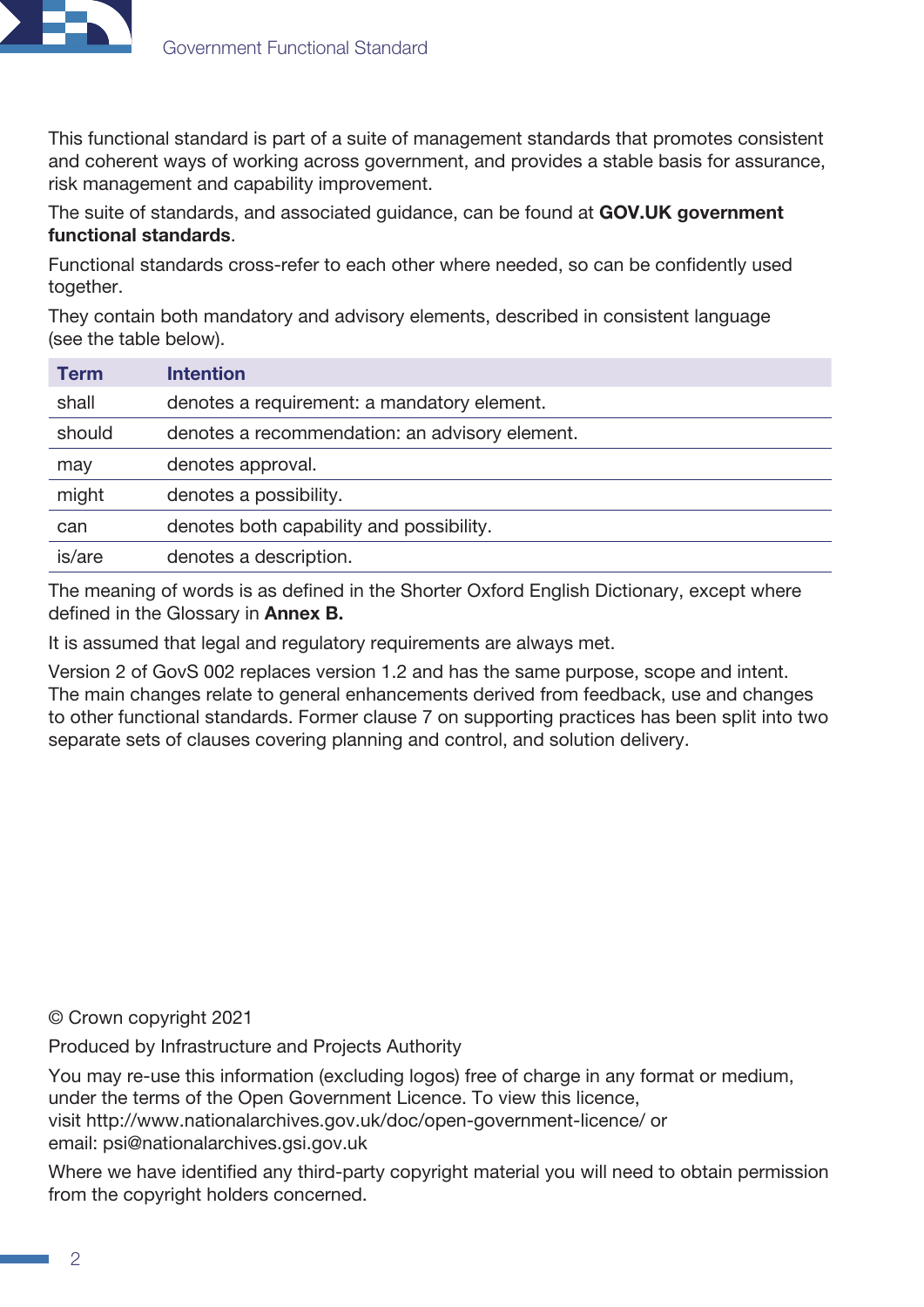# **Contents**

| 1. |                  | About this government functional standard                 | 6              |
|----|------------------|-----------------------------------------------------------|----------------|
|    | 1.1              | Purpose of this government standard                       | 6              |
|    | 1.2 <sub>2</sub> | Scope of this standard                                    | $6\,$          |
|    | 1.3              | Government standards references                           | 6              |
| 2. |                  | <b>Principles</b>                                         | $\overline{7}$ |
| 3. |                  | <b>Context</b>                                            | 8              |
|    | 3.1              | Introduction                                              | 8              |
|    | 3.2              | Portfolios, programmes, projects and other related work   | 8              |
|    |                  | 3.3 Working with different delivery approaches            | 10             |
| 4. |                  | Governance                                                | 10             |
|    | 4.1              | Governance and management framework                       | 10             |
|    | 4.2              | Assurance                                                 | 11             |
|    | 4.3              | <b>Decision Making</b>                                    | 12             |
|    |                  | 4.4 Roles and accountabilities                            | 13             |
| 5. |                  | Portfolio management                                      | 16             |
|    | 5.1              | The purpose of portfolio management                       | 16             |
|    | 5.2              | Portfolio governance and management framework             | 16             |
|    | 5.3              | Portfolio management practices                            | 18             |
| 6. |                  | Programme and project management                          | 20             |
|    | 6.1              | The purpose of programme and project management           | 20             |
|    | 6.2              | Programme and project governance and management framework | 20             |
|    | 6.3              | Life cycles                                               | 20             |
|    | 6.4              | Programme and project management practices                | 23             |
| 7. |                  | Planning and control practices                            | 27             |
|    | 7.1              | Overview                                                  | 27             |
|    | 7.2              | Planning                                                  | 27             |
|    | 7.3              | Benefits management                                       | 28             |
|    | 7.4              | Resource, capacity and capability management              | 29             |
|    | 7.5              | Reporting                                                 | 29             |
|    | 7.6              | Risk and issue management                                 | 30             |
|    | 7.7              | Change control                                            | 30             |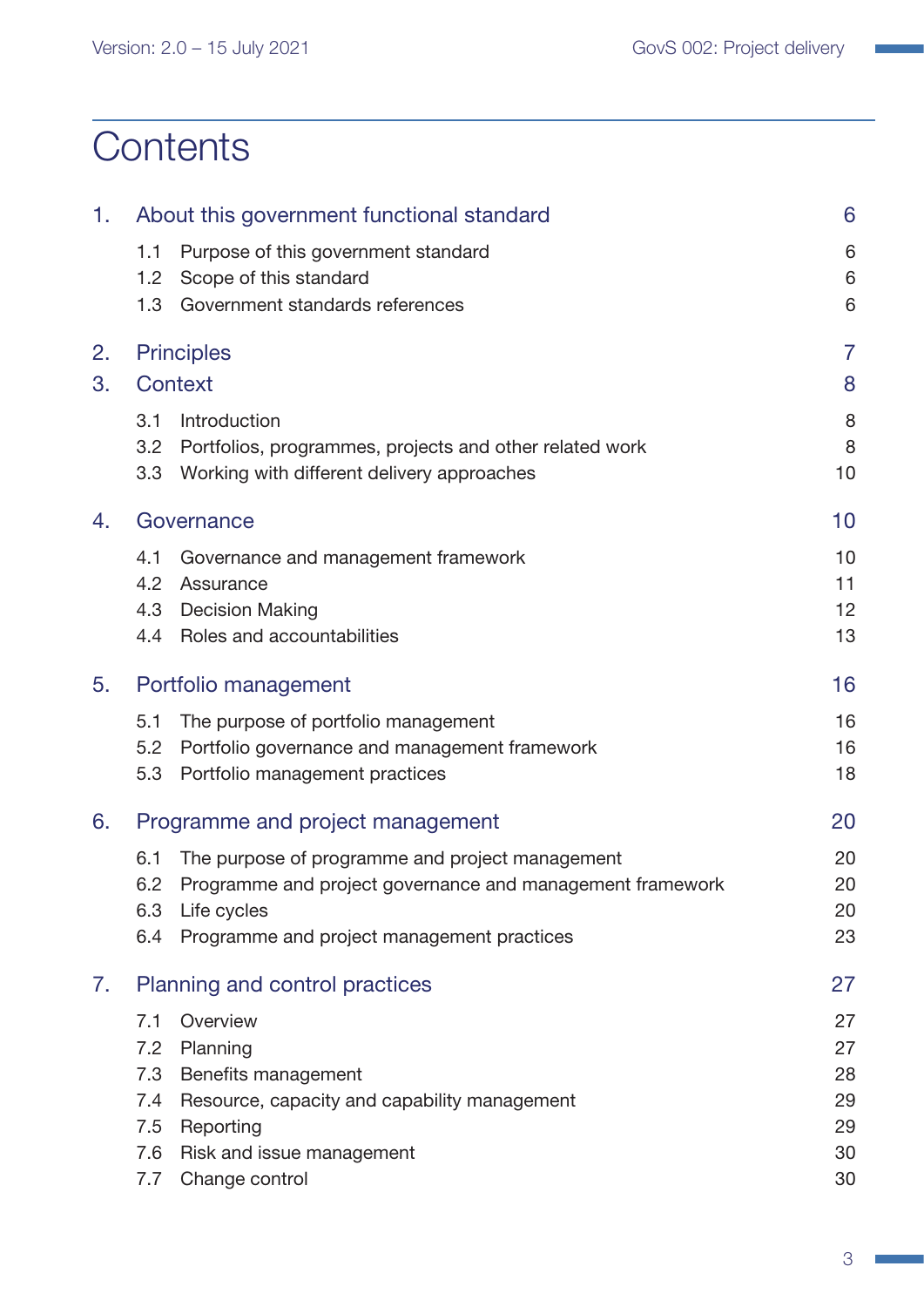

|    | Traceability management<br>7.8                                 | 31 |
|----|----------------------------------------------------------------|----|
|    | 7.9<br>Information and data management                         | 32 |
|    | 7.10 Finance                                                   | 32 |
|    | 7.11 Procurement and contract management                       | 33 |
|    | 7.12 Stakeholder engagement                                    | 33 |
|    | 7.13 Communications                                            | 33 |
| 8. | Solution delivery practices                                    | 34 |
|    | 8.1<br>Overview                                                | 34 |
|    | 8.2<br>Quality management                                      | 34 |
|    | User needs and requirements<br>8.3                             | 34 |
|    | Solution design<br>8.4                                         | 35 |
|    | 8.5<br>Solution development and integration                    | 35 |
|    | Verification against design and validation against need<br>8.6 | 35 |
|    | 8.7<br>Management of organisational and societal change        | 36 |
|    | 8.8<br>Learning from experience                                | 36 |
|    | Project delivery team induction and training<br>8.9            | 36 |
|    | 8.10 Health and safety                                         | 37 |
|    | 8.11 Environment and sustainability                            | 37 |
| A. | <b>References</b>                                              | 38 |
| В. | Glossary                                                       | 40 |
| C. | Example roles and accountabilities                             | 45 |
| D. | The reference project life cycle                               | 48 |
| Е. | Examples of life cycles reflecting different needs             | 49 |
|    | The extended life cycle                                        | 49 |
|    | A project life cycle example, based on agile delivery          | 50 |

 $\mathbb{R}^2$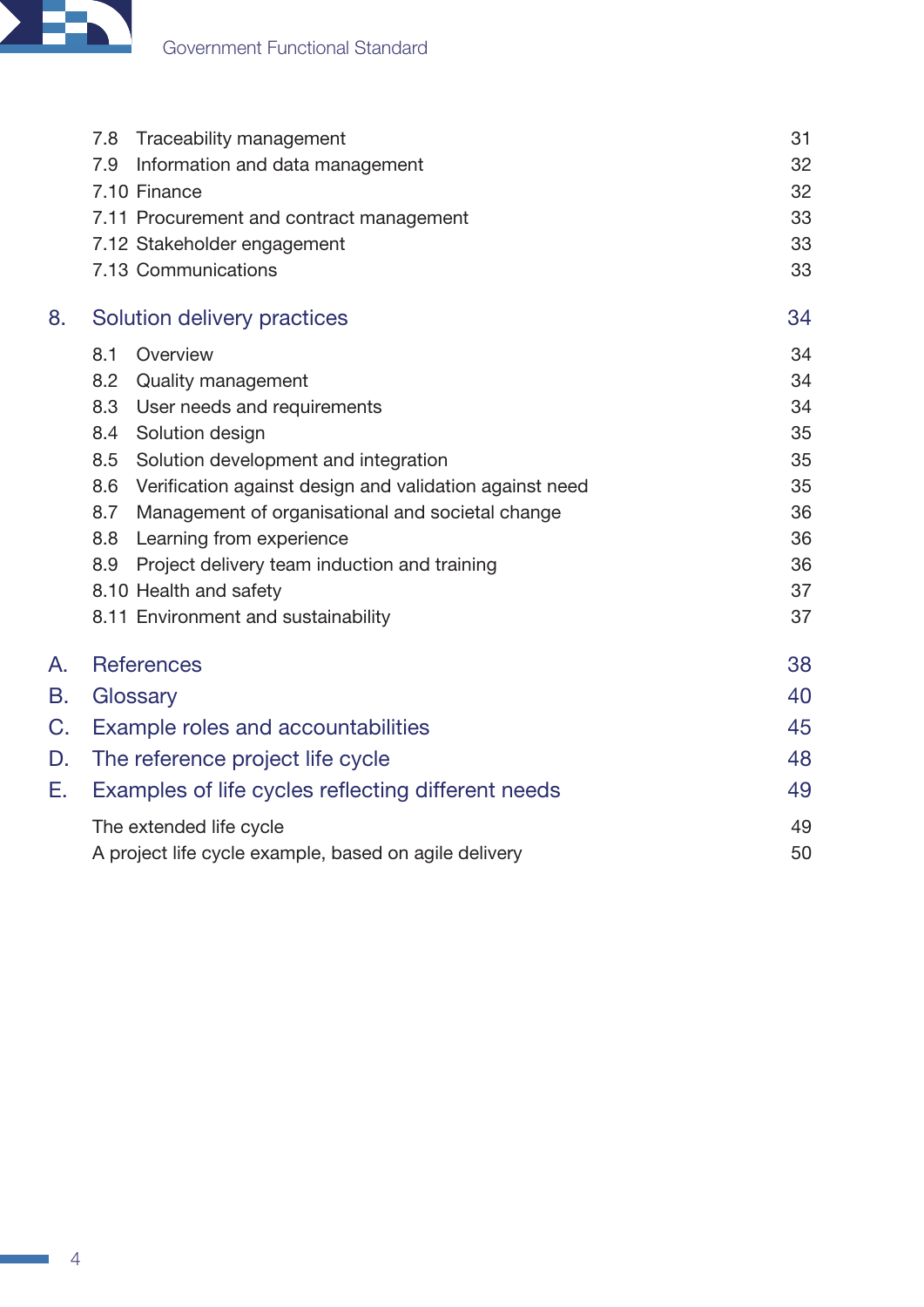

<span id="page-4-0"></span>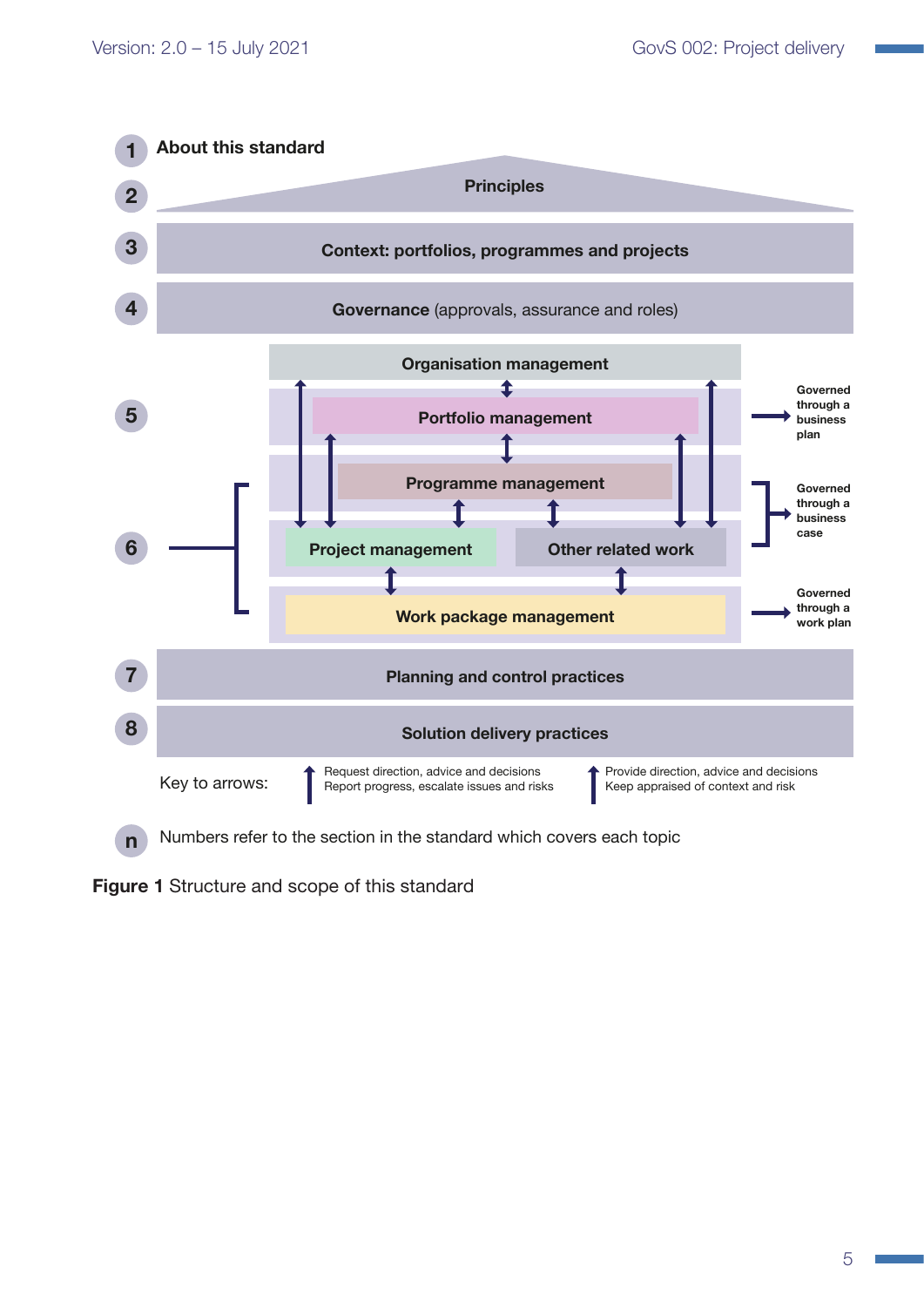# <span id="page-5-0"></span>1. About this government functional standard

# 1.1 Purpose of this government standard

The purpose of this government functional standard is to set expectations for the direction and management of portfolios, programmes and projects ensuring value for money and the successful and timely delivery of government policy and business objectives.

This standard provides direction and guidance for:

- permanent secretaries, directors general, chief executive officers of arm's length bodies and sponsoring bodies, ensuring an environment exists which promotes delivery success and integrates with their other activities
- senior responsible owners, ensuring the breadth of practices required for successful delivery are used
- owners of departmental methodologies, developing processes and techniques which are consistent in scope across government
- assurance and audit bodies, for testing best practice
- portfolio, programme and project offices, managers, suppliers and their teams introducing the practices

# 1.2 Scope of this standard

This standard applies to portfolios, programmes and projects undertaken within or across government departments and their arm's length bodies:

- ranging from those listed in the Government Major Project Portfolio (GMPP) through to those at local business level
- whether for digital, infrastructure, transformation, service delivery, military capability, property, regulatory compliance or other purposes
- regardless of delivery methodology or technique used

#### Other public sector organisations, devolved or local, might find this standard useful.

Note: an organisation, in the context of government functional standards, is the generic term used to describe a government department, arm's length body, or any other entity that is identified as being within scope of a functional standard.

The structure of the standard is shown in Figure 1.

### 1.3 Government standards references

The following standards are directly necessary for the use of this standard:

- GovS 003, Human resources
- GovS 005, Digital, data and technology
- GovS 006, Finance
- GovS 007, Security
- GovS 008, Commercial
- GovS 009, Internal audit
- GovS 010, Analysis
- GovS 011, Communication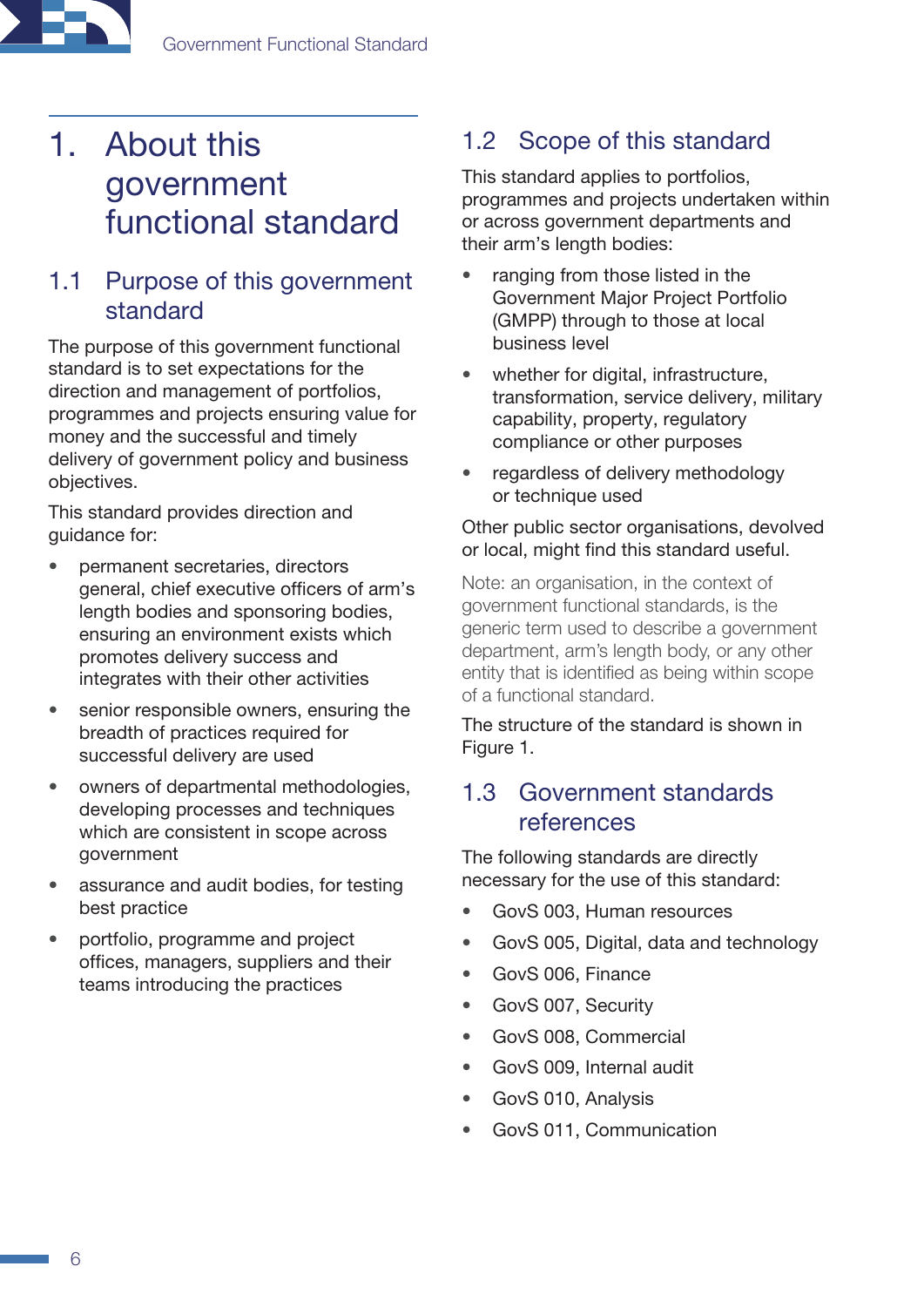<span id="page-6-0"></span>A functional standard supports achievement of the outcomes sought by an organisation. It sets expectations for what needs to be done and why relating to the functional work within its scope, in order to achieve those organisational outcomes.

Note: for expectations relating to management of a function across government, and management of functional standards, see GovS 001, Government functions.

# 2. Principles

Those engaged in project delivery shall ensure:

- 1. delivery objectives are aligned to government policy and organisational objectives
- 2. continuing business justification to confirm benefits can be realised and risks managed within the organisation's risk appetite, and that unjustified work is terminated
- 3. governance and management frameworks, and controls are proportionate and appropriate to the work and the level of prevailing risk
- 4. accountabilities and responsibilities are defined, mutually consistent and traceable across all levels of management
- 5. experience and lessons are captured, shared and used to promote future performance improvement
- 6. work is appropriately defined, planned, monitored and controlled, quality is actively managed to maximise the likelihood of success and defined working methodologies are tailored for use accordingly
- 7. outcomes and enabling outputs meet the need and are validated by stakeholders
- 8. work is undertaken in multidisciplinary teams and is assigned to people who have the required capability and capacity
- 9. the transition of capabilities to operations is planned and programme or project closure managed, with ongoing operational responsibilities agreed and accepted
- 10. public service codes of conduct and ethics and those of associated professions are upheld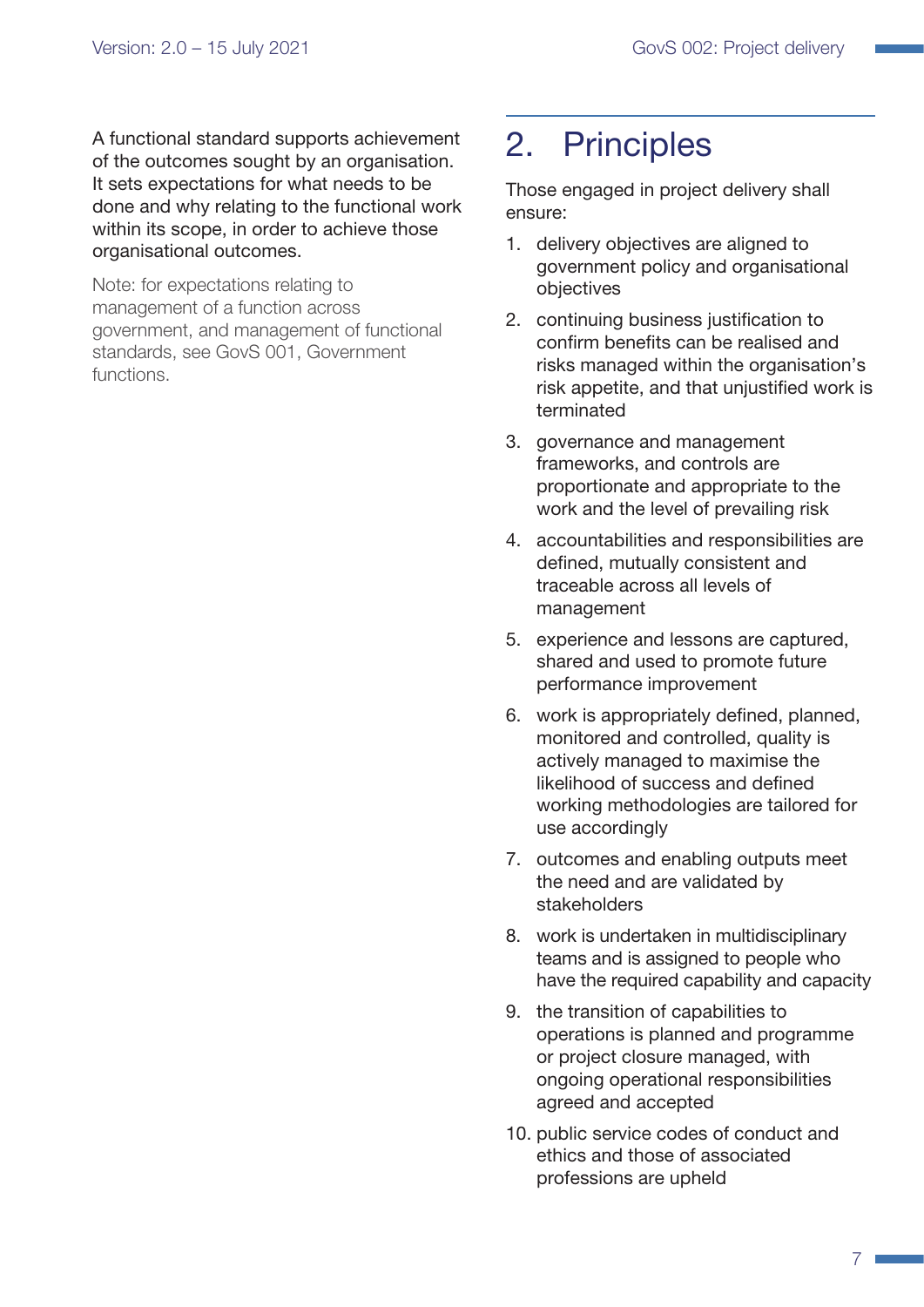<span id="page-7-0"></span>

# <span id="page-7-1"></span>3. Context

# 3.1 Introduction

This section provides essential background information for the use of this functional standard.

Portfolio, programme and project management is an integrated way of meeting the government's ambitions, driving better decisions and increasing the likelihood of successful outcomes. Collectively, portfolio, programme and project management are referred to in government as project delivery.

# 3.2 Portfolios, programmes, projects and other related work

A portfolio comprises part or all of an organisation's investment required to achieve its objectives. Governed through its portfolio (or business) plan, a portfolio comprises work components, such as other portfolios, programmes, projects and other related work.

A programme is a unique, temporary, flexible organisation created to co-ordinate, direct and oversee the implementation of a set of projects and other related work to deliver outcomes and benefits related to a set of strategic objectives. Programmes can be undertaken in one or more tranches (phases), each of which is structured around distinct step changes in the solution delivered and the resultant benefit realised.



<span id="page-7-2"></span>Figure 2 Example of a hierarchy of work components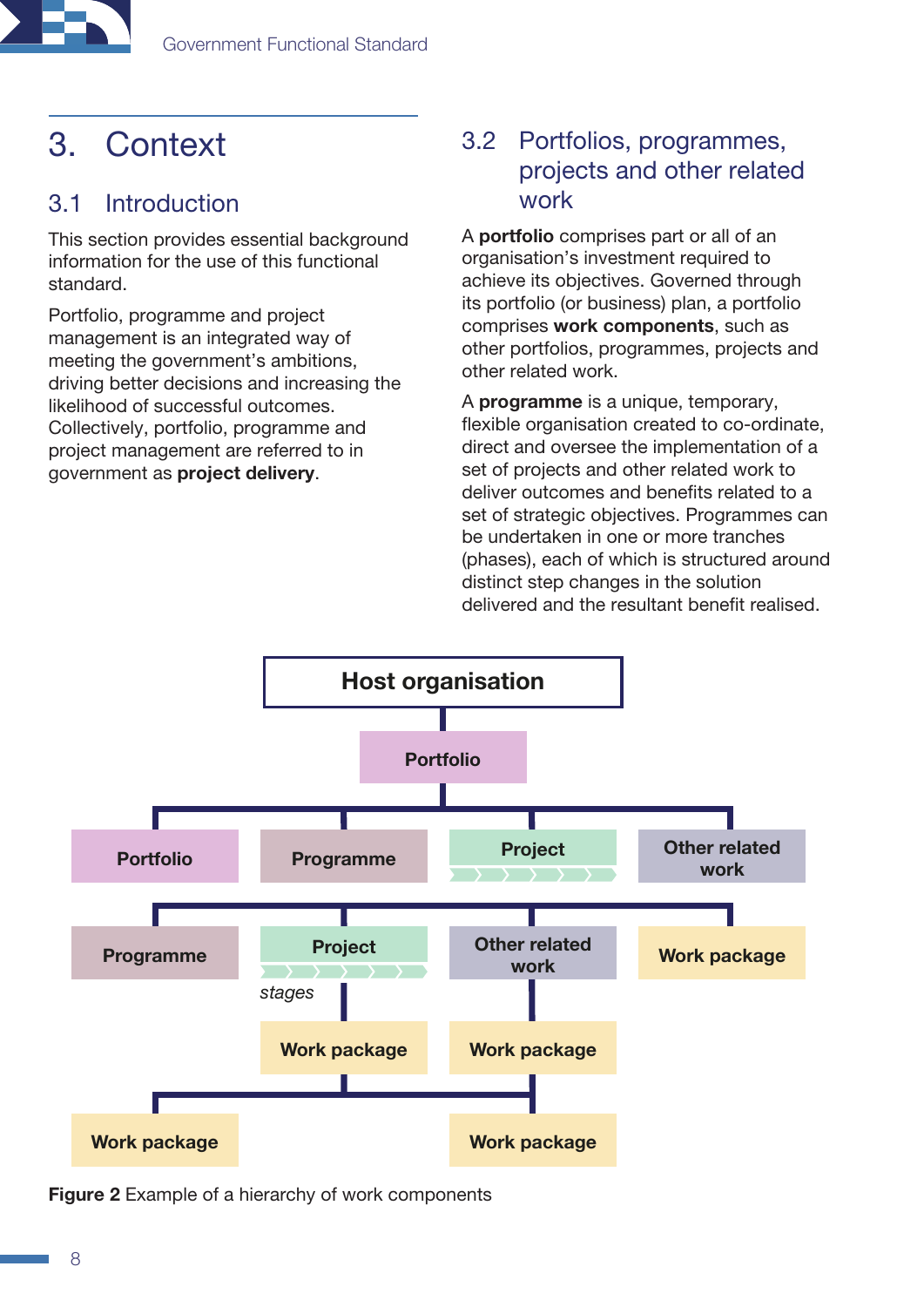A project is a unique, temporary management environment, undertaken in stages, created for the purpose of delivering one or more business products or outcomes. A project might be standalone within a portfolio or part of a programme. Other related work, not managed as a programme or a project, might include:

- support services (see [4.4.9\)](#page-14-0), solution architecture, finance and human resources
- ongoing improvement initiatives not run as projects, but using a defined approach, such as agile delivered platform-based upgrades (see Annex E), six sigma and LEAN
- service delivery, business as usual operations

Note: for example, stages can represent agile releases and work packages can represent sprints.

A work package is a set of information relevant to the creation of one or more deliverables or outputs. It comprises a description of the outputs required, work plan and details of any constraints.

Figure 2 shows the hierarchical relationship between work components, with each higher-level component comprising the sum of all connected lower-level components.

#### Work components may cross organisational and departmental boundaries.

Note: the use of the terms 'project' and 'programme' is not always indicative of the formal definitions in this standard; however, the distinction is important when designing a



Figure 3 Example showing where agile approaches can be used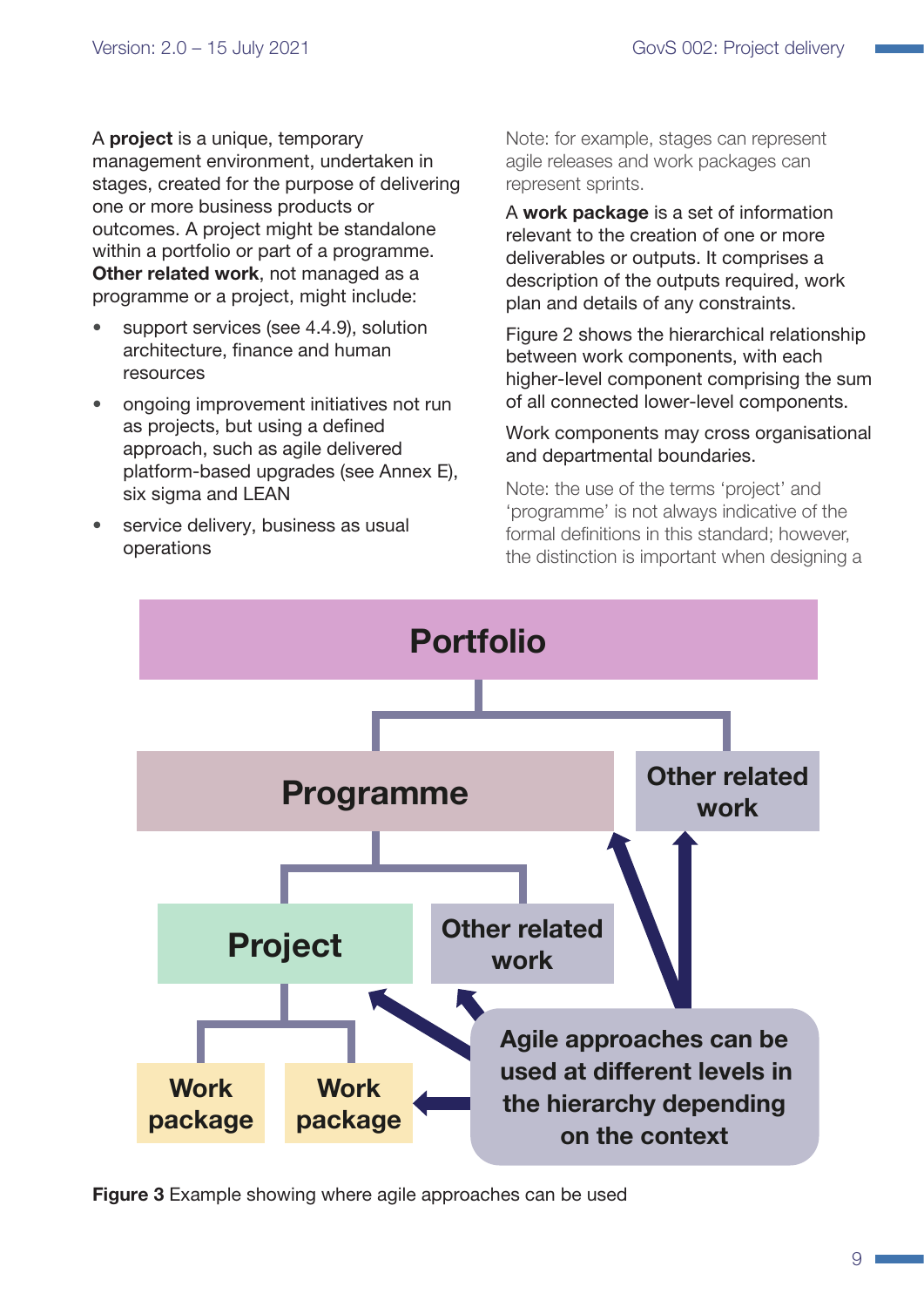<span id="page-9-0"></span>

programme or project governance and management framework.

### 3.3 Working with different delivery approaches

This project delivery standard defines a number of practices needed for successful outcomes. It defines the why and the what for each but does not define how work is to be undertaken. For example, 'agile' approaches are needed in many cases but could be used at any point in the project delivery hierarchy (see [Figure 1 Structure](#page-4-0)  [and scope of this standardF](#page-4-0)igure 3).

Nor, in the case of a project, does the standard define what the project life cycle stages should be, only that they can be mapped to the reference life cycle. The project might only include the delivery of outputs when the project is part of a programme, or could include an extended period of operation in other situations. The delivery approaches and stages need to be defined to suit the outputs and outcomes delivered and the delivery approaches taken. In a project where the work is predominantly agile, the project stages of discovery, alpha, beta, live and retirement meet that requirement (see GovS 005, Digital, data and technology). Annex E includes some examples.

# <span id="page-9-1"></span>4. Governance

## <span id="page-9-2"></span>4.1 Governance and management framework

#### 4.1.1 Overview

Governance comprises prioritising, authorising, directing, empowering and overseeing management, and assuring and reviewing performance.

#### 4.1.2 Governance of project delivery across government

A governance and management framework shall be defined and established at government level to monitor project delivery across government, which should include:

- mandatory policies, process, data and other requirements together with associated guidance
- requirements for assurance, tracking and reporting on the government's major projects
- the requirements and provision of expert support and assurance

Note: the IPA Mandate [9] sets out a statement of the Infrastructure and Projects Authority's role and the responsibilities of departments in regard to project delivery.

#### <span id="page-9-3"></span>4.1.3 Governance of project delivery in an organisation

The governance and management of project delivery within an organisation should be an integrated part of that organisation's overall governance.

An organisation's governance and management framework shall be:

• defined and established at organisational level which complies with government and departmental policies and directives and with this standard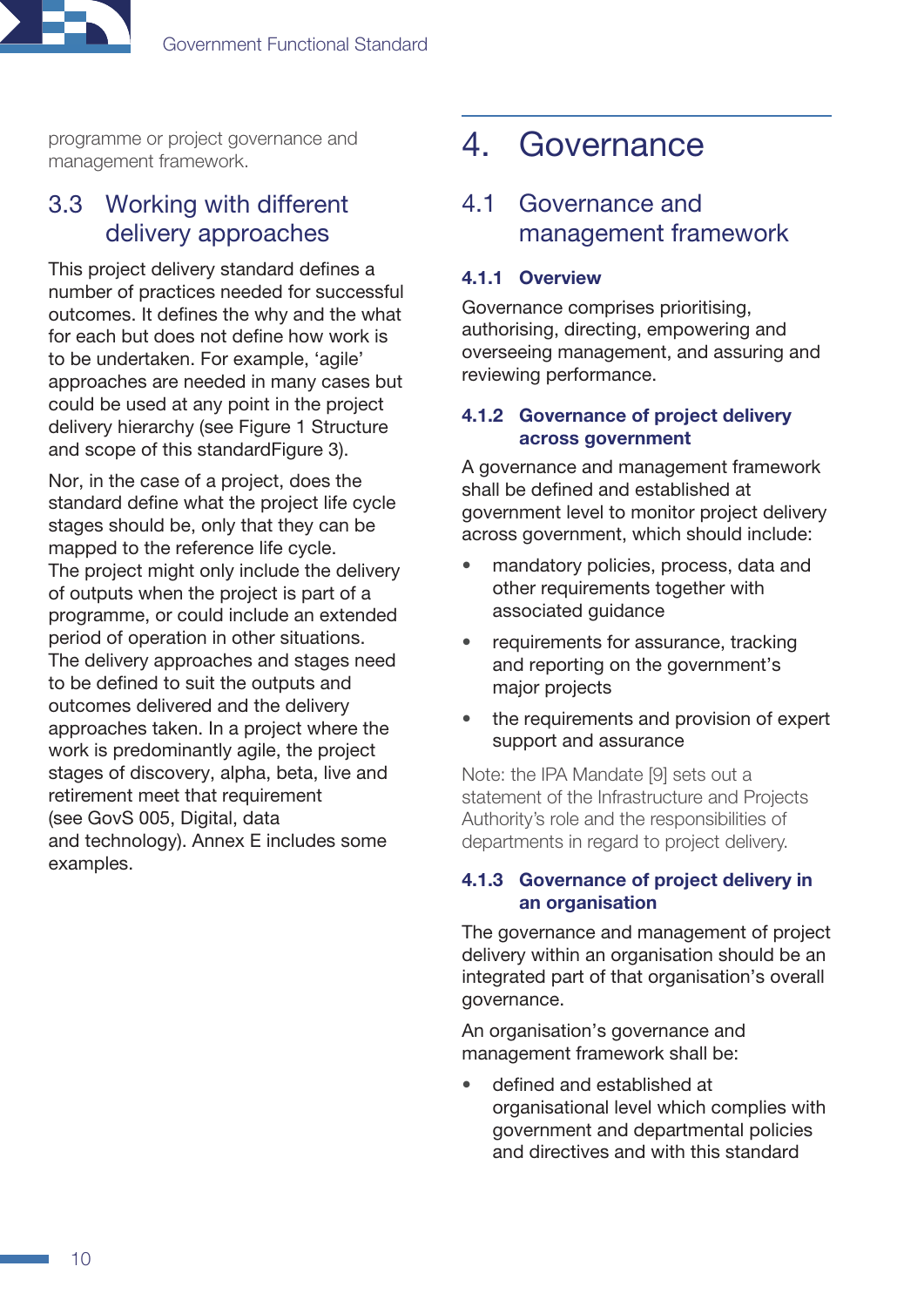<span id="page-10-0"></span>referenced from the respective Accounting Officer System Statement

The governance and management framework should include the authority limits, decision making roles and criteria, degree of autonomy, assurance needs, reporting structure, accountabilities and responsibilities together with the appropriate governance and management frameworks, as defined in clause [5.2](#page-15-1) for portfolios and clause [6.2](#page-19-1) for programmes and projects. The governance and management framework should be designed to be tailored to reflect the level of prevailing risk, the competence of those individuals involved, and the work required.

#### 4.1.4 Governance of major projects

Programmes or projects meeting one or more of the following characteristics shall be referred to the HM Treasury spending team and the Infrastructure and Projects Authority for inclusion in the Government Major Project Portfolio (GMPP):

- above the delegated authority limit for the organisation
- could create pressures leading to a breach in departmental expenditure limits, administration cost limits, or estimates provision
- would entail contractual commitments to significant levels of spending in future years for which plans have not been set
- could set a potentially expensive precedent
- is novel or contentious, or could cause significant repercussions, posing risks to the public sector
- requires primary legislation or where HM Treasury consent is a statutory requirement

Programmes and projects not meeting the above criteria may be added to the Government Major Project Portfolio with the agreement of the Infrastructure and Projects Authority and HM Treasury spending team.

Government major projects shall be reported through the Government Major Projects Portfolio (see [7.5\)](#page-28-1).

Note: see also Treasury approval process [12] and Treasury assurance frameworks [13].

### <span id="page-10-1"></span>4.2 Assurance

### 4.2.1 Overview

The purpose of assurance is to provide, through a systematic set of actions, confidence to senior leaders and stakeholders that work is controlled and supports safe and successful delivery of policy, strategy and objectives.

#### 4.2.2 Organisational assurance of project delivery

Organisations should have a defined and established approach to project delivery assurance, which should be applied proportionately to the risk and value of the activity, and which is integrated with the organisation's overall assurance framework. Typically, assurance should be on at least three separate and defined levels including:

- by, or on behalf of operational management that own and manage risk to ensure appropriate standards are being used
- by, or on behalf of senior management, independent of operational management to ensure first level of assurance is properly designed, in place, and operating as intended
- by independent audit, or other impartial body, to provide senior management with an objective opinion on the effectiveness of governance, risk management, and internal controls, including the effectiveness of the first and second levels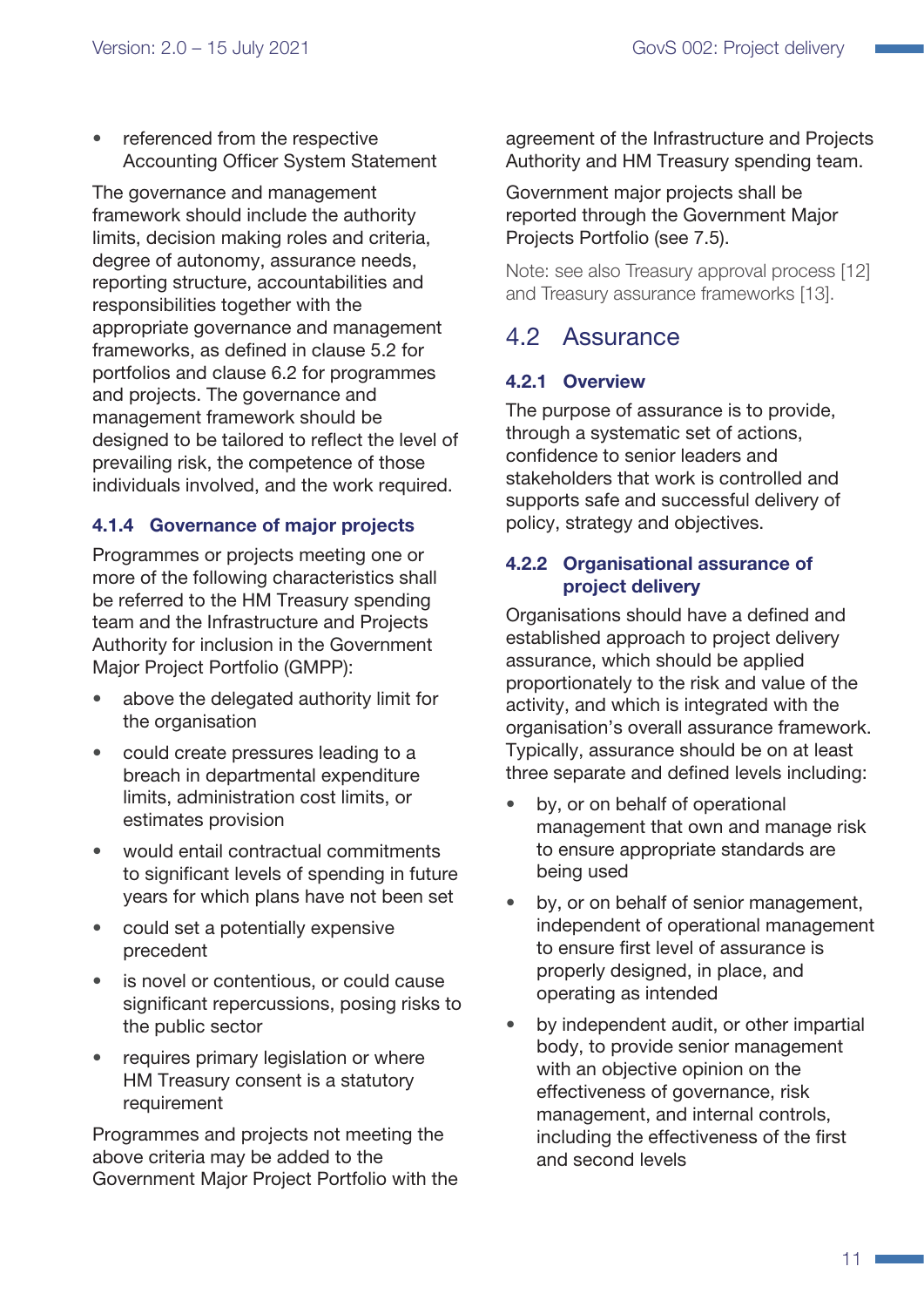<span id="page-11-0"></span>

Internal audits shall be undertaken in accordance with GovS 009, Internal audit.

The requirements of the Orange Book shall be met [6].

#### 4.2.3 Programme and project assurance

Programmes and projects should have a defined and integrated plan for undertaking assurance and approvals which should be developed with the initiation documentation, regularly reviewed, updated and maintained until closure.

Assurance reviews shall be scheduled prior to significant decisions (such as contractual commitments and gates) to provide decision makers with an assessment of the status and outlook for the work. The time lapse between assurance reviews of the entire programme or project should not be scheduled to exceed one year. Assurance reviews may also be undertaken in response to an issue or to verify delivery.

The work of internal and external assurance providers should be planned to minimise disruption to work, (for example, by combining project and programme reviews as shown in [Figure 1 Structure and scope of](#page-4-0)  [this standard](#page-4-0)) avoiding overlaps with other assurance activities and duplication of effort, whilst remaining rigorous and meeting the needs of stakeholders. Where assurance includes formal review activity, the customer for the review should be clearly identified.

Recommendations resulting from the reviews should be documented, agreed and acted on.

Note: the Infrastructure and Projects Authority's Assurance tool kit provides guidance for undertaking assurance reviews [3].

#### 4.2.4 Assurance of government major projects

For government major projects, the approach to assurance shall be defined in an integrated assurance and approval plan (IAAP) [10] which shall be validated by HM Treasury and the Infrastructure and Projects Authority. HM Treasury does not normally approve a programme or project without a validated integrated assurance and approval plan.

For government major projects, assurance reviews of the entire programme or project shall be undertaken by the Infrastructure and Projects Authority, or as delegated by them.

# <span id="page-11-1"></span>4.3 Decision Making

Decisions relating to project delivery should be made, and approvals and authorisation given, in a timely manner, in accordance with the organisation's governance and management framework. Government policy should be complied with. Decisions should be made by assessing options against defined criteria and in consultation with stakeholders and subject matter experts. Options shall be assessed in accordance with GovS 010, Analysis.

Decisions should relate to, but not be limited to:

- approving vision and strategy
- approving business cases
- approving plans and baselines
- setting risk appetite and tolerance
- initiating a programme or project
- authorising the start of a new project stage, for example, at a gate or decision point (see [6.3\)](#page-19-2) or for a new tranche of a programme
- selecting suppliers
- deciding options for further study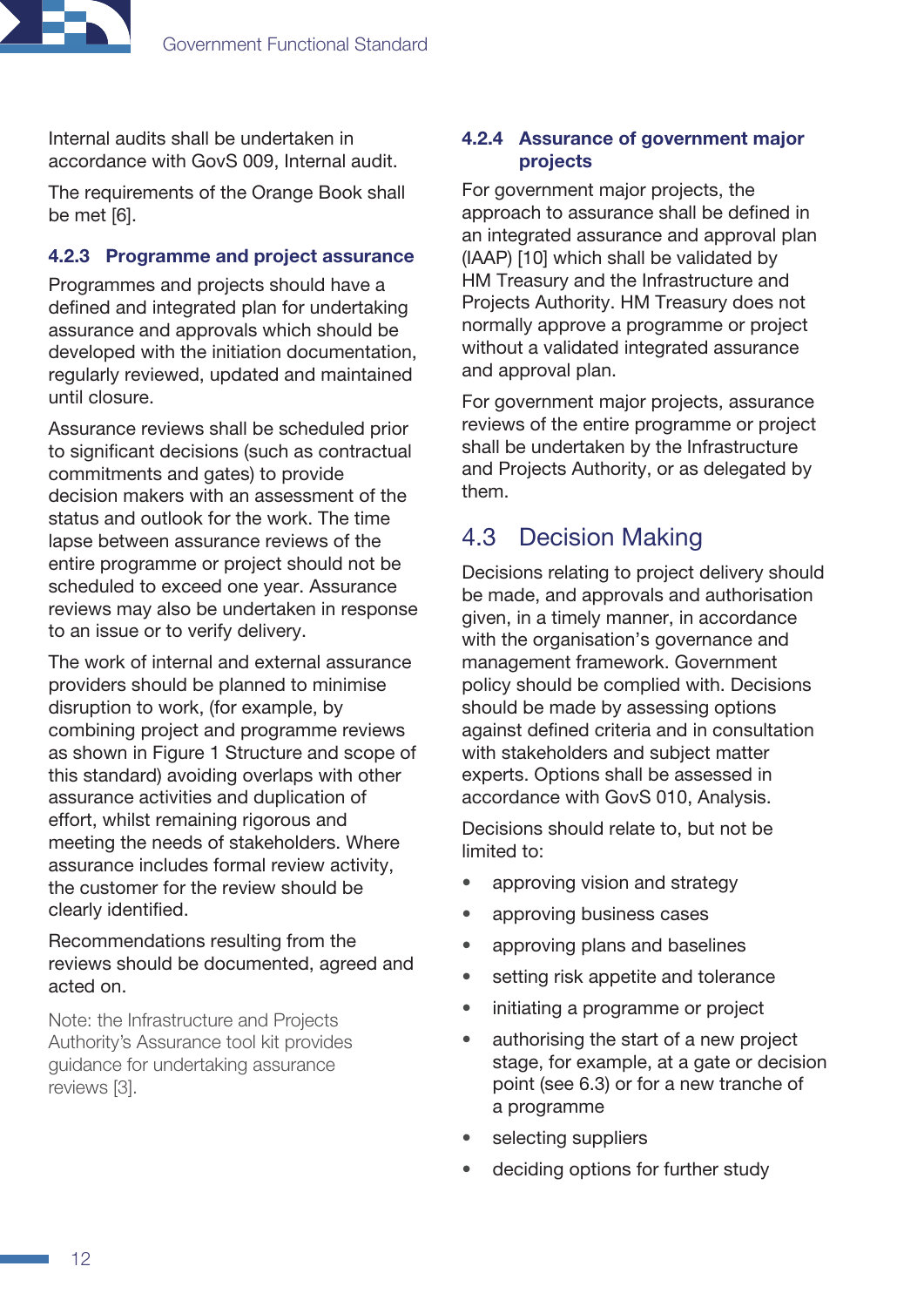- <span id="page-12-0"></span>selecting a solution
- pausing, terminating or closing work

Decisions should be:

- holistic, taking account of the external context, whole life of outputs (such as in life service, disposal) and negative impacts
- communicated to the relevant stakeholders

Decisions may be:

- conditional, with responsibility for fulfilling such conditions defined
- phased to take into account risk (see [6.3](#page-19-2))

A programme, project or other related work shall be governed through a business case or equivalent document, in accordance with HM Treasury requirements. If a project or other related work is part of a programme, its business case may be included within the programme's business case. A business case should include a cost-benefit analysis and demonstrate strategic, economic, commercial, financial and management justification. The business case shall be prepared and the investment appraised in accordance with GovS 006, Finance.

The business case should be developed over a number of phases and should be updated to reflect changes and reviewed prior to every gate or decision point to justify continuing the work.

The Accounting Officer shall approve government major projects prior to submission to HM Treasury for authorisation [12]. Accounting Officer approval shall be supported by an Accounting Officer Assessment for the outline business case and, when advised by the senior responsible owner, for any subsequent, materially changed business cases [14].

Note: guidance on investment appraisal, business cases and evaluation is provided in the HMT's Green Book [5].

Cabinet Office expenditure controls require central government bodies to obtain expenditure approval from Cabinet Office ministers, based on professional advice from relevant functions, before certain expenditure is made or committed. Organisations should take advice from relevant functional experts in advance of planned expenditure, and comply with expenditure controls guidance.

Note: expenditure control guidance can be found in Managing Public Money [1] and in the annual consolidate budgeting guidance; see GovS 006, Finance.

# <span id="page-12-1"></span>4.4 Roles and accountabilities

#### 4.4.1 Overview

Roles and accountabilities shall be defined in the relevant governance and management framework and assigned to people with appropriate seniority, skills and experience. This should include, but is not limited to, the activities, outputs or outcomes they are responsible for, and the person they are accountable to.

Each role holder should act as a role model for the behaviours expected when working on project delivery.

Note: examples of roles and accountabilities are provided in Annex C.

Note: the Project Delivery Capability Framework [11] includes the professional standards for a range of project management roles operating at different levels covering both leadership and technical skills.

Note: further guidance on roles can be found in AXELOS' guides [Annex A 21-28].

#### 4.4.2 Senior officer responsible for project delivery across government

The senior officer responsible for project delivery across government is accountable to the chief operating officer of the civil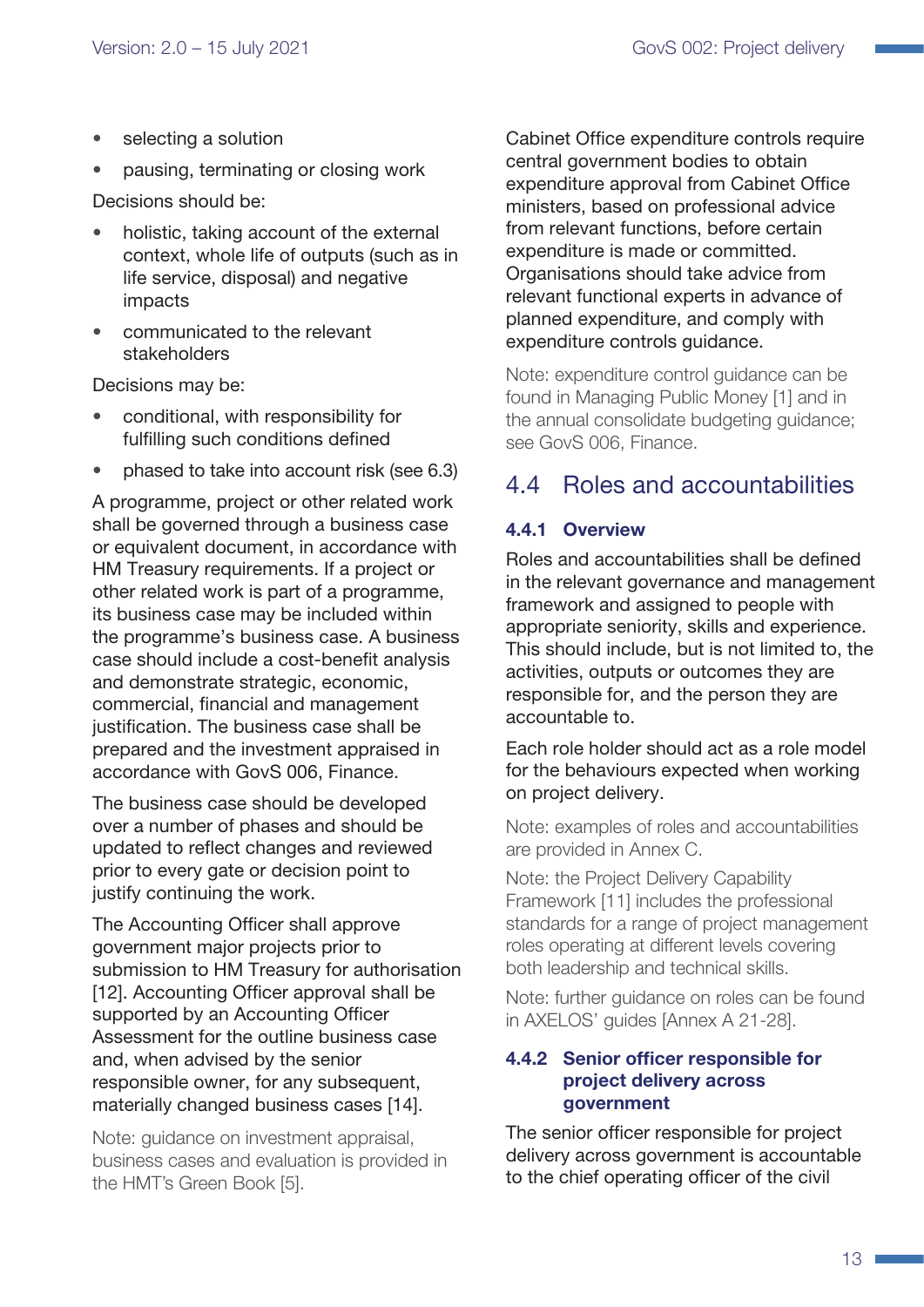

service for supporting successful project delivery across government, especially for government major projects, including but not limited to:

- setting standards and leading development of government-wide policies, processes, tools and guidance
- government project delivery assurance
- providing expert support and advice
- monitoring government project delivery performance and if necessary, intervening
- assessing project delivery aspects in Spending Reviews
- system-wide improvement of project delivery
- building government project delivery capability

Note: this role is normally undertaken by the chief executive of the Infrastructure and Projects Authority as defined in the IPA Mandate [9].

#### <span id="page-13-1"></span>4.3.3 Accounting Officer

The permanent head of a government department is usually its Principal Accounting Officer. An organisation's Accounting Officer is accountable (via a Principal Accounting Officer where appropriate) to Parliament and the public for the stewardship of public resources, ensuring they are used effectively and to high standards of probity. The Principal Accounting Officer generally appoints the most senior executive in the arm's length bodies within the department's ambit as an Accounting Officer.

Note: the Accounting Officer is generally the Permanent Secretary or, in an arm's length body, the chief executive officer. See Managing Public Money [1], Cabinet Office Controls [2], Assurance framework [13], Accounting Officer System Statements and Accounting Officer assessments [14].

#### <span id="page-13-0"></span>4.4.4 Portfolio director

The portfolio director is accountable to a defined higher-level authority for the direction and governance of the portfolio, for optimising the required benefits at an acceptable level of risk. The portfolio director provides leadership and direction and owns the portfolio's vision and strategy.

Note: the higher-level authority depends on the context and might be the Accounting Officer, a departmental, arm's length body or executive board or a portfolio board.

Note: see Annex C for more detail on this role.

#### <span id="page-13-3"></span>4.4.5 Portfolio manager

The portfolio manager is accountable to the portfolio director (see [4.4.4](#page-13-0)) for planning and managing the portfolio as a whole and ensuring its work content is sufficient to meet the portfolio's objectives, including monitoring spend against budget and benefits realisation. The portfolio manager leads and coordinates the effective and efficient operation of portfolio management and ensures the flow of information to decision makers.

Note: see Annex C for more detail on this role.

#### <span id="page-13-2"></span>4.4.6 Sponsoring body

The sponsoring body acts as the higherlevel authority for a programme or project and is accountable to a defined higher-level authority, normally the accounting officer (see [4.4.3\)](#page-13-1). The sponsoring body acts as the driving force for a programme or project providing:

- top-level endorsement for the programme's or project's rationale and objectives
- direction to the senior responsible owner, addressing escalated risks and issues
- making or referring decisions that are above the senior responsible owner's delegated authority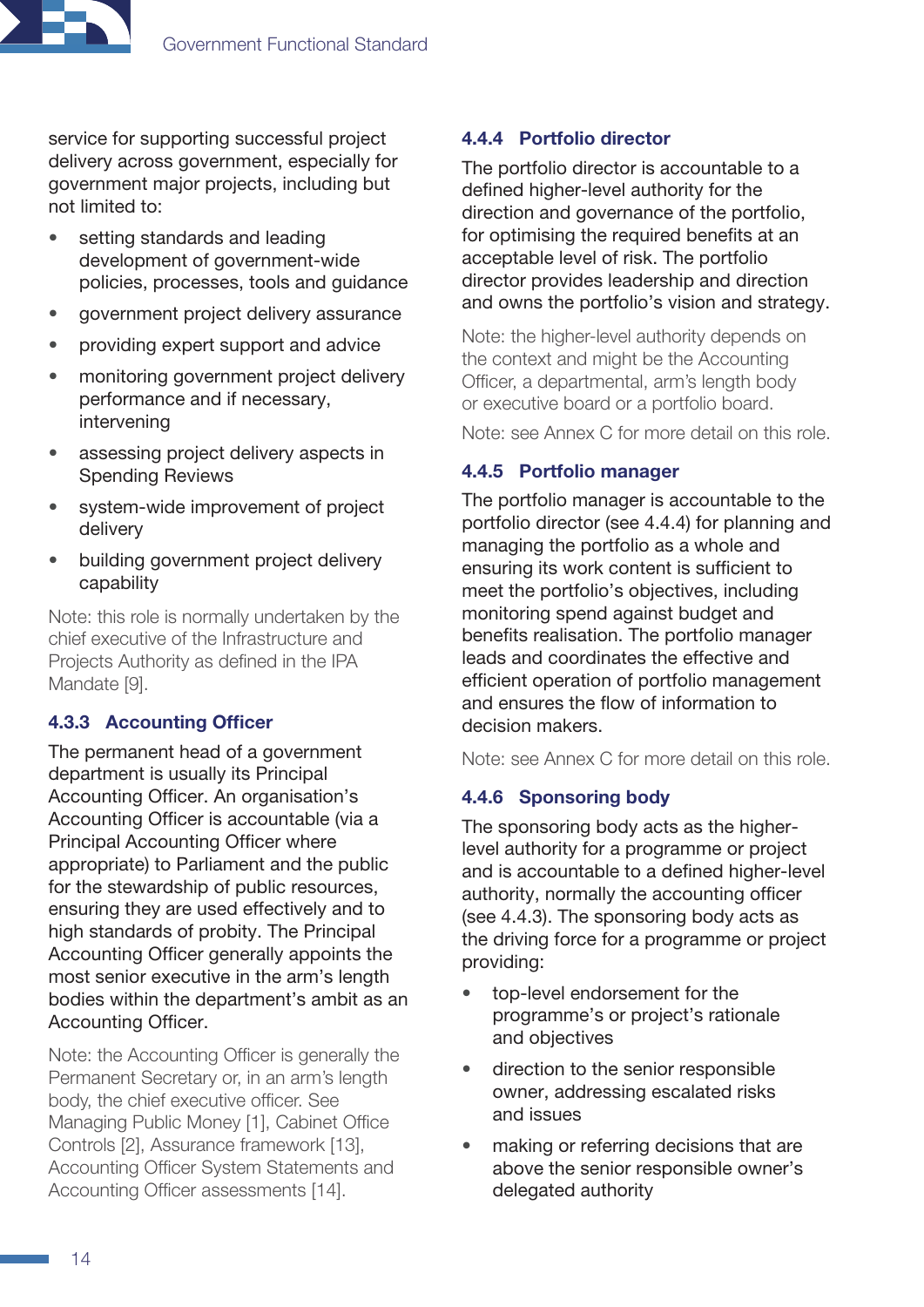Note: the make-up of the sponsoring body (person or group) depends on the programme or project's context. For example, for a project within a portfolio, the sponsoring body can be the portfolio manager or director; for a project within a programme, the sponsoring body can be the programme manager.

#### <span id="page-14-1"></span>4.4.7 Senior responsible owner (SRO)

The senior responsible owner is accountable to the sponsoring body (see [4.4.6](#page-13-2)) for a programme or project meeting its objectives, delivering the required outcomes and realising the required benefits. The senior responsible owner owns the business case and is accountable for governance (see section [4\)](#page-9-1).

The senior responsible owner of a government major project is ultimately accountable to Parliament.

Note: the Infrastructure and Projects Authority's SRO briefing notes provides relevant documentation for senior responsible owners [4].

Note: see Annex C for more detail on this role.

#### <span id="page-14-2"></span>4.4.8 Programme/project manager

The programme/project manager is accountable to the senior responsible owner for establishing the governance and management framework and for the day-today management of a programme/project, to deliver the outputs and desired outcomes, and realise the required benefits.

Note: the job title of a programme/project manager can reflect the seniority of the person, such as "project director" or "programme director" or the type of work being undertaken, such as in agile delivery.

Note: see Annex C for more detail on this role.

#### <span id="page-14-0"></span>4.4.9 Portfolio, programme and project support office manager

The portfolio, programme and project manager and their respective teams should be supported in the effective and efficient undertaking of their roles. Services provided might include value added delivery support, such as:

- defining processes and methodologies
- undertaking analysis
- operating aspects of governance
- providing consultancy and advice
- undertaking delegated responsibilities
- undertaking administrative functions

Support might be provided by single or multiple physical or virtual structures or offices (permanent and/or temporary), which can be centralised or distributed.

Note: the title of these roles may be chosen to reflect the scope and seniority, such as PMO Director, PMO Manager, Head of PMO or P3O® Director.

Note: see Annex C for an example of a programme or project office manager role.

#### 4.4.10 Other management and team roles

Other management and team roles should be defined to suit the needs of the work required, for example those undertaking specialist roles, or managing the development of specialist outputs. Examples include roles relating to benefits management, agile delivery, service and operations management, business change, communications and various engineering disciplines.

Note: see Annex C for an example of a work package or team manager.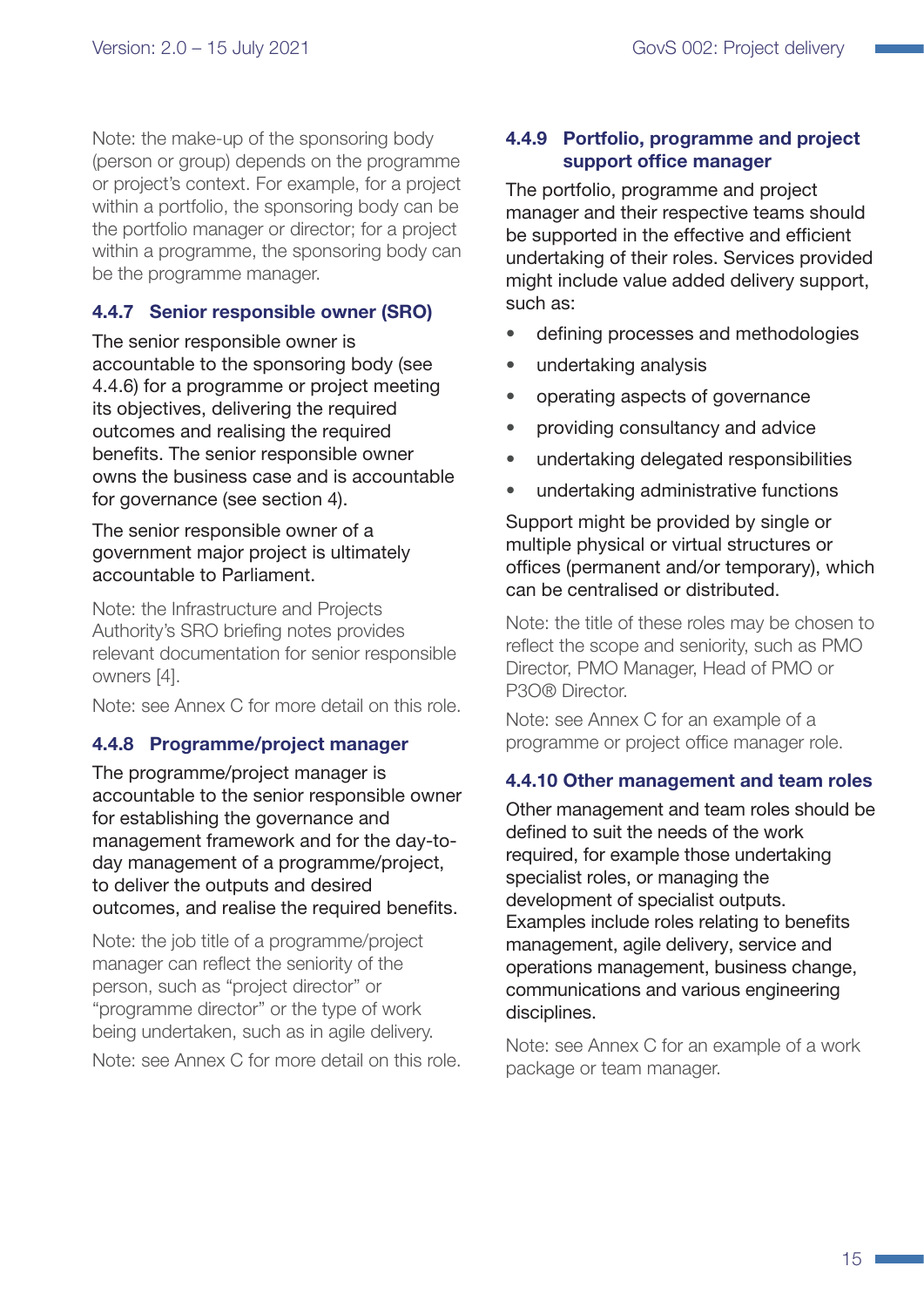# <span id="page-15-0"></span>5. Portfolio management

## <span id="page-15-2"></span>5.1 The purpose of portfolio management

Portfolio management is a coordinated collection of practices and decisions that together enable an effective balance of organisational change and business as usual, whilst remaining within a specified funding envelope and constraints.

Portfolio management shall be an integral part of an organisation's business planning and control activities.

The portfolio director (see [4.4.4\)](#page-13-0) and manager (see [4.4.9\)](#page-14-0) should:

- ensure investment is aligned to the government's policy and departmental vision and strategy
- maximise benefits realised by the portfolio as a whole
- balance the portfolio to cover short-term and long-term objectives
- ensure risks across the portfolio are within the organisation's risk appetite
- optimise the organisation's capability and capacity to ensure the portfolio can be delivered
- ensure those impacted by the portfolio's outcomes can take on the changes
- optimise the use of funds and resources, bearing in mind the associated risks

# <span id="page-15-1"></span>5.2 Portfolio governance and management framework

A portfolio governance and management framework (see [4.1](#page-9-2)), defining how a portfolio is to be directed and managed, shall be established, maintained, and communicated to appropriate stakeholders. The portfolio's

governance and management framework should include, but not be limited to:

- roles and accountabilities, processes, methods, techniques, guidance, templates and tools for governance (see [4](#page-9-1)) the management practices (see [5.3](#page-17-1)) and supporting practices (see [7](#page-26-1) and [8](#page-33-1))
- the planning horizons to be used and how often the plan should be reviewed and updated
- the types of work component to be included in the portfolio, together with criteria to identify them
- criteria and techniques for categorizing, prioritising and selecting the portfolio's work components
- processes for the initiation and management of work components
- how resources and funds are allocated
- a reporting framework

The portfolio's governance and management framework should align to and work with:

- the organisation's governance and management framework and decisionmaking authorities
- other organisational processes and practices, such as those for strategy and policy development, business planning, finance, performance reporting, capability and capacity management, enterprise risk management, and communications

A record of the portfolio's work components should be kept up to date, including, for each work component: component type; person responsible; status (for example: proposed, in progress, paused, terminated, completed); the position in the portfolio hierarchy; significant interdependencies between components under different senior responsible owners (see [4.4.7](#page-14-1)); an indicator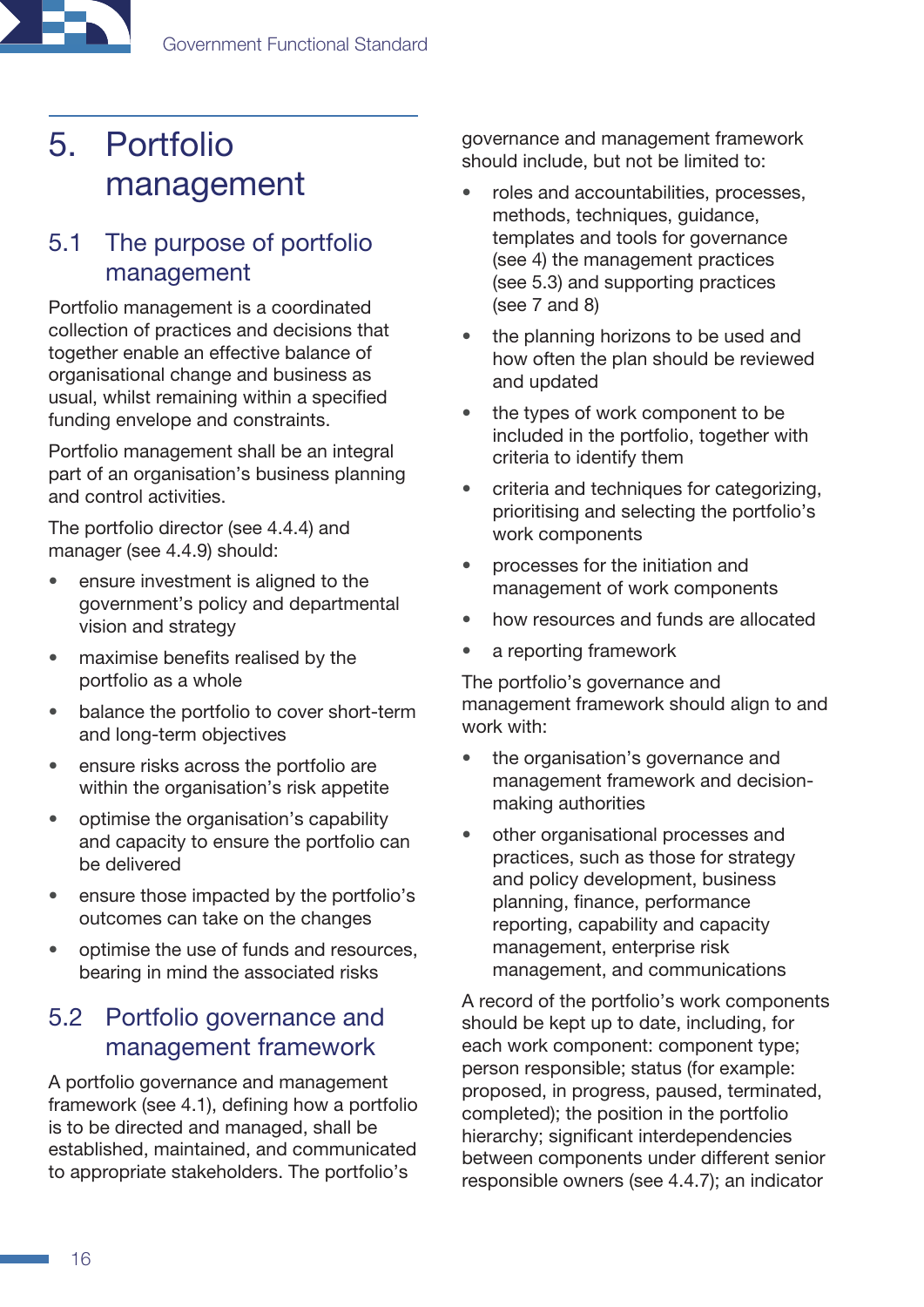denoting whether the component is required to be reported as part of the Government Major Projects Portfolio. Additional data may be included for management, analysis and reporting purposes.

Portfolio management responsibilities may be assigned as each organisation sees fit and should be integrated with those responsible for the organisation's business planning activities. An organisation's overall portfolio may be managed as a set of subportfolios.

The organisation's group undertaking portfolio management may provide other services, such as those provided by a programme management office (see [4.4.9](#page-14-0)), including methods, advice, resourcing, or tools support.



Figure 4 Portfolio management as an ongoing and iterative activity, showing decisions and assurance reviews from section 4 and their relationship to the practices in sections 5, 6, 7 and 8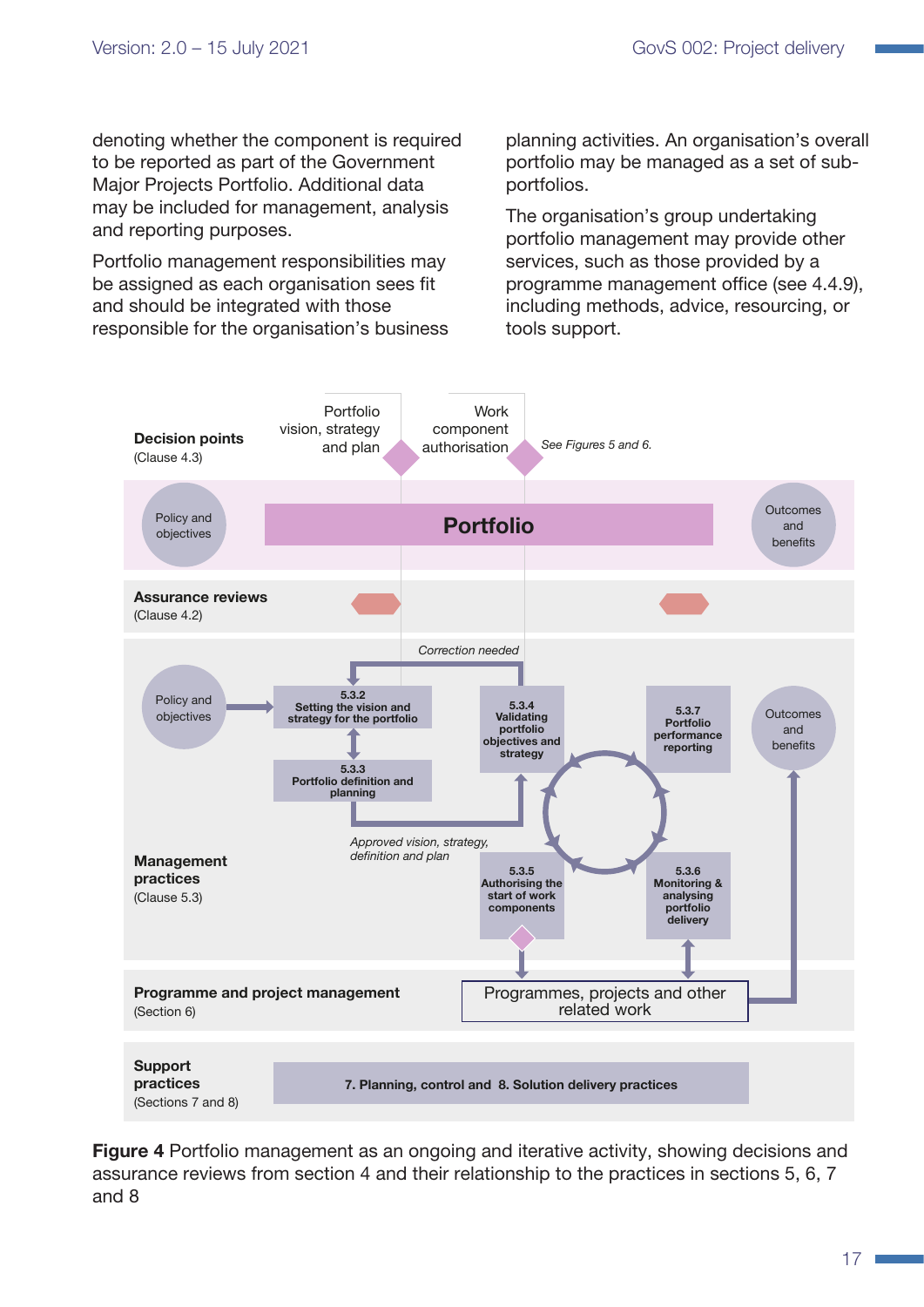<span id="page-17-0"></span>

Note: the portfolio's governance and management framework can be tailored from Management of Portfolios [24]. Further guidance can also be found in ISO 21504 [33].

# <span id="page-17-1"></span>5.3 Portfolio management practices

#### 5.3.1 Overview

Portfolios form part of the organisation's governance and the delivery of its business plan. Portfolio management is cyclic in nature, enabling the organisation to continuously adapt to the organisation's changing context and environment of the organisation in pursuit of its objectives (see Figure 4).

#### 5.3.2 Setting the vision and strategy for the portfolio

A vision should be defined and communicated, stating the overarching aspirations of what is to be achieved in the long-term.

A strategy, describing the objectives and desired delivery outputs and outcomes. shall be defined and communicated to inform future decisions and choices about how the portfolio's objectives are to be delivered. The portfolio strategy should include:

- the organisational objectives and priorities from the business plan which relate to the portfolio
- the portfolio's long-term objectives
- summary information on the benefits and costs
- outcomes and capabilities to be delivered and how these link to the portfolio's objectives and priorities from the business plan
- key success factors and resource and risk information

The portfolio's strategy should set the context for the definition and planning of the portfolio, and inform the criteria for investment decisions and the approval of work components.

#### 5.3.3 Portfolio definition and planning

The portfolio, as a whole, should be defined and planned in accordance with the portfolio's governance and management framework (see [5.2\)](#page-15-1), to meet the purposes listed in clause 5.1. The planning horizon should be for a defined period aligned with the organisation's business plan. When planning the portfolio:

- the government's policy and organisational objectives, context and priorities should be understood, together with the current status of the portfolio and its work components
- measures for the successful delivery of outcomes and realisation of benefits should be defined
- potential new work components should be categorised and evaluated, based on their degree of strategic fit, expected benefits, efficient use of funds and risk; the views of stakeholders should be understood and considered
- work components should be prioritised and selected, based on the results of the evaluation, taking into account the performance of existing work components
- each work component should be traceable to government policy or organisational objectives (see [7.8\)](#page-30-1)
- the plan should be collated with interdependencies identified between components within and outside the portfolio
- once approved, the portfolio plan should be baselined, and any changes approved by the appropriate authority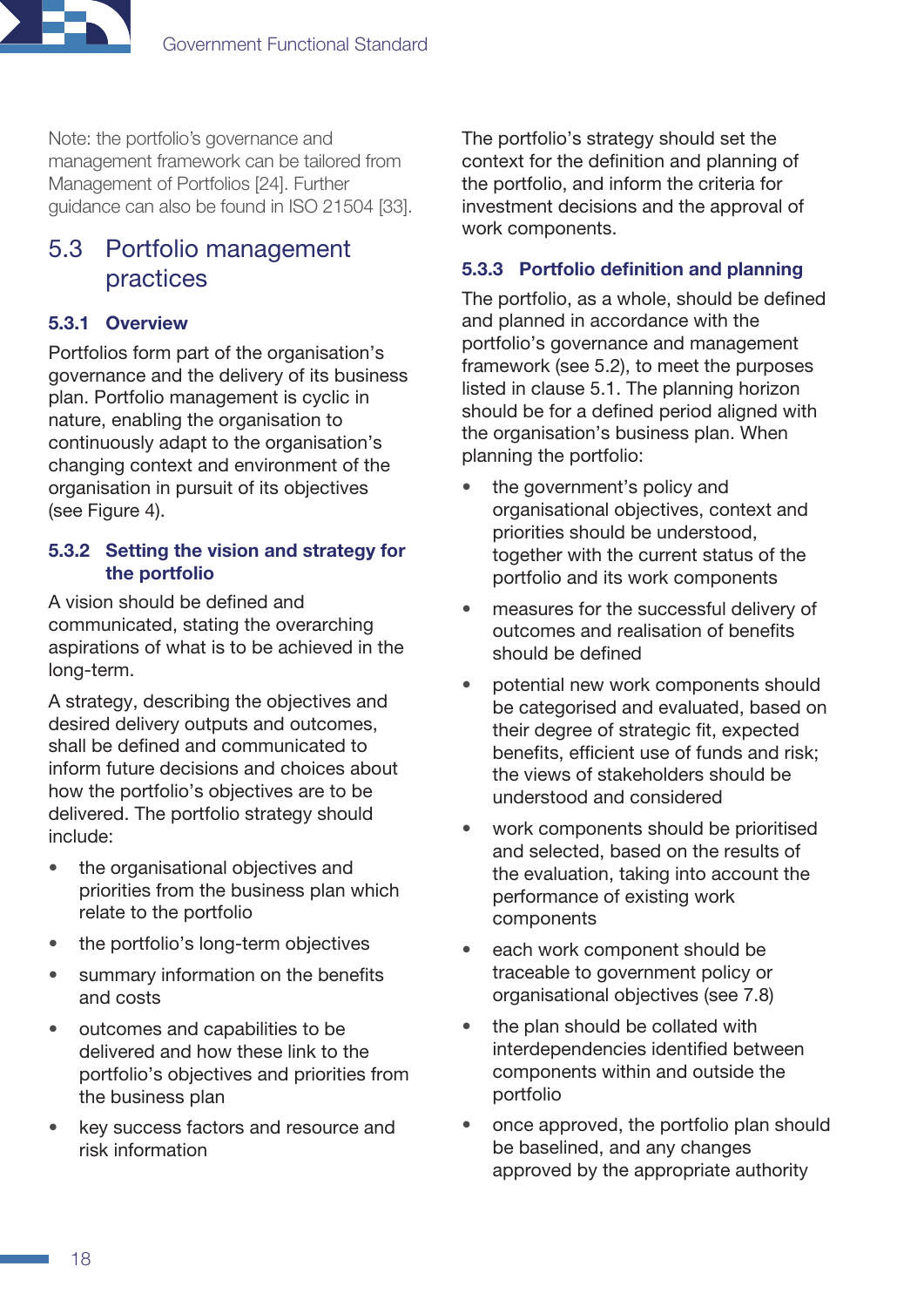#### 5.3.4 Validating the portfolio's objectives and strategy

The portfolio's objectives and strategy should be periodically reviewed to ensure:

- they are still current and affordable
- the right programmes, projects and other related work components are being undertaken

If required, corrective action should be taken to amend the portfolio's vision, objectives and strategy, or adjust the portfolio's scope and content.

#### 5.3.5 Authorising the start of work components

New work components should be identified, defined and authorised (in compliance with an approved authorisation process, see [4.3](#page-11-1)  on decision making) to start when indicated in the plan or as required by organisational priorities. Before being initiated, the portfolio manager (see [4.4.5](#page-13-3)) should confirm the aims given in [5.1](#page-15-2) are met, an impact assessment of financial, resource or technical capability is available and that the programme or project does not conflict with or duplicate other related work. See clauses [6.4.2](#page-22-1) and [6.4.5](#page-24-0) on identifying and initiating a programme or project.

When approving the start of a work component, the problem or opportunity should be known, even though the solution and implementation approach might not be known.

### 5.3.6 Monitoring and analysing portfolio delivery

The portfolio, as a whole, should be monitored and analysed with respect to:

- outcomes achieved, and benefits realised
- adherence to constraints, including those for cost, benefit and schedule
- delivery of primary outputs
- availability of finance (see [7.10](#page-31-1))
- current capacity and capability constraints in the organisation and supply chain (see [7.4\)](#page-28-2)
- current level of portfolio risk, including those related to interdependencies (see [7.6\)](#page-29-1)
- the views and reactions of impacted parties and other stakeholders (see [7.12\)](#page-32-1)

Stakeholders should be monitored and engaged, with new stakeholders identified and existing stakeholders re-evaluated. New risks and issues should be identified, and existing ones managed. Action should be taken to ensure the portfolio meets its objectives and reflects any constraints. Existing work components might be identified for amendment, rescheduling or termination. Corrective and preventative actions might trigger the need for new work components, scope changes or termination of work.

### 5.3.7 Portfolio performance reporting

Portfolio performance shall be reported against the portfolio plan, including, but not limited to, finances, benefits, costs, outcomes, milestones and risks. Additional analysis and commentary should explain variances. Reporting should reflect both achievement to date and a forecast for future performance. See also [7.5](#page-28-1).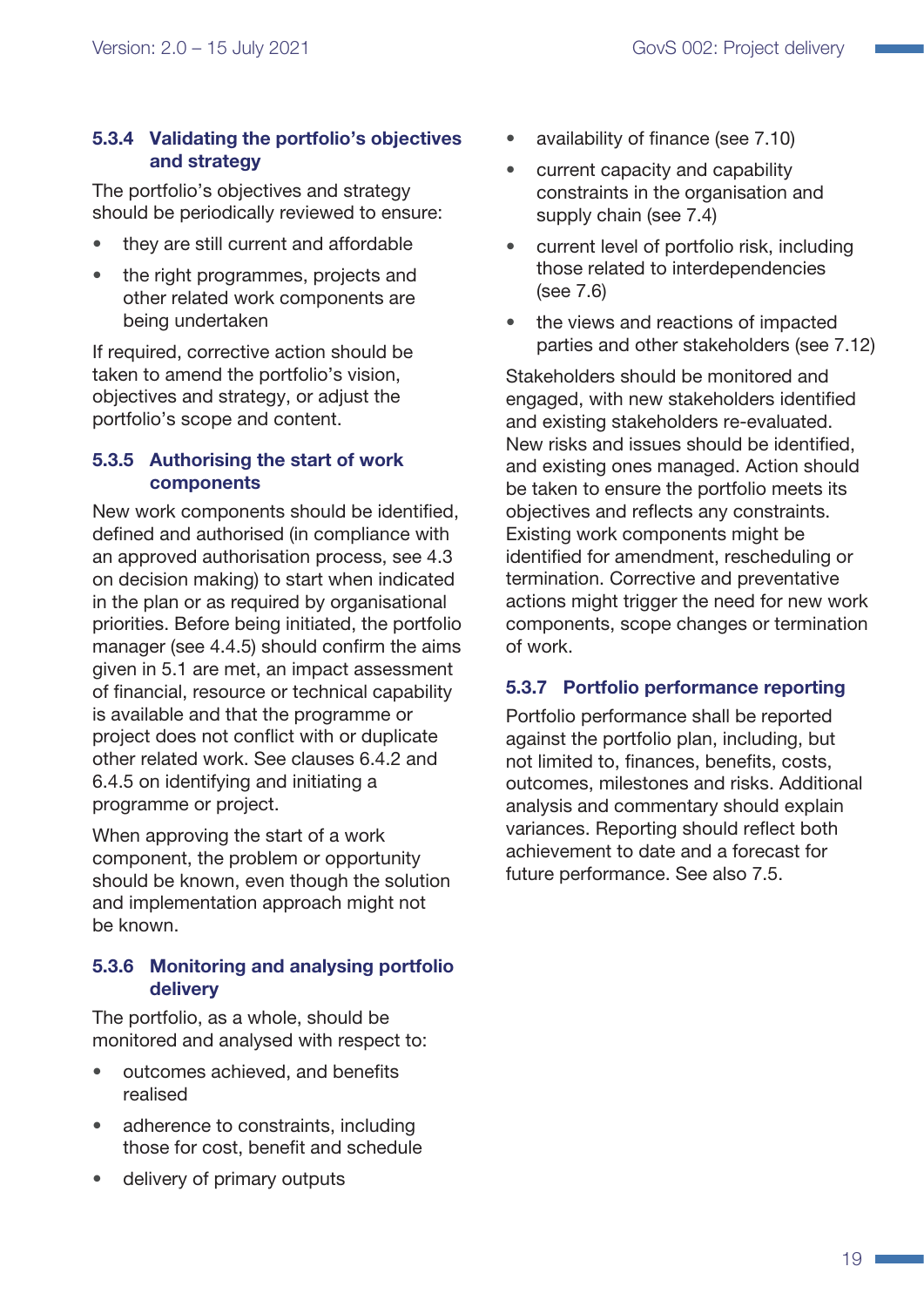# <span id="page-19-0"></span>6. Programme and project management

# 6.1 The purpose of programme and project management

Programme and project management are structured frameworks for defining and undertaking change. They provide a framework for implementing policy and business strategies to enable the government and organisations to achieve outcomes and benefits of strategic importance. Programme and project management includes the planning, delegating, monitoring and control of all aspects of a programme or project and the motivation of those involved to achieve the defined objectives within the defined constraints, such as cost, benefit, schedule, quality, scope, and risk.

# <span id="page-19-1"></span>6.2 Programme and project governance and management framework

A programme and project governance and management framework (see [4.1](#page-9-2)), defining how a programme or project is to be directed and managed, shall be defined and established. The governance and management framework may change to reflect the phase of the work being undertaken. The governance and management framework should include:

- authority and decision-making roles and rules, including, but not limited to, governance tiers, initiation of new work, prioritisation, assignment of resources and funds, and issue resolution
- roles and accountabilities, processes, methods, techniques, guidance,

templates and tools to be used to undertake the practices in this standard

The governance and management framework of jointly sponsored work should be defined to reflect the legitimate interests of the participating organisations.

The programme's or project's governance and management framework should align to and work with:

- the organisation's project delivery governance and management framework (see [4.1.3\)](#page-9-3)
- the portfolio's governance and management framework (see [5.2](#page-15-1))
- <span id="page-19-3"></span>• other organisational processes and practices, such as those for finance, human resource management, performance reporting, capability and capacity management, risk management, and communications

Note: the governance and management framework can be tailored drawing on the government project delivery framework, departmental methodologies or, for major projects, can be specially developed; guidance can also be found in the AXELOS guides [Annex A, 21 to 28].

# <span id="page-19-2"></span>6.3 Life cycles

The life cycle provides a phased approach for governing work and underpins the delivery plan, from start to finish. The life cycle shall be defined and should include approval gates/decision points and assurance reviews.

For government major projects the life cycle and its attributes shall be defined in accordance with this standard and the requirements in the government project delivery framework.

A project shall comprise stages, each of which shall be preceded by a gate (decision point) to authorise the start of the next stage and commit resources and funding.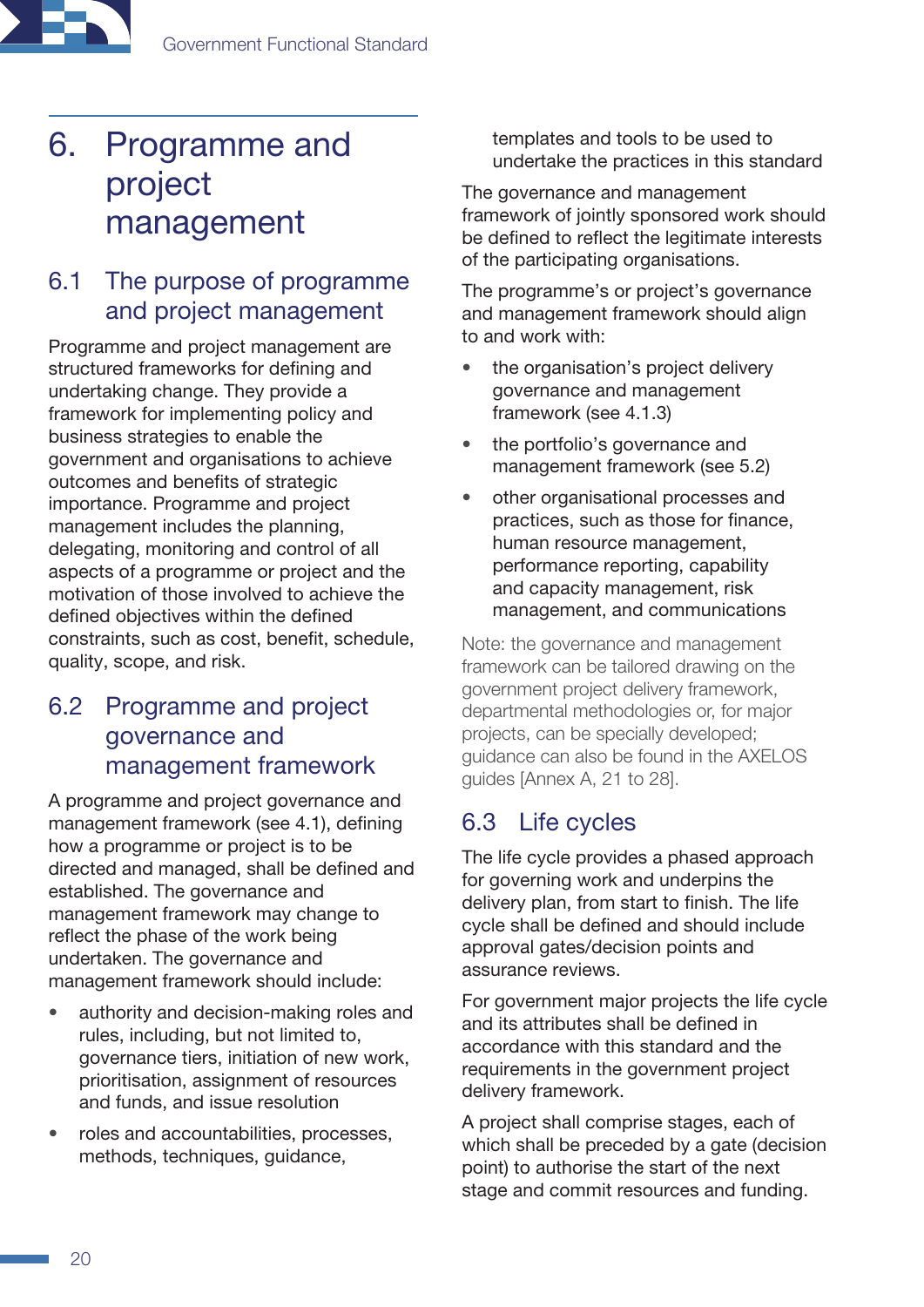

**Figure 5** The reference project life cycle with gates, stages and assurance reviews from section 4 and their relationship to the practices in sections 6, 7 and 8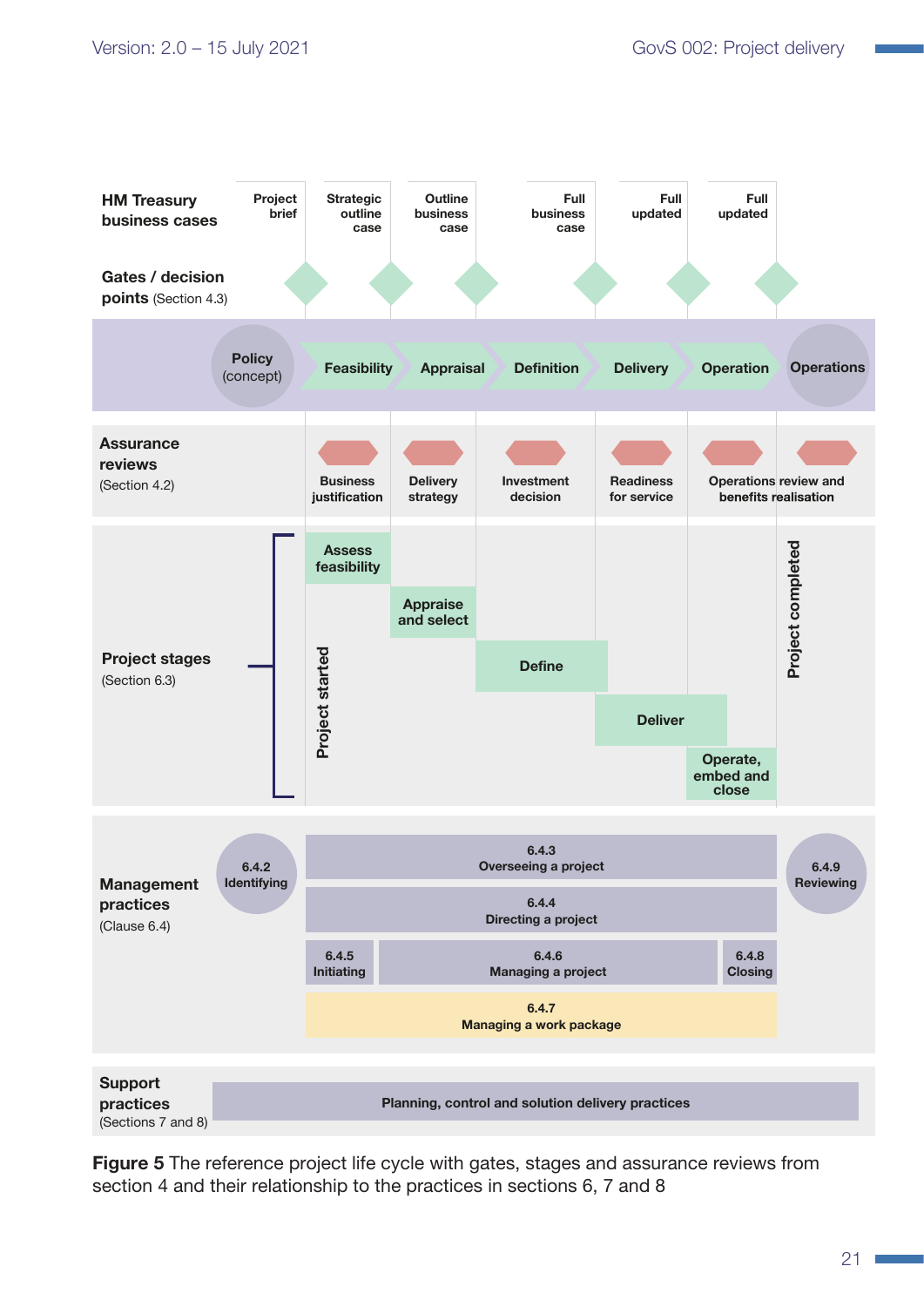



Figure 6 Example programme life cycle, showing tranches, decisions and assurance reviews from section 4 and their relationship to the practices in sections 6, 7 and 8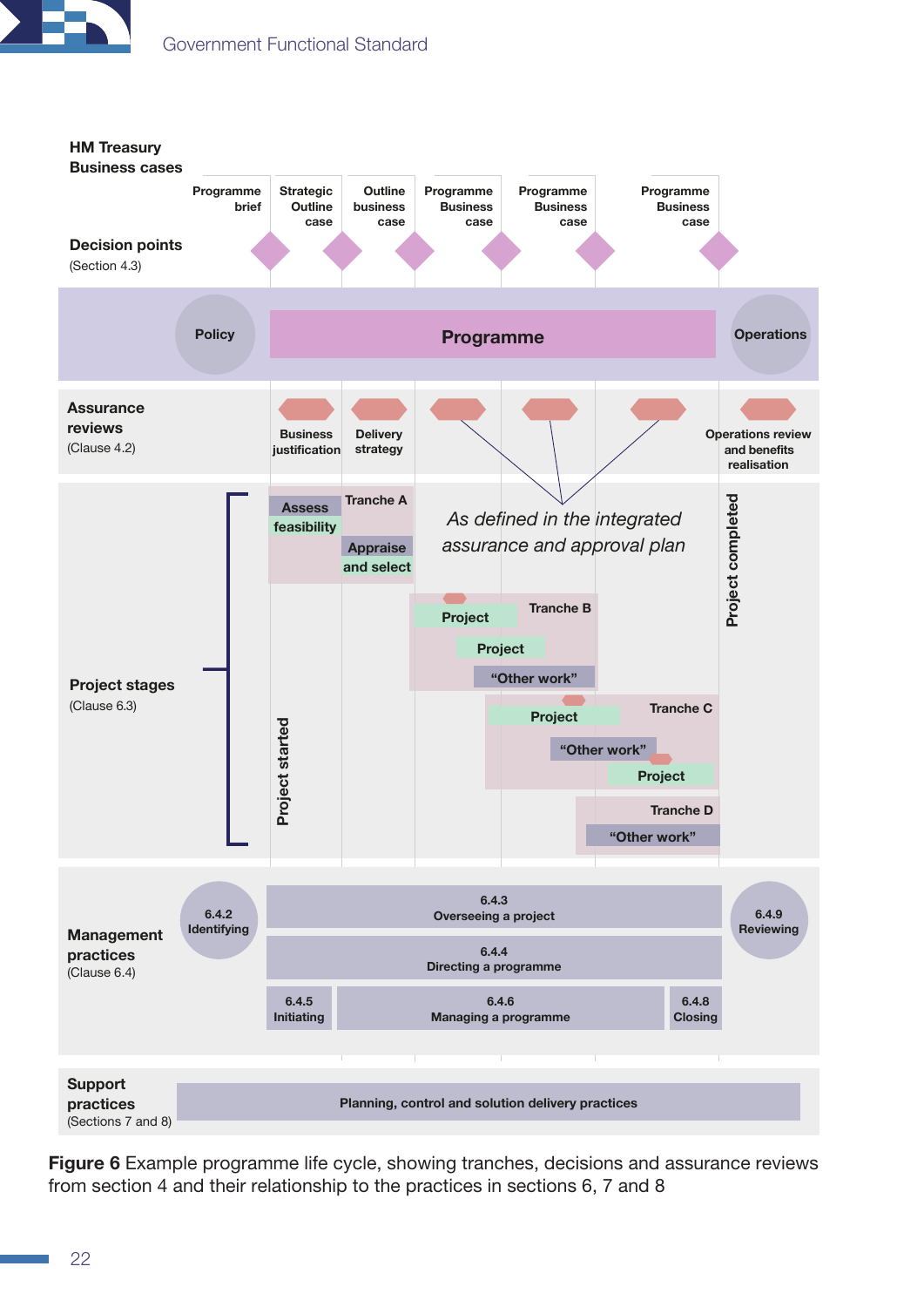<span id="page-22-0"></span>The project life cycle should be defined to suit the circumstances by tailoring and mapping to the reference life cycle shown in Figure 5 and Annex D. The number of gates and stages, types of assurance review and form of the business case should be chosen to ensure governance is appropriate and proportionate to the circumstances, with simpler projects having fewer stages (minimum of two) and more risky projects having more stages. See Figure 5 and Annex D.

A programme may be phased in one or more tranches and might cover the whole life of a product, service or system (see Figure 6).

The following shall be defined for each gate or decision point:

- criteria for providing authorisation
- the decision makers
- who should be consulted
- the type of assurance review required prior to the decision (see [4.2\)](#page-10-1)

Criteria should include, but not be limited to the following:

- work aligns with policy and strategy and is still needed
- the business case is acceptable
- risks have been identified and are acceptable or can be mitigated
- the solution is (or is likely to be) acceptable
- there are funds and resources to complete the work and support any outcomes
- there is a plan for the next stage and outline plan for the remainder of the work

A decision might result in approval to proceed, a request for work to be revised, or deferral or termination of the project.

#### Model project life cycles may be developed for undertaking particular types of project or programme.

Note: Annex D includes a detailed example project life cycle. Annex E includes agile delivery and extended life cycle example.

Note: phases for a project are called stages (PRINCE2® [22]). Stages can reflect the approach taken, for example, developed using an agile approach, such as discovery, alpha, beta (private); beta (public) or in 'waterfall', such as analysis, design, development, testing, implementation. Further detail and examples of a project life cycle are included in Annexes D and E.

Note: see Figure 5 for detail for each project in a programme.

# 6.4 Programme and project management practices

#### 6.4.1 Overview

The programme and project management practices should be defined in the governance and management framework (see [6.2\)](#page-19-1). Figure 7 shows the relationship between the roles defined in clause [4.4](#page-12-1) and the practices in clause 6.4.

#### <span id="page-22-1"></span>6.4.2 Identifying – policy

Identifying a programme or project ensures that the policy or other objective for undertaking the work is defined and likely to be realistic before the first phase of work is authorised to start, and funds and resources committed.

The senior responsible owner (see [4.4.7](#page-14-1)) shall be appointed. Potential team members and subject matter experts should be identified and be involved with policy formulation to ensure the opportunity or need is explored and understood and that deliverability is taken into account.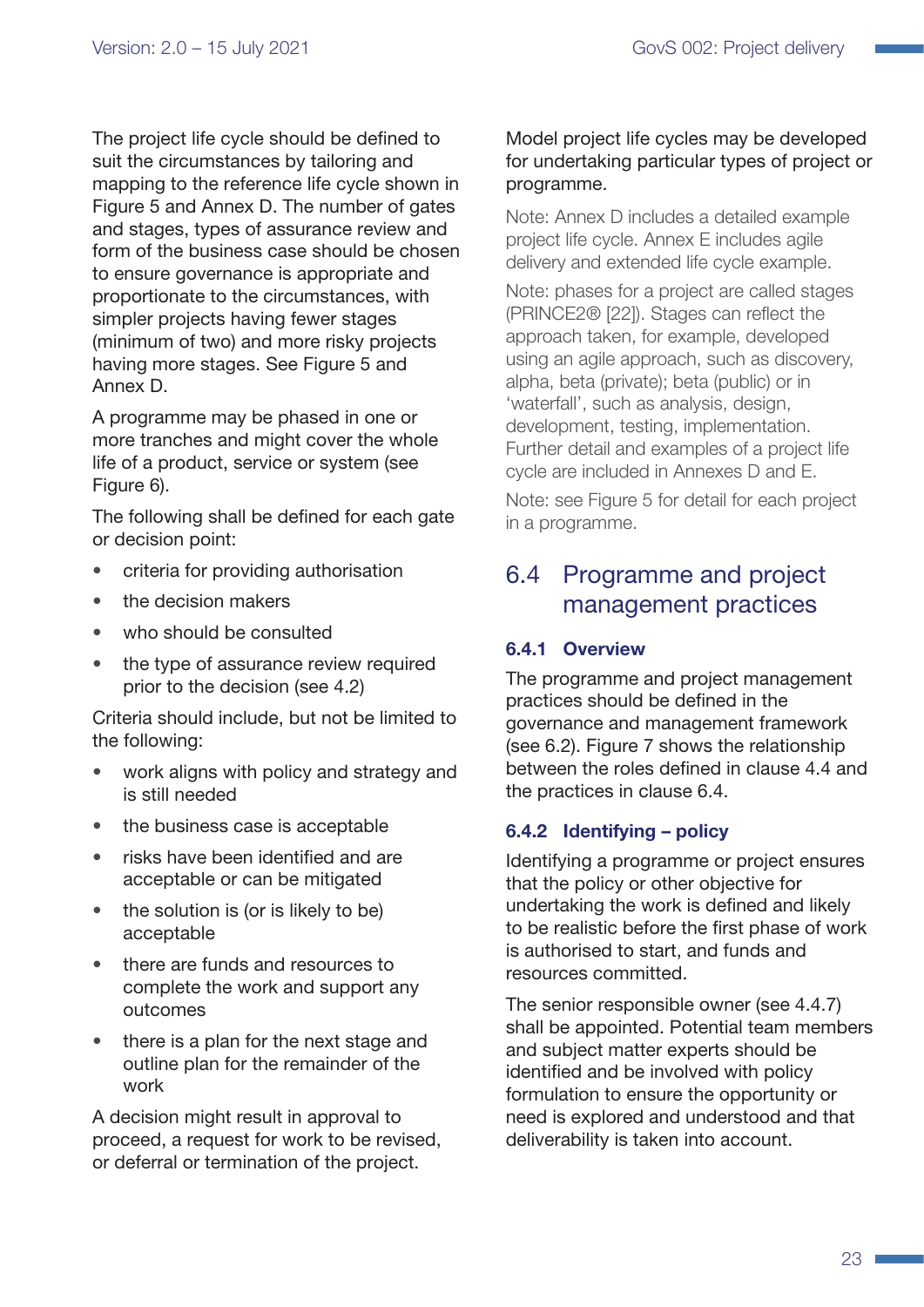



Figure 7 Relationship between the roles and the programme and project management practices

Before a programme or project is submitted for approval, the senior responsible owner should ensure:

- the vision, justification and desired outcomes for the programme or project, together with any strategic assumptions, are documented in a programme or project brief
- policy and decision makers have sought advice from experienced professionals on deliverability and risks
- the appropriate assurance review has been conducted (see [4.2\)](#page-10-1)

If policy and objectives change as the work progresses through the life cycle, the senior responsible owner shall review the impact and consider whether the work is still justified; resultant changes to the programme or project should be controlled (see [7.7](#page-29-2)).

#### 6.4.3 Overseeing

Overseeing a programme or project ensures the sponsoring body is satisfied that the team is able to achieve the objectives, meet the organisation's needs and stakeholders' expectations, and that risks are at an acceptable level. Oversight can be through:

- involvement in key decisions
- periodic reporting
- independent assurance reviews and audits
- ad hoc escalations and interventions

The sponsoring body (see [4.4.6\)](#page-13-2) should keep the senior responsible owner (see [4.4.7\)](#page-14-1) updated on the wider context, providing guidance and direction, as needed or when requested. The sponsoring body shall enable the senior responsible owner to have sufficient time to carry out their responsibilities effectively.

#### 6.4.4 Directing

Directing a programme or project ensures continuing strategic fit and relevance in the prevailing business context.

The senior responsible owner (see [4.4.7\)](#page-14-1) shall ensure the solution fulfils government policy and/or meets the needs of the organisation and represents value for money [20].

The senior responsible owner shall provide direction and make decisions regarding the future of the programme or project, taking into account changes to the overall political, social, environmental, or technological context and prevailing risk. This should include ensuring the programme or project remains justifiable and assurance reviews and approvals (such as at gates and at closure) are undertaken at the right time and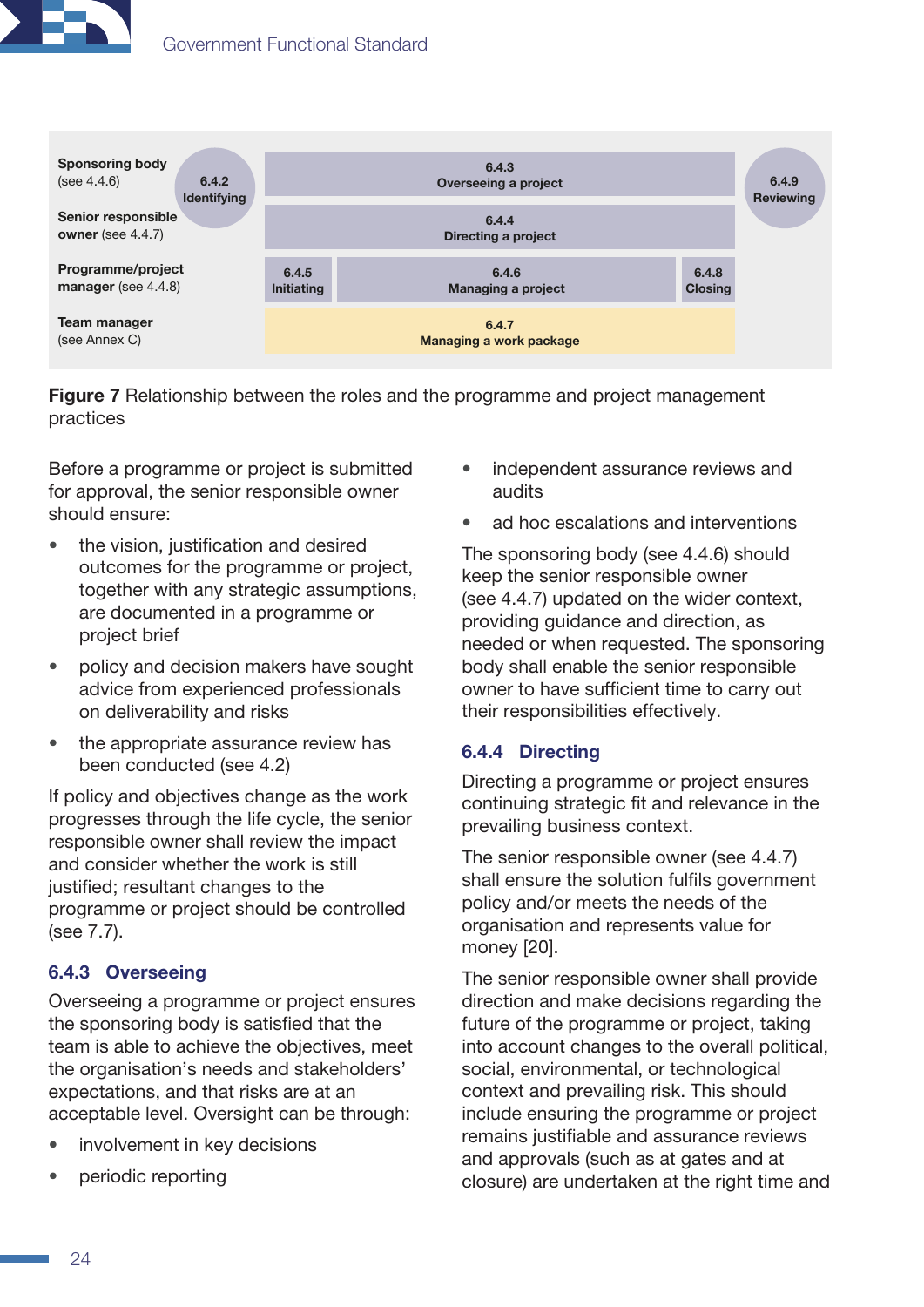corrective and preventative actions taken, if needed.

The senior responsible owner shall refer decisions above their delegated authority to the sponsoring body (see [4.4.6](#page-13-2)) or other appropriate decision makers, in accordance with the governance framework (see [4.3\)](#page-11-1).

#### <span id="page-24-0"></span>6.4.5 Initiating

Initiating ensures a programme or project is set up, defined and planned, and that the team is mobilised and understands the opportunity or need to be addressed.

The senior responsible owner (see [4.4.7\)](#page-14-1) shall confirm:

- a real policy, opportunity or business need is being addressed
- communicate the vision, objectives and desired outcomes to key stakeholders, together with strategic assumptions
- set criteria for measuring success

The programme or project manager (see [4.4.8](#page-14-2)) should mobilise the team and facilities required to undertake the work and define the governance and management framework to be used (see [6.2](#page-19-1)).

The team should understand the requirements, assumptions, constraints and risk potential, and should investigate different solutions, delivery approaches and implementation options for meeting the opportunity or need (see [8.4](#page-34-1) and [8.7](#page-35-1)). Options shall be assessed in accordance with GovS 010, Analysis.

A delivery strategy and plan for the work shall be developed, including approaches to be used for specialist work, taking into account lessons learned from previous, relevant work (see [7.2](#page-26-2) and [8.8](#page-35-2)). The initial justification for the programme or project shall be documented in a strategic outline case (or equivalent).

#### Criteria for determining the successful delivery of outcomes and realisation of benefits should be defined.

Note: the choice of solution might require a discovery stage (agile) or number of investigative stages to be undertaken and the use of specialist techniques such as opportunity framing. See [6.3](#page-19-2) life cycle.

#### 6.4.6 Managing

The programme or project manager (see [4.4.8](#page-14-2)) should ensure the appropriate team (including suppliers) and facilities are in place.

New tranches, stages or work should be planned and reviewed prior to authorisation (see [6.3\)](#page-19-2).

Work packages should be initiated and monitored against the plan or product backlog, risks mitigated, issues addressed, and changes controlled. Lessons should be continually captured and managed (see [8.8](#page-35-2)).

Outputs should be developed ready for use (see [8.3](#page-33-2) to [8.6](#page-34-2)) and stakeholders' views should continue to be addressed ensuring business changes and new ways of working are being embedded, such that the desired outcomes can be achieved (see [8.7](#page-35-1)).

Commercial and financial aspects should be addressed (see [7.10](#page-31-1) and [7.11\)](#page-32-2).

The continuing justification for the programme or project shall be monitored and business case updated, if appropriate (see [4.3\)](#page-11-1) in a controlled way (see [7.7\)](#page-29-2).

#### 6.4.7 Managing a work package

Managing a work package ensures the deliverables within the scope of a project or other related work (see [3\)](#page-7-1) are defined and delivered, in order that the outcomes can be achieved, and benefits realised:

• work should be defined, planned and controlled in work packages or sprints (see [7\)](#page-26-1)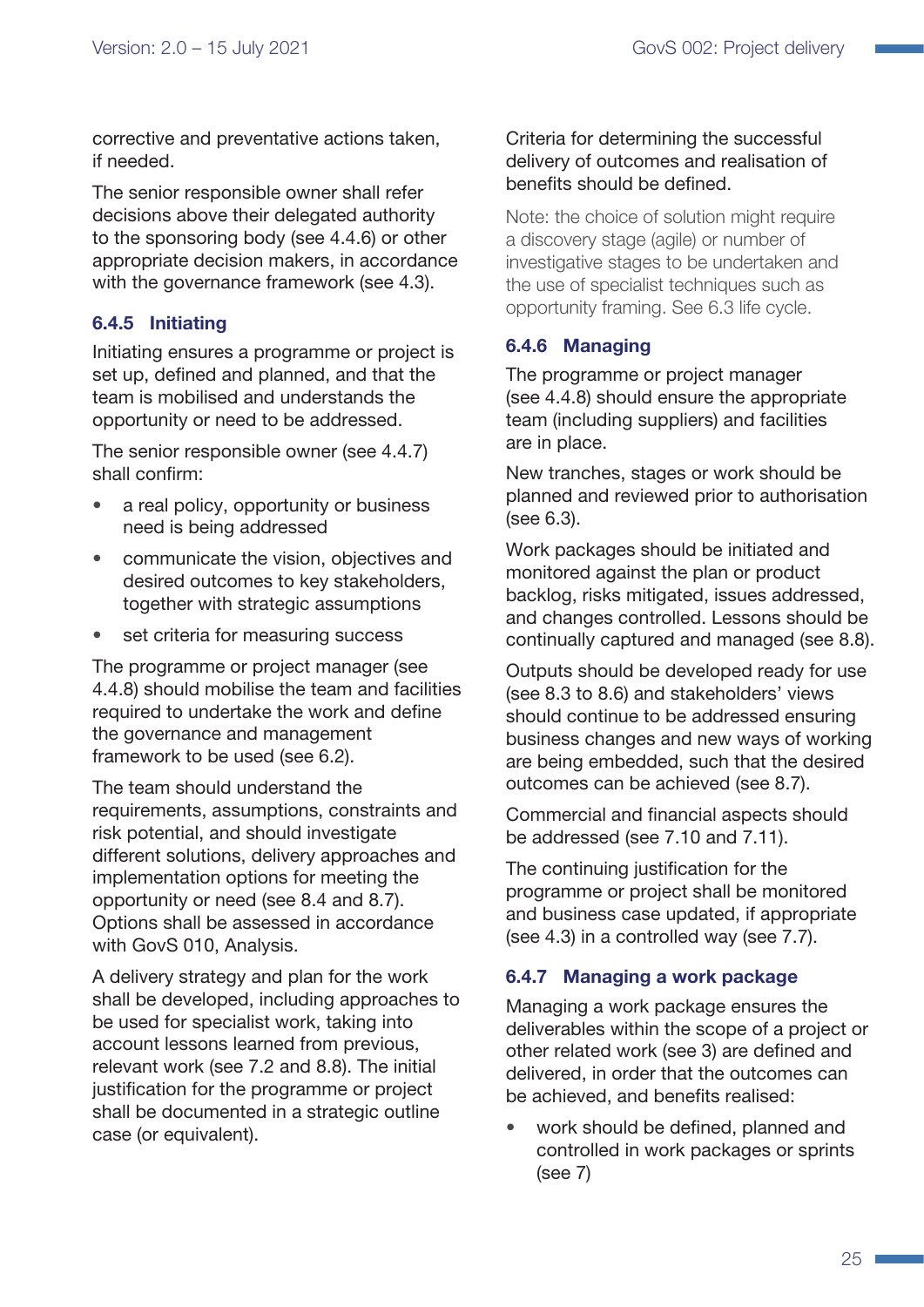

- goods and services should be procured and their delivery managed (see [7.11](#page-32-2))
- stakeholders' views should be sought, validated and addressed (see [7.12](#page-32-1))
- outputs should be developed using methodologies and techniques which are proportionate and appropriate, and the quality verified and outcomes should be validated against the requirements (see [8.6](#page-34-2))
- lessons should be continually captured and managed (see [8.8](#page-35-2))

Note: Annex C includes a role description for a person who manages a work package.

#### 6.4.8 Closing

A programme or project shall be closed in a controlled way. Closure can happen when the scope is completed or when work is terminated prematurely:

- delivery of outputs and achievement of outcomes to date should be confirmed
- unfulfilled requirements should be documented together with how they are to be addressed
- responsibilities for ongoing risks, issues, actions and benefit tracking should be handed over to, and accepted by, the appropriate business authority
- documentation and information should be securely archived (see [7.9](#page-31-2))
- the team should be reassigned and any temporary facilities demobilised
- contracts, financial and reporting systems reconciled and closed

Termination might occur because the work is no longer needed or viable, or because the risks associated with it have become unacceptably high.

The programme or project manager, with the team and key stakeholders, shall undertake a closure review, which should include an assessment of performance against the plan and the extent to which objectives are being met.

New lessons should be captured and analysed together with those identified during the work, significant learnings should be captured and shared (see [8.8\)](#page-35-2).

Plans for post-closure reviews should be agreed by the senior responsible owner (see [4.4.7\)](#page-14-1).

Stakeholders shall be informed about closure.

#### 6.4.9 Reviewing outcomes

Reviewing outcomes determines the degree of the programme's or project's success. The sponsoring body should ensure a review is undertaken to assess the extent to which benefits realisation and operational performance are meeting, and are likely to continue to meet, the objectives and expectations stated in the business case. Lessons should be captured and communicated.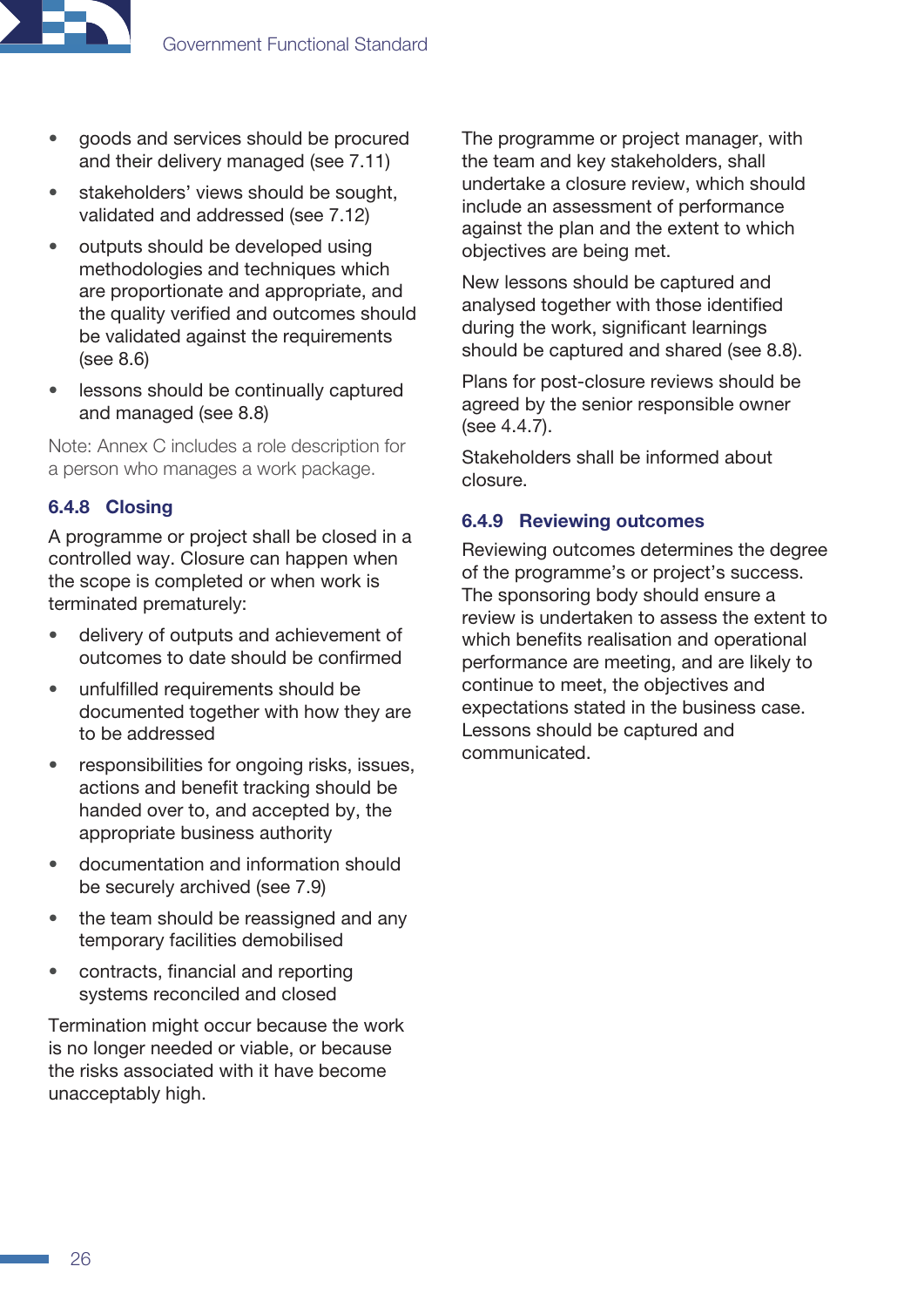# <span id="page-26-1"></span><span id="page-26-0"></span>7. Planning and control practices

# 7.1 Overview

Planning and control support practices ensure work is planned, and corrective and preventative actions taken, to ensure delivery follows the baselined plan.

The planning and control practices should be managed and monitored, throughout the life cycle (see [6.3](#page-19-2)), using a defined and established approach that is improved through use (see [8.8](#page-35-2)). Work shall be defined, planned, monitored and controlled. Managers of work components should be set permissible tolerances within which no escalation is required to the next level of management. Tolerance levels can cover, but not be limited to costs, benefits, schedule, quality, scope, performance, and risk.

The planning and control practices are the responsibility of the relevant manager, for example, portfolio manager for a portfolio, project manager for a project or team manager for a work package. Such practices may be delegated to a support office manager (see [4.4](#page-12-1) for role definitions).

Note: guidance can be found in the AXELOS guides [21-28]. In addition, the APM and PMI bodies of knowledge [36-40] and British and international standards [29-35] can be referred to.

# <span id="page-26-2"></span>7.2 Planning

### 7.2.1. Overview

Planning ensures:

the outputs and outcomes are likely to be delivered within the defined constraints (including, but not limited to costs, benefits, schedule, quality, scope, performance, and risk) to

achieve objectives and realise the required benefits

• the necessary funding for the work can be arranged (see [7.10\)](#page-31-1)

#### <span id="page-26-3"></span>7.2.2 Plan derivation

The delivery plan should be derived from an agreed delivery strategy, selected from a range of options, which outlines the delivery approach to be used for the solution (see [8.4\)](#page-34-1), phasing of the work, and governance needs, and which takes into account risk and constraints. Options shall be assessed in accordance with GovS 010, Analysis. Plans may be for direct use or be created as contingency plans to be used in response to known risks.

Planning should be a collaborative activity involving team members advising on the planning of their work.

Planning may be iterative and progressive through the life cycle of a work component, with more detail for the immediate future than for more distant work with increasing confidence as work progresses. Scope may be refined and clarified as work progresses to develop a plan which can be delivered at an acceptable level of risk. A plan should include an indication of the current level of certainty by, for example, using ranges or confidence indicators.

#### 7.2.3 Benefit, cost, schedule and resource estimating

Estimates for costs, benefits, schedule and resources should be justifiable through evidence or experience such as reference class forecasting, benchmarking, data analytics, probabilistic simulation, consensus or experience from previous work. Estimating methods should be appropriate to the type and, where relevant, phase of the work being undertaken.

Cost and benefits estimates shall be within the confidence limits defined for the respective business case (see [4.3](#page-11-1)).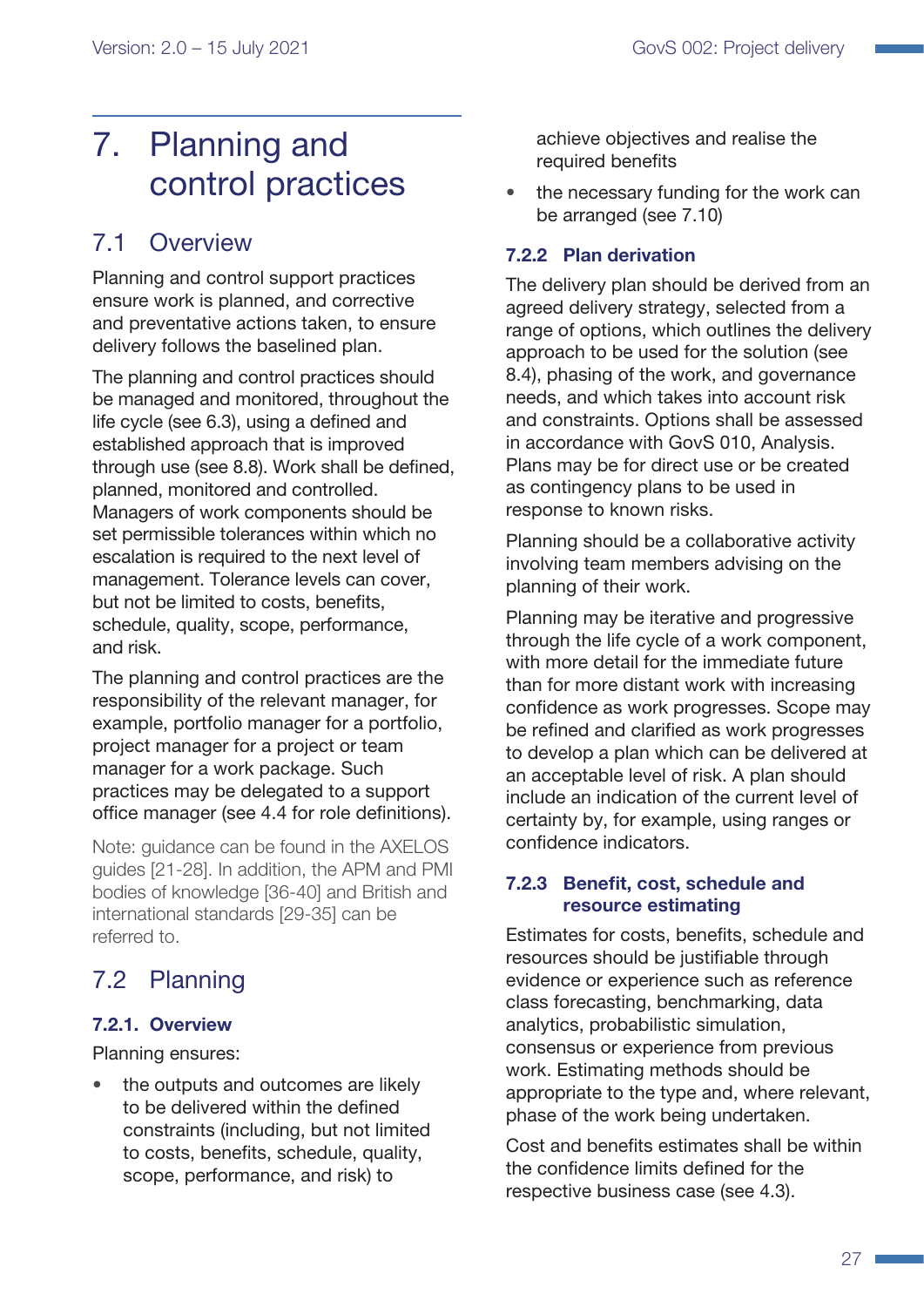<span id="page-27-0"></span>

Published cross-government methods for cost and benefits estimation should be used on government major projects to ensure consistency.

Note: See Cost estimating guidance [8] for more information.

#### 7.2.4 Plan characteristics

The plan should be based on a hierarchy showing each work component's place in the hierarchy (see [Figure 1 Structure and](#page-4-0)  [scope of this standard](#page-4-0)). There should be single point accountability for every component and activity. Plans should be viewable at different levels of the hierarchy and show the level of detail appropriate to the needs of those viewing the plan. Dependencies between work components should be minimised to make each component as self-contained as possible.

Depending on the level of the plan (portfolio, programme, project or work package), a plan should include forecasts of benefits (if applicable), milestones, activities, schedule, cost and resources, with associated assumptions, constraints, critical paths and risk. Dependencies between activities and other work components (such as programmes and projects) should be defined. The plan should include and allow for assurance and decision-making activities (see [4](#page-9-1) and [6.3](#page-19-2)).

Note: a plan can be included in a single document or information source or distributed across a number of sources.

Note: a number of different hierarchies can be used to provide different perspectives on a

plan, such as product break down, cost breakdown, epic and user story.

#### <span id="page-27-1"></span>7.2.5 Baselining the plan

Once approved, plans shall be baselined and progress regularly monitored and analysed. Forecasts should take into account progress to date and prevailing assumptions and risks. Plans should be updated, especially prior to significant decision points, such as at a project's gates (see [6.3\)](#page-19-2). Changes to a baselined plan shall be undertaken in a controlled way (see [7.7\)](#page-29-2).

### 7.3 Benefits management

Benefits management ensures benefits are realised in practice.

The relevant stakeholders' expectations regarding the benefits to be realised should be understood by the team developing the solution. Benefits should be identified, analysed, defined, planned and tracked and included in the overall plan for the work (see [7.2\)](#page-26-2). Forecasts of benefits should take into account negative impacts resulting in disbenefits. Benefits should be assessed for a number of options before a solution is chosen (see [8.4](#page-34-1)) and included in a business case (see [4.3](#page-11-1)), in which potentially conflicting pressures, such as costs, benefits, schedule, quality, scope, performance, and risk are balanced. Options shall be assessed in accordance with GovS 010, Analysis.

Each discrete benefit should be assigned to an owner who has responsibility for forecasting and monitoring it. Benefits



**Figure 8** Example of benefits mapping, showing two-way traceability from policy to benefits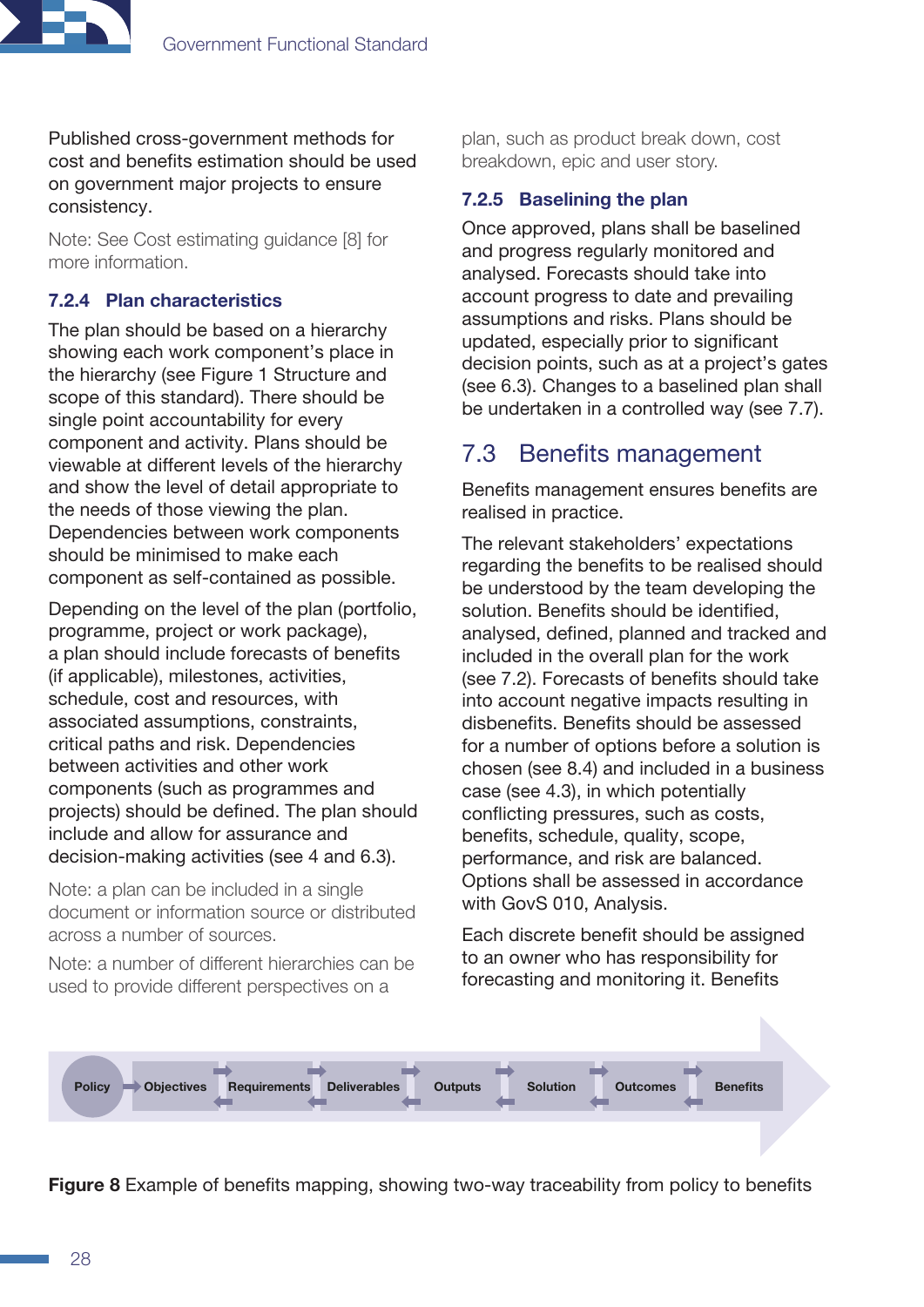<span id="page-28-0"></span>should be reassessed throughout the duration of the work as new benefits might emerge as the work progresses and expectations might change.

Benefits trigger points should be included in schedule plans (see [7.2](#page-26-2)). Once triggered, actual benefits realisation should be tracked against the plan.

There should be two-way traceability between benefits, outcome, solution, outputs, requirements and objectives (see Figure 8 and [7.8](#page-30-1)).

Note: benefits mapping might be used to demonstrate traceability.

# <span id="page-28-2"></span>7.4 Resource, capacity and capability management

Resource, capacity and capability management balances the supply and demand for appropriate resources (such as skilled people, equipment, material and facilities) to be deployed when needed. Resources can be sourced from within government, by recruitment or from the supply chain (see [7.11](#page-32-2)).

A comprehensive view of future resource needs should be developed and maintained, with possible shortfalls identified and addressed. Resources should be acquired or developed to meet the planned needs. If insufficient resources are available, work should be re-planned to reflect such constraints. Business continuity measures should be in place in the event of the loss of critical resources.

Resource plans should:

- take into account the development, retention and planned reassignment of people to ensure their skills are retained within government organisations
- be consistent with the organisation's workforce plan

Note: 'appropriate resources' means, for materials, equipment and facilities, the required quantity with the right specification. For people it means the right skills, competences and expertise to undertake the work. See [11].

Note: see GovS 003, Human resources on workforce planning.

# <span id="page-28-1"></span>7.5 Reporting

Reporting ensures the management team(s) and interested parties are aware of the current status of the work and outlook relative to the baselined plan (see [7.2.5](#page-27-1)[7.2\)](#page-26-2), particularly with respect to the likelihood of achieving the objectives.

A reporting framework should be defined and established to meet the needs of the identified report recipients in a timely manner. A report should be factual and realistic, highlighting progress to date, whether the current work scope is likely to be completed to plan, prevailing risks and issues and the decisions or direction required. Appropriate milestones and performance indicators should be included in the report to reflect progress and the achievement of outputs and outcomes and, where appropriate, benefits realisation. Performance indicators should reflect the delivery method used and degree of confidence in the forecasts (see [7.2.2](#page-26-3)).

Each report should state the period or date the report is related to and the date on which the report was published, or if live, created. The form of a report should be appropriate and proportionate to the work being reported on and the roles being reported to.

Note: examples of report types include Gantt, slippage, backlog, visibility and burndown charts.

Government major projects shall be reported annually, with quarterly updates in a format defined by the Infrastructure and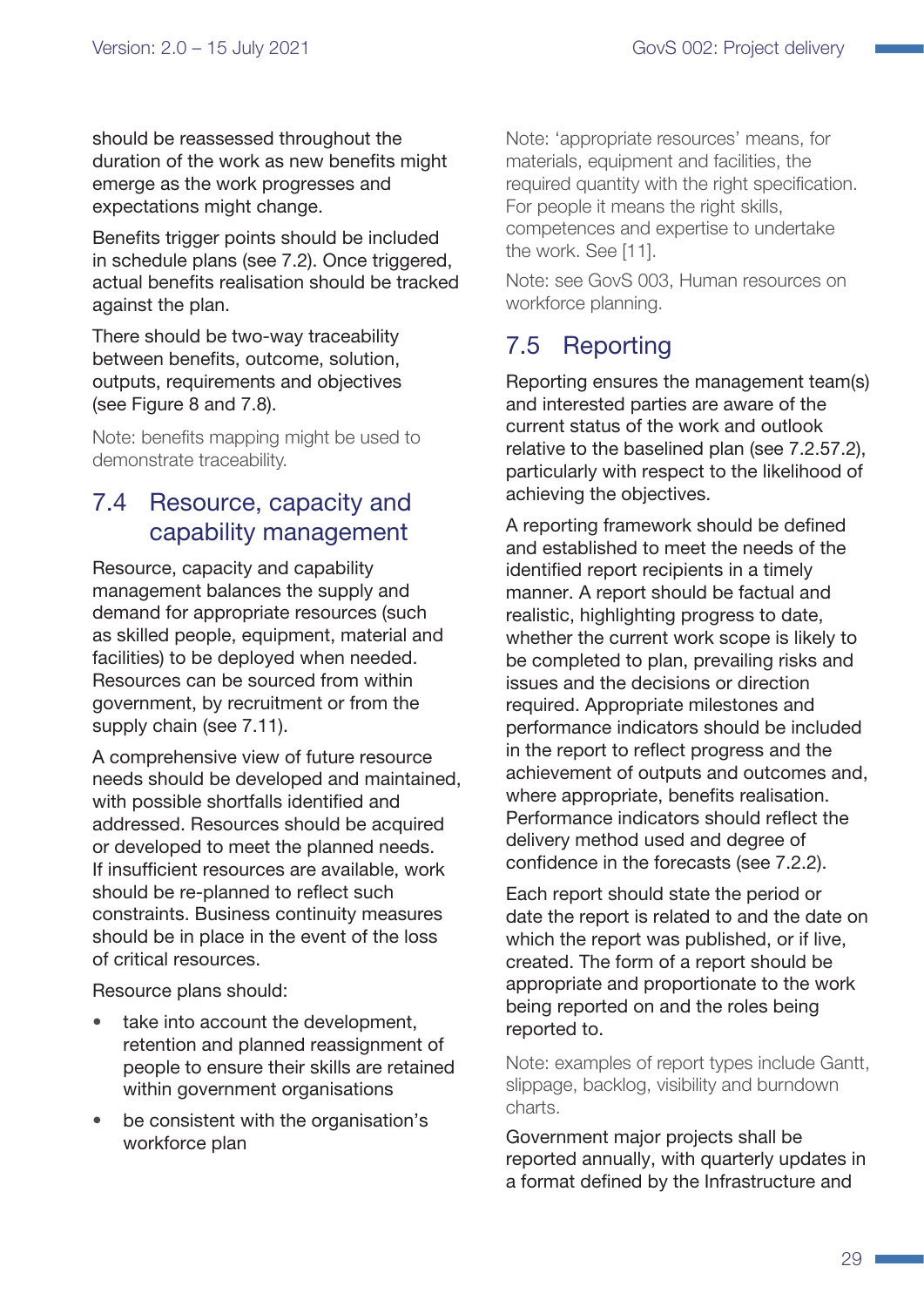#### <span id="page-29-0"></span>Projects Authority and in accordance with the Government's transparency policy.

Note: reporting applies to information flowing within and between portfolio, programme, project and work package teams. Information flow with wider stakeholders is dealt with in [7.13](#page-32-3)

# <span id="page-29-1"></span>7.6 Risk and issue management

Risk and issue management ensures objectives are more likely to be achieved, bearing in mind complexity, uncertainty, unexpected events and threats and opportunities from undertaking the work, using the solution, and from the external environment.

Risks and issues should be:

- identified, assigned an owner and assessed, taking into account the impact, likelihood and proximity of the triggering causes
- responded to through exploitation (for opportunities) or mitigating actions (for threats) to eliminate, reduce or avoid consequences or reduce the possibility of occurrence; risks may be accepted
- monitored to resolution and closed when no longer valid

Residual and secondary risks, if any, should be identified and responded to

Risk controls should be reviewed to ensure they are still effective.

Risks should be managed as individual risks and collectively. Contingency should be retained at an appropriate level in the work hierarchy (see [Figure 2\)](#page-7-2) and authorised if needed through change control (see [7.7](#page-29-2)).

Overall risk shall not exceed the organisation's risk appetite and tolerance without authorisation.

Risks might be related to:

the chance of an event occurring and its potential consequences

an unknown variable for which assumptions need to be made (for example number of users, inflation) which should be understood, articulated in the business case and, where possible, quantified using cost-benefit analysis

The circumstances under which work will no longer be viable or the solution relevant, should be determined, using techniques such as simulation, contingent scenarios and sensitivity analysis.

Risks and issues which an owner cannot resolve should be escalated or reassigned as necessary. The work component hierarchy (see [Figure 2](#page-7-2)) can be used as a basis for escalating or reassigning risks. Risk owners may be outside the formal hierarchy but should be responsible to a person in the work component's management structure.

Note: guidance on risk management can be found in the Orange Book [6] and management of risk in government [7].

# <span id="page-29-2"></span>7.7 Change control

Change control ensures only beneficial or necessary changes to a baseline are implemented. Changes might originate from any stakeholder, including policy makers, executive management, end users, suppliers or team members. Alternatively, a change might result from a risk or issue which cannot be resolved. Criteria should be defined to:

- define what aspects of the work should be change controlled
- direct which individuals or groups have the authority to authorise changes (see [4.3](#page-11-1))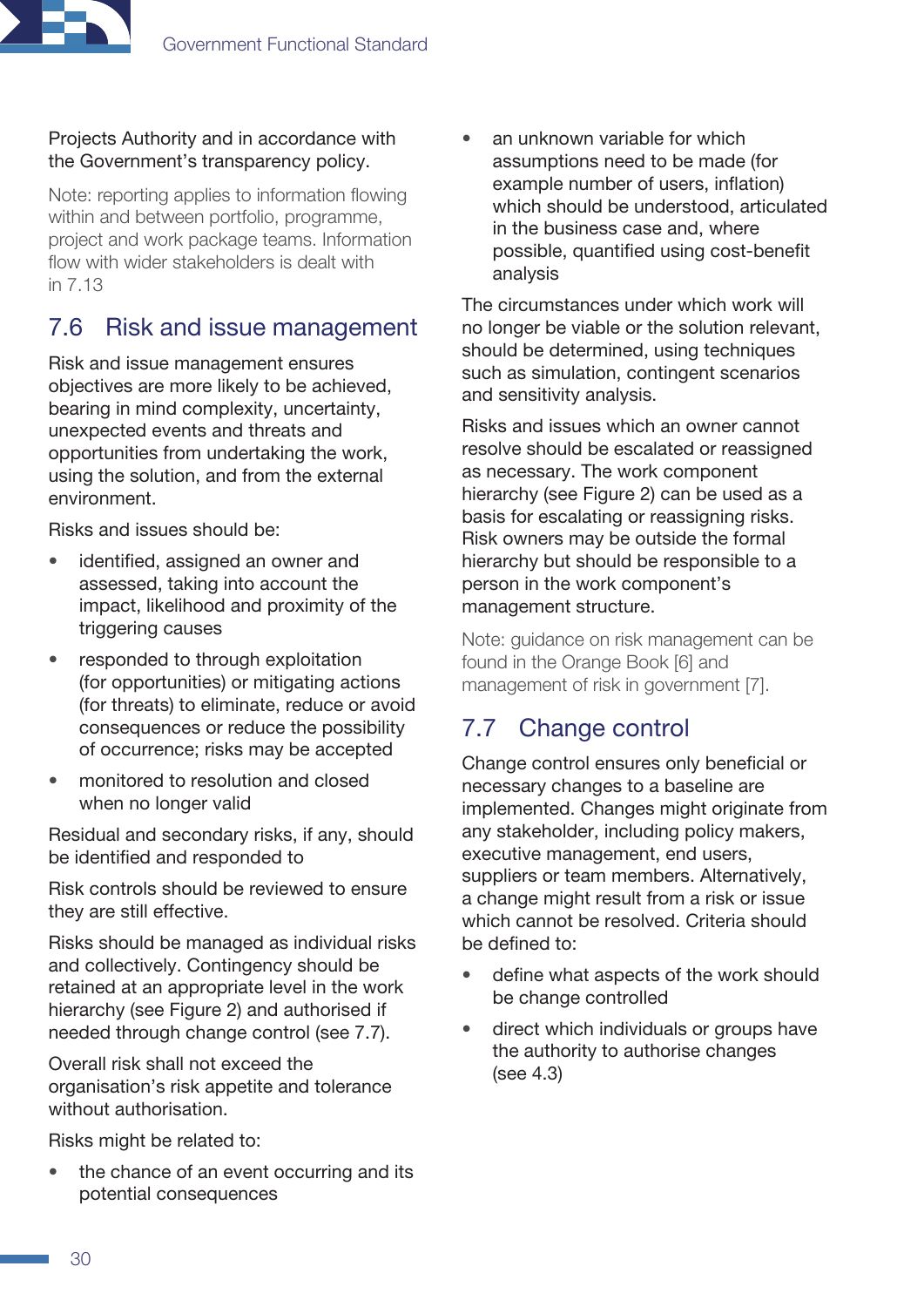<span id="page-30-0"></span>

Figure 9 Relationship between risks, issues and changes

Change requests should be recorded, identified and defined. The impact of a change should be assessed in terms of impact on the business case, objectives, outcomes, solution and plan. Changes to interrelated deliverables (products or elements of a solution) should be controlled as a group and traceability between elements maintained (see [7.8](#page-30-1)). Change requests should be accepted, rejected or further direction given (see [4.3\)](#page-11-1).

An implementation plan should be developed, prior to receiving authorisation to implement a change. The decision should be communicated to interested parties. Once a change has been incorporated into the baseline and affected information updated, the change request should be closed.

# <span id="page-30-1"></span>7.8 Traceability management

Traceability management ensures the relationships among the different elements of a solution and the associated management documentation is known, such that, at any point in time:

- change control can be applied effectively (see [7.7](#page-29-2))
- the makeup of a solution and parts is defined and reproducible (see [8.4\)](#page-34-1)

The elements to be managed should include those produced by suppliers and internally, tools used during the design, development or manufacturing of a solution, and the management deliverables. Information with respect to traceability should be managed in accordance with clause 7.9.

Each element should be identified in terms of status and version. There should be two-way traceability from the higher-level to the lower level elements that comprise it as well as among different elements. Traceability management should include:

- planning the scope of and managing the relationships between elements, including baseline control
- identifying and understanding the relationships between elements at a given point in time
- reporting to ensure those requiring this information are informed
- verifying the accuracy of the records

Note: different sectors might have different names for this practice, such as configuration management, parts management and asset management.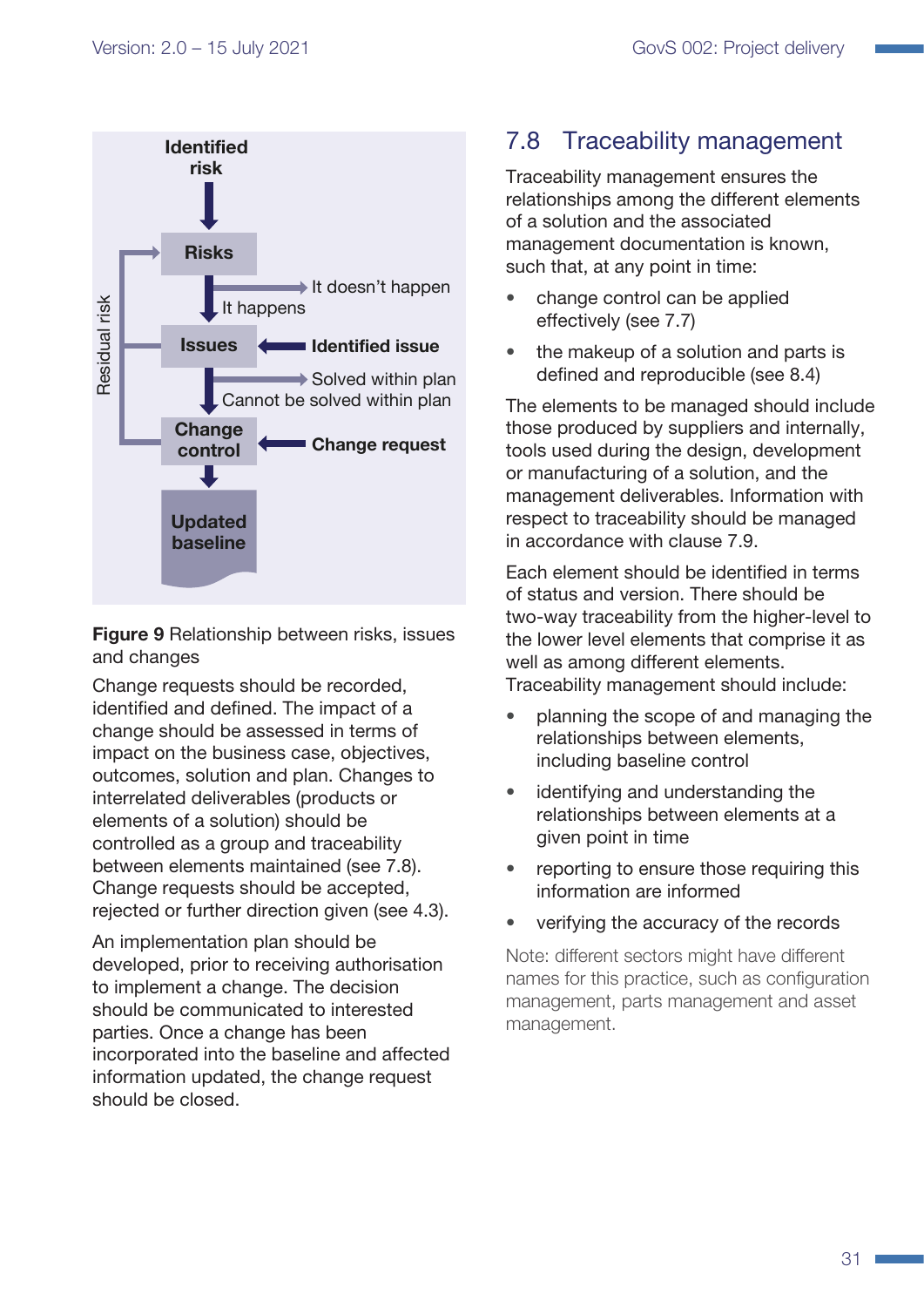# <span id="page-31-2"></span><span id="page-31-0"></span>7.9 Information and data management

Information and data management ensures information and its underlying data (physical or electronic) is available and reliable for undertaking work and making decisions.

The information and data which needs to be managed should be identified. This should include data and information relating to the solution and its development, plans, progress assessments, reviews and audits, contracts, reports and communications. Information should be recorded on receipt, validated as correct, securely stored, distributed to, and retrievable by those who need it.

Note: information and data concerning a solution can be related to requirements, drawings, designs, specifications, building information modelling and digital twins (see section [8](#page-33-1)).

The framework for managing data, information and its quality should be defined. Business continuity measures should be in place in the event of a disruptive incident (see [7.6\)](#page-29-1).

New sets of information, such as documents, should be reviewed, approved, version controlled and, when no longer required, withdrawn and archived. The status, security classification and provenance of information and data should be clear.

Where relevant, information and data should be handed over for on-going operational management. When not handed over, information should be retained to meet statutory, contractual and wider business requirements. The integrity of groups of related information should be maintained (see [7.8](#page-30-1)).

GovS 005, Digital, data and technology shall be complied with, with respect to data handling.

#### GovS 007, Security shall be complied with, with respect to data and information security.

Note: information management can include web content management, document management, records management, digital asset management, learning management, building information modelling and content systems.

# 7.10 Finance

<span id="page-31-1"></span>Financial management ensures the efficient and effective management of money (funds) to accomplish the objectives of the organisation.

The level of funding needed should:

- be determined, in the short and long term for the portfolio, programme or project including subsequent in-life or running costs.
- be consistent with the respective plans (see [7.2](#page-26-2))
- represent value for money [15]

Sources of funding should be identified and secured. The financial governance and management framework should be defined, including financial accountabilities, levels of delegation, approvals and monitoring.

Note: funding sources can include those from grants, estimates, tax, public dividend capital, public borrowing, external borrowing and income generation. See Managing Public Money [1].

Financial reports should be reliable and provided to decision makers and to managers of work components in a timely manner.

GovS 006, Finance shall be complied with.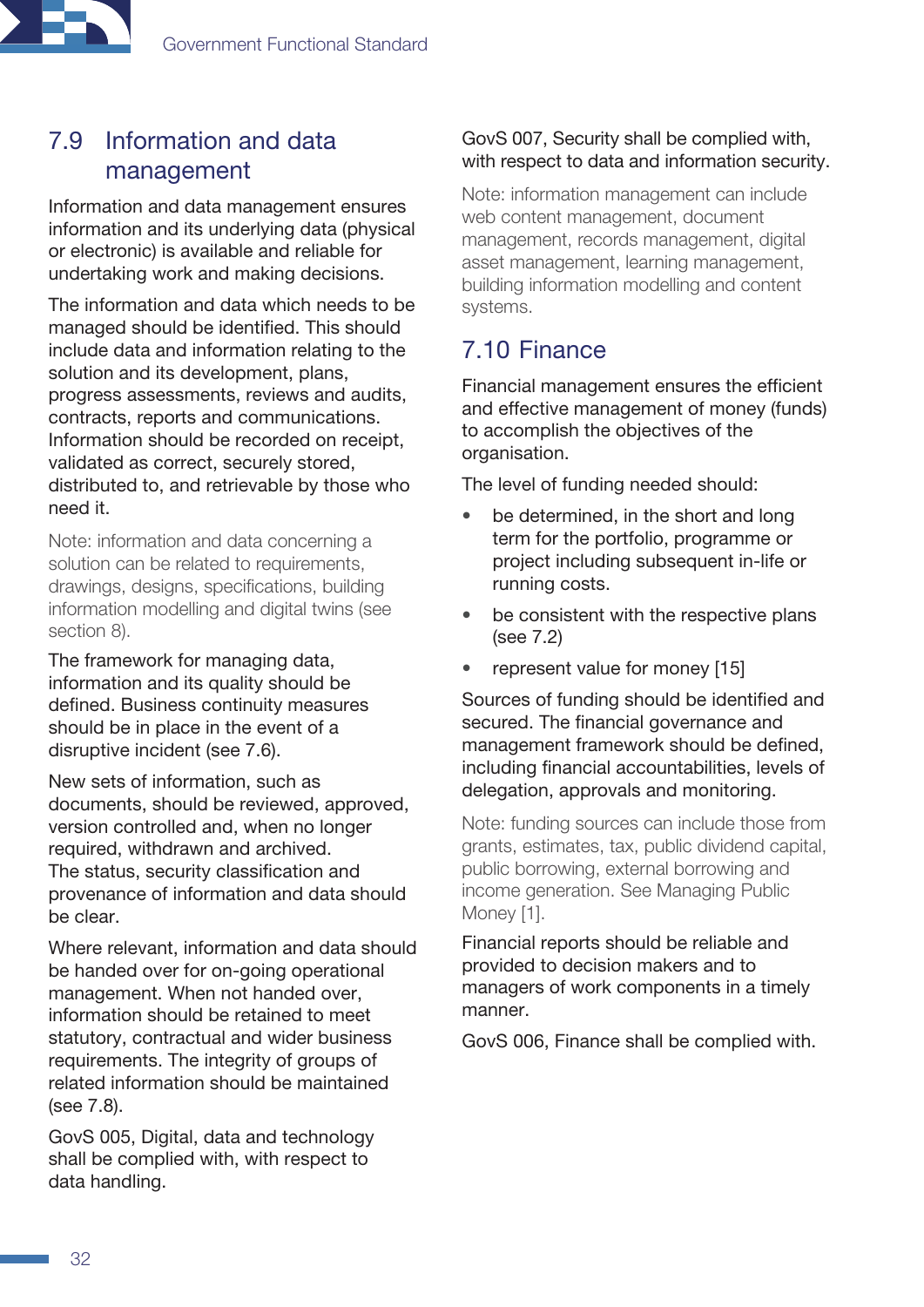# <span id="page-32-2"></span><span id="page-32-0"></span>7.11 Procurement and contract management

Procurement ensures products or services bought as part of resourcing the work or developing the outputs are of the appropriate quality, represent value for money and can be delivered within an acceptable level of risk.

Those leading procurement and contract management activities should have a comprehensive knowledge and experience of the context, goods or services required and be able to interpret business needs and translate them into contractual requirements.

Note: this expertise is often referred to as 'intelligent client'.

Appropriate contract strategy and procurement packages should be determined, suppliers selected against defined criteria and the contracts formally agreed. There should be two-way traceability between the contract and the appropriate part of the plan (see [7.8](#page-30-1)). Contracts should be designed to reflect the type and method of delivery and reliability of the supply chain. The scope of contracts should include the documentation and tools required for the operation of the service or product.

Once a contract is agreed, the contractual obligations, including management of dependencies, should be complied with, including timely payments to suppliers. Supplier performance and quality should be monitored and deliverables and services only accepted after verification against the contractual requirements.

GovS 008, Commercial relating to contract management shall be complied with.

# <span id="page-32-1"></span>7.12 Stakeholder engagement

Stakeholder engagement ensures the needs and concerns of stakeholders are addressed sufficiently to enable the objectives to be met.

Stakeholders should be identified, and their interests and expectations understood and represented. A plan should be developed defining how to engage them in a co-ordinated and appropriate way. The engagement plan should be implemented, monitored and updated to reflect newly emerging stakeholders and changes in the position of existing stakeholders. Stakeholder attitudes should be assessed, updated and validated throughout the work.

Note: depending on the stakeholders, engagement can be done in a number of ways, including face to face contact, meetings, or through collaborative working approaches, such as agile or through communications (see [7.13](#page-32-3)).

# <span id="page-32-3"></span>7.13 Communications

Communications ensure interactions with the stakeholders are effective and likely to contribute to the successful delivery of the work.

Communications should be designed and co-ordinated to ensure the right messages are addressed to the right audience, at the right time and in a way which is acceptable and accessible to the recipients. Communications should be planned to match the stakeholders' needs and include feedback mechanisms and effectiveness measures. The impact of communications should be assessed and, where appropriate, responded to. The communication plan should be adjusted if needed, to achieve successful change.

#### GovS 011, Communication shall be complied with.

Note: depending on the stakeholders, engagement might be through press releases, news channels, adverts, posters, social media, web sites and leaflets.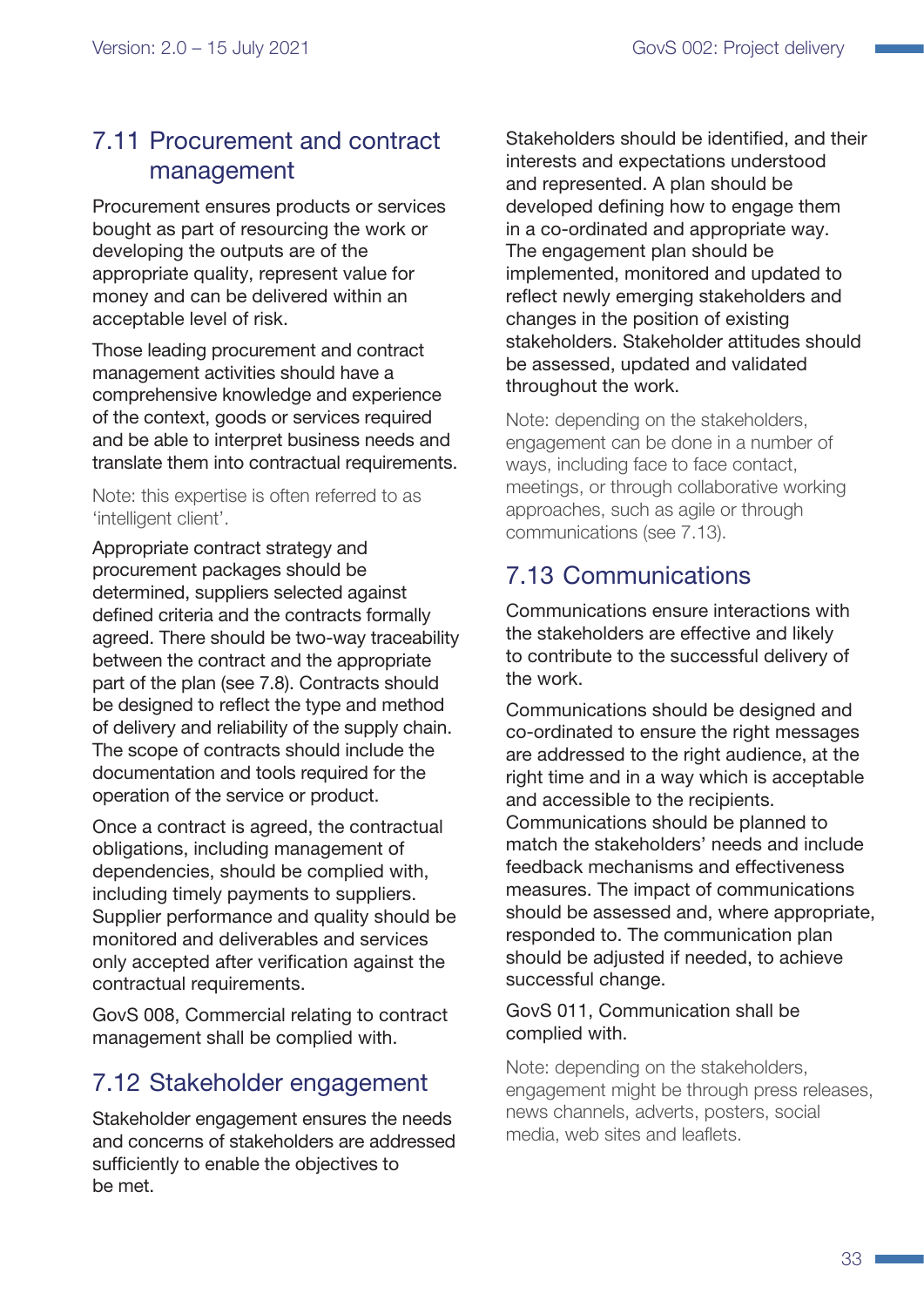<span id="page-33-0"></span>

# <span id="page-33-1"></span>8. Solution delivery practices

# 8.1 Overview

Solution delivery ensures that an appropriate and sustainable solution is developed and enables the achievement of the required objectives.

Solution delivery is the responsibility of the programme or project manager (see [4.4.8](#page-14-2)), supported by subject matter experts for the respective practices. The solution delivery practices should be managed and monitored, throughout the life cycle (see [6.3](#page-19-2)), using a defined and established approach that is improved through use (see [8.8](#page-35-2)).

Note: for more information see BS ISO-IEC-IEEE 15288 [35].

### 8.2 Quality management

Quality management ensures outputs are fit for purpose to achieve the objectives.

Quality shall be actively managed to maximise the likelihood of success by determining the degree to which the features and inherent or assigned characteristics of an output or solution (whether product, person, process, service and/or system) meet expectations or stated needs, requirements and specification (see [8.6](#page-34-2)).

A quality management framework should be defined and established, which is appropriate to the outputs and work required. People should be trained, briefed and competent to undertake the work assigned to them.

The quality management framework should include:

- quality assurance to provide confidence that outputs are likely to match the defined quality criteria
- quality control to monitor and verify compliance with the specified designs and to identify ways to eliminate causes of unsatisfactory performance

Note: the quality of the solution is dependent on the choice of appropriate design and development methodologies. Different approaches are appropriate in different circumstances, for example an iterative, agile delivery approach for digital service (see GovS 005, Digital, data and technology).

### <span id="page-33-2"></span>8.3 User needs and requirements

Managing requirements ensures the needs of stakeholders are understood and considered throughout the design and development of the solution.

Requirements should be refined, elaborated (for example, as agile epics and user stories) and evolve with the design and development of the solution until a viable solution is defined and approved. Multiple iterations might be needed to fully understand the requirements.

A common understanding of the outcomes for all phases of the solution's life cycle (including during development, in-life and disposal) should be agreed between those requesting the work and those undertaking the work. Requirements must take into account relevant statutory, regulatory and other constraints such as inclusion, health and safety (see [8.10](#page-36-1)) and sustainability (see [8.11](#page-36-2)). The requirements should be determined for those affected by the development and use of the outputs and subsequent outcomes, such as the public, end users, operational and maintenance staff, developers, constructors and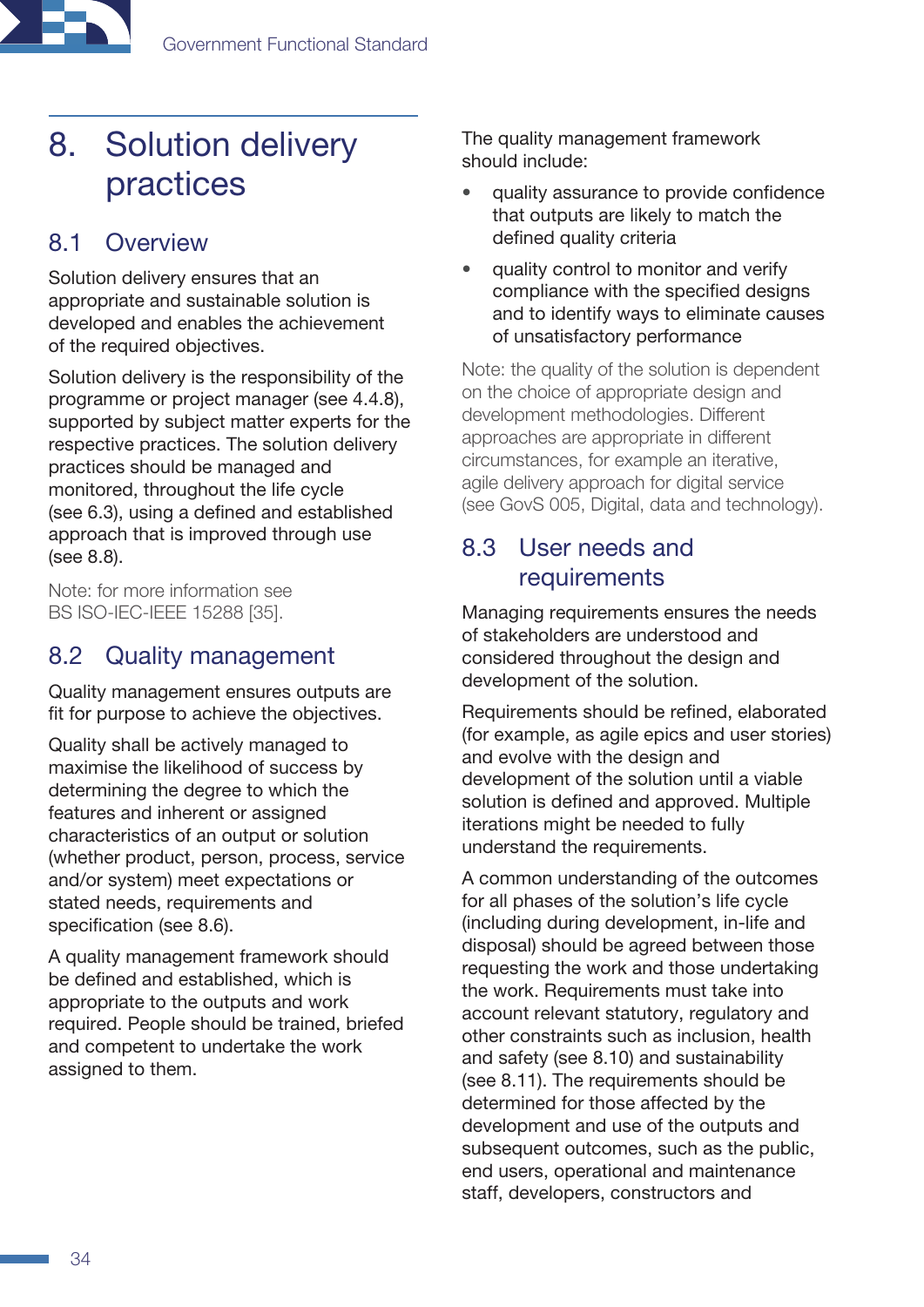<span id="page-34-0"></span>manufacturers. Requirements should be uniquely identifiable, current, mutually consistent, understandable, unambiguous, prioritised and validated. There should be two-way traceability between the requirements and the elements of the design (see [7.8\)](#page-30-1). Changes to requirements should be aligned to the objectives of the work component, and should be controlled (see [7.7\)](#page-29-2).

# <span id="page-34-1"></span>8.4 Solution design

Solution design ensures the outputs meet the requirements and are likely to achieve the desired outcomes, realise the required benefits and represent value for money. Design should be in accordance with a defined approach and may be predictive, incremental, iterative, adaptive or hybrid, including agile approaches.

Solution design may evolve as requirements are elaborated and as design and development progress. The solution design (or target operating model) should include the outputs needed to achieve the desired outcomes, including, but not be limited to, people, software, equipment, operations and maintenance products, manufacturing, security, information, organisation design, supply chain, performance characteristics and desired behaviours. The solution should be defined sufficiently to enable its parts to be verified as correct. There should be two-way traceability between the design elements and the plan (see [7.8\)](#page-30-1).

The team undertaking the design should consider a range of solution options (design approaches, design concepts, or preliminary designs) that potentially satisfy the requirements and take into account complexity and value for money [16]. After analysis a preferred solution should be recommended for implementation. Options shall be assessed in accordance with GovS 010, Analysis.

The entire solution should be considered with progressive breakdown into its constituent elements, including those undertaken and implemented by suppliers. Interactions between elements and the operating environment should be known and considered.

Note: the breakdown of the solution is also called product breakdown, system element hierarchy and system decomposition [35].

Note: taking account of the entire solution is often referred to as system-wide or wholesystem thinking.

### 8.5 Solution development and integration

Solution development and integration ensures that the designed solution is built in a defined way such that the elements comprising the solution work together within the proposed development and operating environments.

A strategy should be developed defining the approach to be taken for sequencing, delivery and integration of the elements of the solution, including any special temporary environments or facilities required.

Working methods and processes should be defined together with how different elements of the designed solution relate (see [7.8\)](#page-30-1) and are integrated such that the solution works as a whole.

# <span id="page-34-2"></span>8.6 Verification against design and validation against need

Verification checks the correctness of a solution (or part of a solution) to confirm that it complies with the specified design. It should be aimed at detecting faults or failures.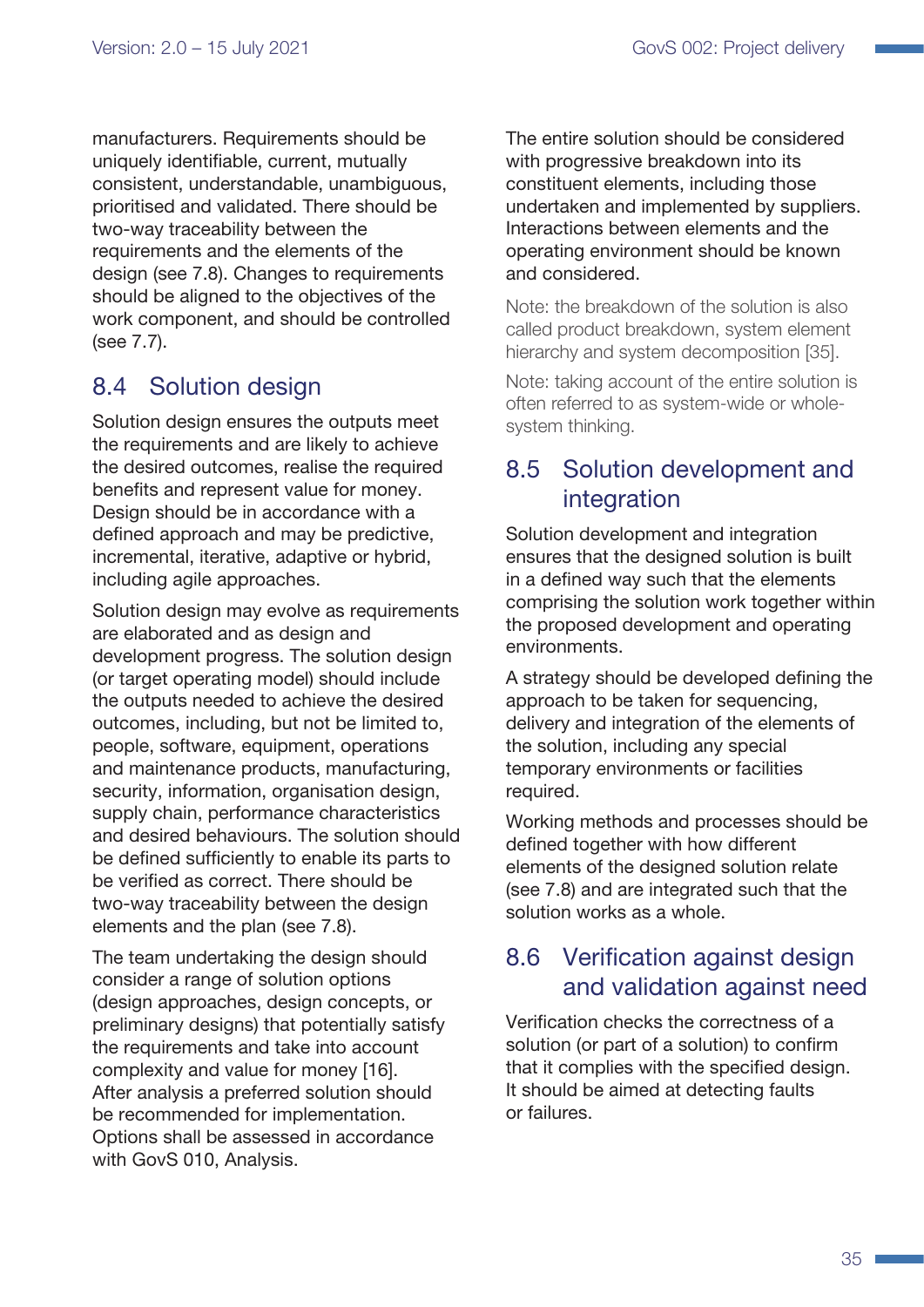<span id="page-35-0"></span>Validation ensures the right problem is being addressed and the solution is likely to fulfil the requirements when operating in its intended environment. Validation should be applied to the solution or a significant part of it and should be aimed at demonstrating stakeholder satisfaction.

Verification and validation should be continuous throughout the life cycle and may be iterative in nature with the requirements, design and solution evolving as work progresses. The methods used for specialist work should include appropriate approaches and planned activities for both verification and validation.

Note: methodologies for verification and validation can include, but are not limited to: prototyping, simulation, inspection, show and tell, analysis, demonstration, test, trials or pilots, and sampling.

# <span id="page-35-1"></span>8.7 Management of organisational and societal change

The purpose of managing change is to prepare, equip and support organisations and individuals (for example, users, citizens) to change their approach and, where appropriate, behaviours and to embed the required changes.

Organisational and societal change aspects shall be addressed and planned into the solution design and delivery strategy from the start of the programme or project and throughout the life cycle (see [8.4\)](#page-34-1).

Each programme and stand-alone project should have a vision and target operating model for the future state. The current state of the target groups should be assessed, and appropriate techniques should be used to design and manage the required business or societal changes. The readiness of the target groups to accept the changes should be continually assessed, and progress towards achieving the future state

should be tracked. Milestones representing the achievement of outcomes should be included in the plan (see [7.2\)](#page-26-2). Once a transformed operating approach has been implemented, it should be monitored to ensure behaviours and practices are sustainable and do not revert.

# <span id="page-35-2"></span>8.8 Learning from experience

Learning from experience helps avoids repeating the same mistakes and helps spread improved practices to benefit current and future work.

At the start of the work, those involved and key stakeholders should identify and apply relevant lessons from previous experience when planning the work. Throughout the life cycle, lessons should be continually captured, evaluated and action should be taken to mitigate delivery risk and facilitate continual improvement of the final outputs and services. Organisation leaders, (including arm's length bodies) and owners of standards, processes, methods, guidance, tools and training, should update their knowledge sources and share learning as appropriate.

# 8.9 Project delivery team induction and training

Induction and training ensure team members are working effectively as soon as practical through being briefed on the context of their work and the required operational procedures.

For programmes and projects, induction should include, but not be limited to, ensuring a briefing on the specific role being undertaken (see [4.4](#page-12-1)), processes to be followed and specialist training required, as well as providing the necessary facilities and granting appropriate security access.

Organisationally, training should include, but not be limited to, defining a training strategy for project delivery, analysing training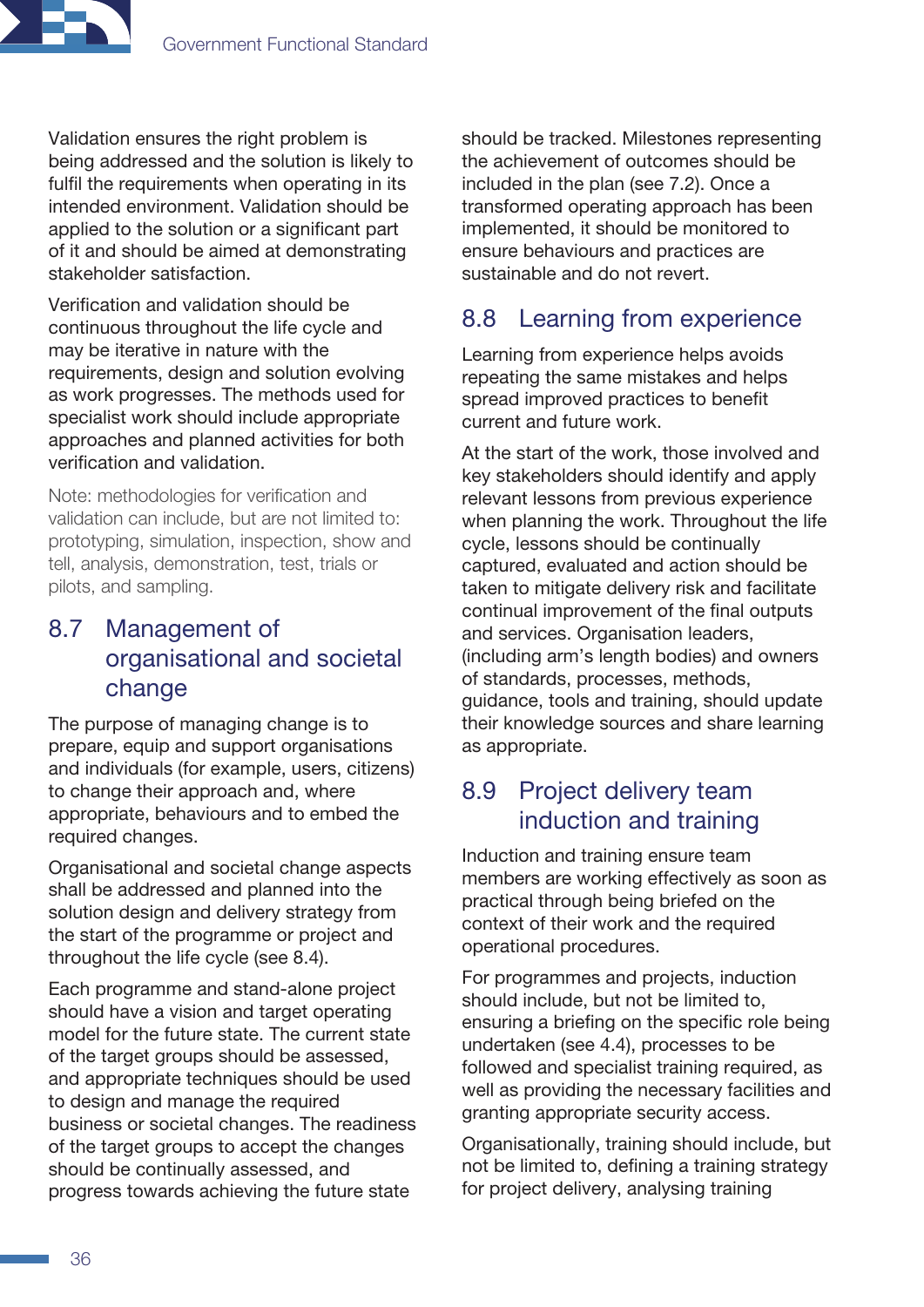<span id="page-36-0"></span>needs, defining, developing, and maintaining briefings/ courses, planning, delivering and monitoring training and development events.

Induction and training activities shall comply with GovS 003, Human resources.

# <span id="page-36-1"></span>8.10 Health and safety

The purpose of managing health and safety is to ensure the public and those engaged in project delivery, over the whole life of the solution, are not at risk. Health and safety risks should be assessed in order to ensure accidents and threats to health are reduced to an acceptable level. Legislation shall be identified and must be complied with. In particular managers shall ensure:

- safety management information is provided
- staff are aware of and trained to use safety related equipment
- hazards are identified and preventative actions taken
- risk assessments are conducted and findings acted on
- accidents are reported, recorded, and actions taken to reduce the risk of recurrence

Note: Attention is drawn to the Health and Safety at work Act 1974, the Management of Health and Safety at work regulations 1999 and equivalent in other jurisdictions.

# <span id="page-36-2"></span>8.11 Environment and sustainability

Sustainability is concerned with meeting the present needs without compromising the environment for future generations. Sustainability requirements should be included in the objectives and scope for the work and documented (see [8.3](#page-33-2)). Legislation shall be identified and must be complied with. If not already covered in organisation-wide policies and procedures, the management of environment and sustainability should be covered in or referenced from the respective portfolio, programme's or project's governance and management framework.

When establishing the sustainability of a solution's outputs and outcomes the assessment should cover the whole life cycle of the solution, including decommissioning or disposal.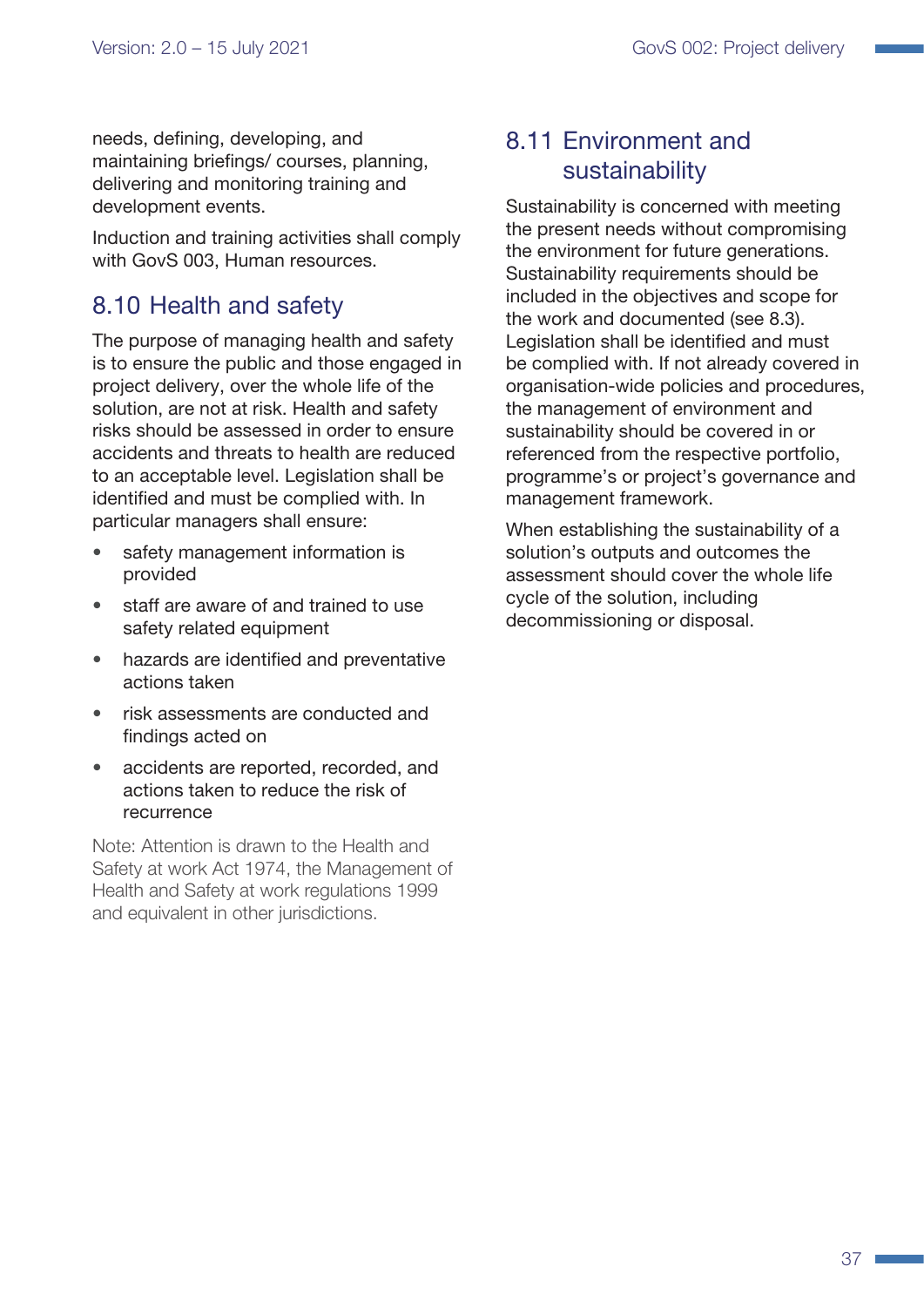<span id="page-37-0"></span>

# A. References

All references are correct at the time of publication, users should check for updated versions.

| ID             | <b>Description</b>                                                                             |
|----------------|------------------------------------------------------------------------------------------------|
|                | <b>Government References</b>                                                                   |
| 1              | HM Treasury, Managing Public Money (2021)                                                      |
| 2              | Cabinet Office, Cabinet Office controls (Collection)                                           |
| 3              | Infrastructure and Projects Authority, Assurance review tool kit (Collection)                  |
| 4              | Cabinet Office, SRO briefing notes: briefing note (Collection)                                 |
| 5              | HM Treasury, The Green Book: Appraisal and Evaluation in Central Government<br>(Collection)    |
| 6              | HM Treasury, The Orange Book Management of Risk: Principles and Concepts<br>(2020)             |
| $\overline{7}$ | Cabinet Office, Management of Risk in Government: framework (2017)                             |
| 8              | Infrastructure and Projects Authority, Cost estimating guidance (2021)                         |
| 9              | Infrastructure and Projects Authority, Infrastructure and Projects Authority<br>Mandate (2021) |
| 10             | Cabinet Office, A guide to implementing integrated assurance, v2 (2017)                        |
| 11             | Cabinet Office, Project Delivery Capability Framework (2018)                                   |
| 12             | HM Treasury, Treasury Approvals Process for Programmes and Projects (2016)                     |
| 13             | HM Treasury, Assurance Frameworks (2014)                                                       |
| 14             | HM Treasury, Accounting officer assessments (2018)                                             |
| 15             | HM Treasury, Value for Money Framework (2015)                                                  |
| $16 - 20$      | Not used                                                                                       |
|                | <b>AXELOS Best Practice publications - see footnote 1</b>                                      |
| 21             | AXELOS, Managing Successful Projects with PRINCE2 <sup>®</sup> (2017), Sixth edition           |
| 22             | AXELOS, Directing Successful Projects with PRINCE2® (2009), First edition                      |
| 23             | AXELOS, Management of Successful Programmes (MSP®) (2020), Fifth edition                       |
| 24             | AXELOS, Management of Portfolios (MoP®), (2011), First edition                                 |
| 25             | AXELOS, Management of Risk (2010), Third edition                                               |
| 26             | AXELOS, Portfolio, Programme and Project Offices (2014), Second edition                        |
| 27             | AXELOS, Portfolio, Programme, and Project Management Maturity Model<br>(P3M3), Version 3.0     |
| 28             | AXELOS, PRINCE2 <sup>®</sup> Agile (2015), First edition                                       |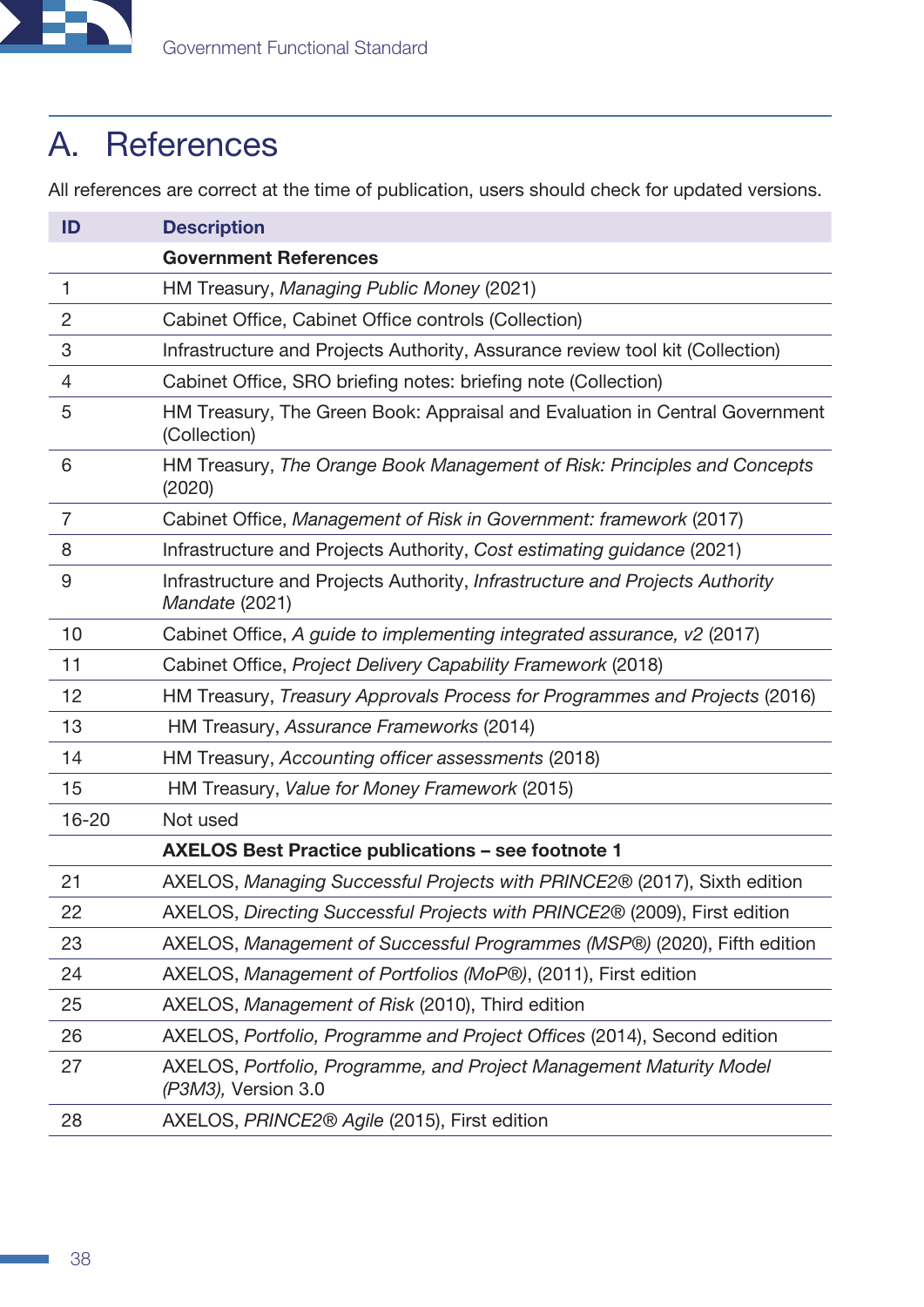| ID | <b>Description</b>                                                                                               |
|----|------------------------------------------------------------------------------------------------------------------|
|    | British and international standards - see footnote 2                                                             |
| 29 | BSI, BS6079: 2019 Principles and guidelines for the management of projects<br>(2019)                             |
| 30 | BSI, BS ISO 21500: 2021 Project, programme and portfolio management -<br>Context and concepts (2021)             |
| 31 | BSI, BS ISO 21502: 2020 Project, programme and portfolio management -<br>Guidance on project management (2020)   |
| 32 | BSI, BS ISO 21503: 2017 Project, programme and portfolio management -<br>Guidance on programme management (2017) |
| 33 | BSI, BS ISO 21504: 2015 Project, programme and portfolio management:<br>Guidance on portfolio management (2015)  |
| 34 | BSI, BS ISO 21505: 2017 Project, programme and portfolio management:<br>Guidance on governance (2017)            |
| 35 | BSI, BS ISO/IEC/IEEE 15288: 2015 Systems and software engineering: System<br>life cycle processes (2015)         |
|    | Professional organisations - see footnote 3                                                                      |
| 36 | APM, APM Body of Knowledge, (covers portfolio, programme and project<br>management) (2019), Seventh edition      |
| 37 | PMI, A Guide to Project Management Body of Knowledge (2017), Sixth edition                                       |
| 38 | PMI, The Standard for Programme Management (2017), Fourth edition                                                |
| 39 | PMI, The Standard for Portfolio Management (2013), Third edition                                                 |
| 40 | SEI, CMMI® for Development, Version 2.0, (2018)                                                                  |

Note 1: AXELOS is a company part owned by the UK government which took on the management of the best practice guides from the former Office of Government Commerce within the Cabinet Office. The guides are available by subscription or individual purchase. These guides comprise the recommended methods for government project delivery.

Note 2: British and international standards contain supplementary information and are available by subscription, purchase and from UK local libraries' on-line reference services.

Note 3: The Association for Project Management (APM) is the UK's chartered professional organisation. The Project Management Institute (PMI) is based in the USA and has chapters in the UK. Their references are free online to members or by individual purchase. The Software Engineering Institute is a federally funded research and development centre sponsored by the US Department of Defense. Its CMMI materials are free to download.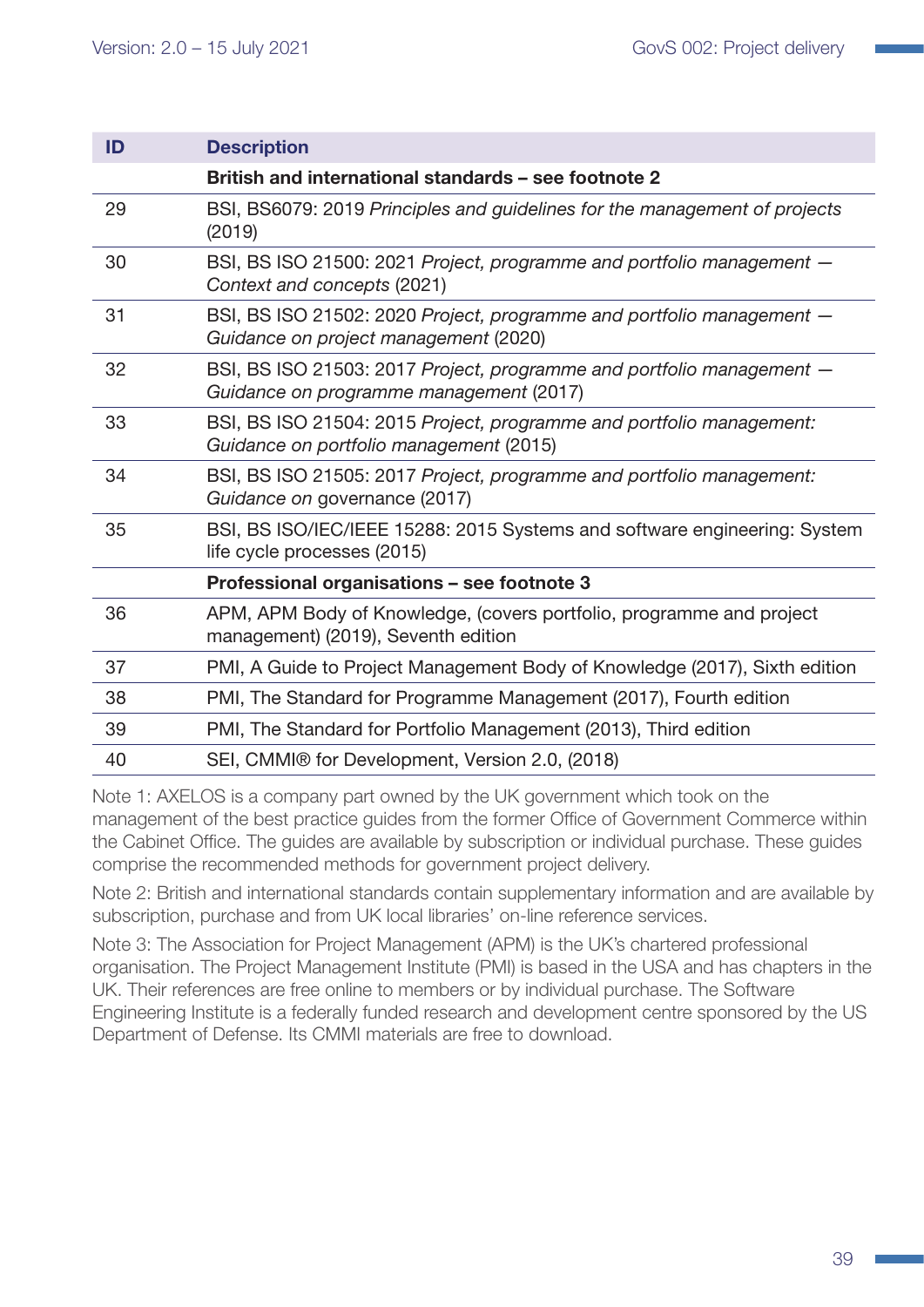<span id="page-39-0"></span>

# B. Glossary

See also the common glossary of definitions which includes a list of defined terms and phrases used across the suite of government functional standards. The glossary includes the term, definition, and which function owns the term and definition.

| <b>Term</b>                                   | <b>Definition</b>                                                                                                                                                                                                                                                                                                                                                                                                                                                                |
|-----------------------------------------------|----------------------------------------------------------------------------------------------------------------------------------------------------------------------------------------------------------------------------------------------------------------------------------------------------------------------------------------------------------------------------------------------------------------------------------------------------------------------------------|
| accountable<br>(person)                       | Someone who is accountable is required and expected to justify actions<br>or decisions to a person or body with greater authority, from whom the<br>accountability has been formally assigned.                                                                                                                                                                                                                                                                                   |
|                                               | Note: accountabilities can be tiered such that there is a hierarchy of<br>accountabilities, with a higher-level having overall accountability over lower-<br>level accountabilities.                                                                                                                                                                                                                                                                                             |
|                                               | Note: an accountable person usually has associated formally delegated<br>authority for their actions and decisions, such as through delegation letters.                                                                                                                                                                                                                                                                                                                          |
| assurance                                     | A general term for the confidence that can be derived from objective<br>information over the successful conduct of activities, the efficient and<br>effective design and operation of internal control, compliance with<br>internal and external requirements, and the production of insightful and<br>credible information to support decision making. Confidence diminishes<br>when there are uncertainties around the integrity of information or of<br>underlying processes. |
| baseline                                      | A measurement, calculation, or location used as a basis for comparison.<br>In a project delivery context baselines typically apply to plans and to sets<br>of data relating to the solution.                                                                                                                                                                                                                                                                                     |
|                                               | Note: examples include schedule baseline, cost baseline, requirements<br>baseline, design baseline.                                                                                                                                                                                                                                                                                                                                                                              |
| benefit<br>(project<br>delivery)              | In the context of project delivery, benefit is the measurable value or other<br>positive impact resulting from an outcome perceived as an advantage by<br>one or more stakeholders, and which contributes towards one or more<br>objective(s).                                                                                                                                                                                                                                   |
| business case                                 | The justification for an organisational activity (strategic, programme,<br>project or operational) which typically contains benefits, outcomes,<br>timescales, costs and risks against which continuing viability is tested.                                                                                                                                                                                                                                                     |
| constraint<br>(project                        | In the context of project delivery, a constraint is a limitation or restriction<br>on planning or undertaking work.                                                                                                                                                                                                                                                                                                                                                              |
| delivery)                                     | Note: planning constraints can include, but are not limited to scope,<br>performance, time, cost, resources and risk.                                                                                                                                                                                                                                                                                                                                                            |
| delivery<br>strategy<br>(project<br>delivery) | In the context of project delivery, the delivery strategy outlines longer<br>term objectives, outcomes and outputs, and the means to achieve them,<br>to inform future decisions and planning and includes phasing and<br>strategies for commercial, business, societal change and solution<br>delivery aspects.                                                                                                                                                                 |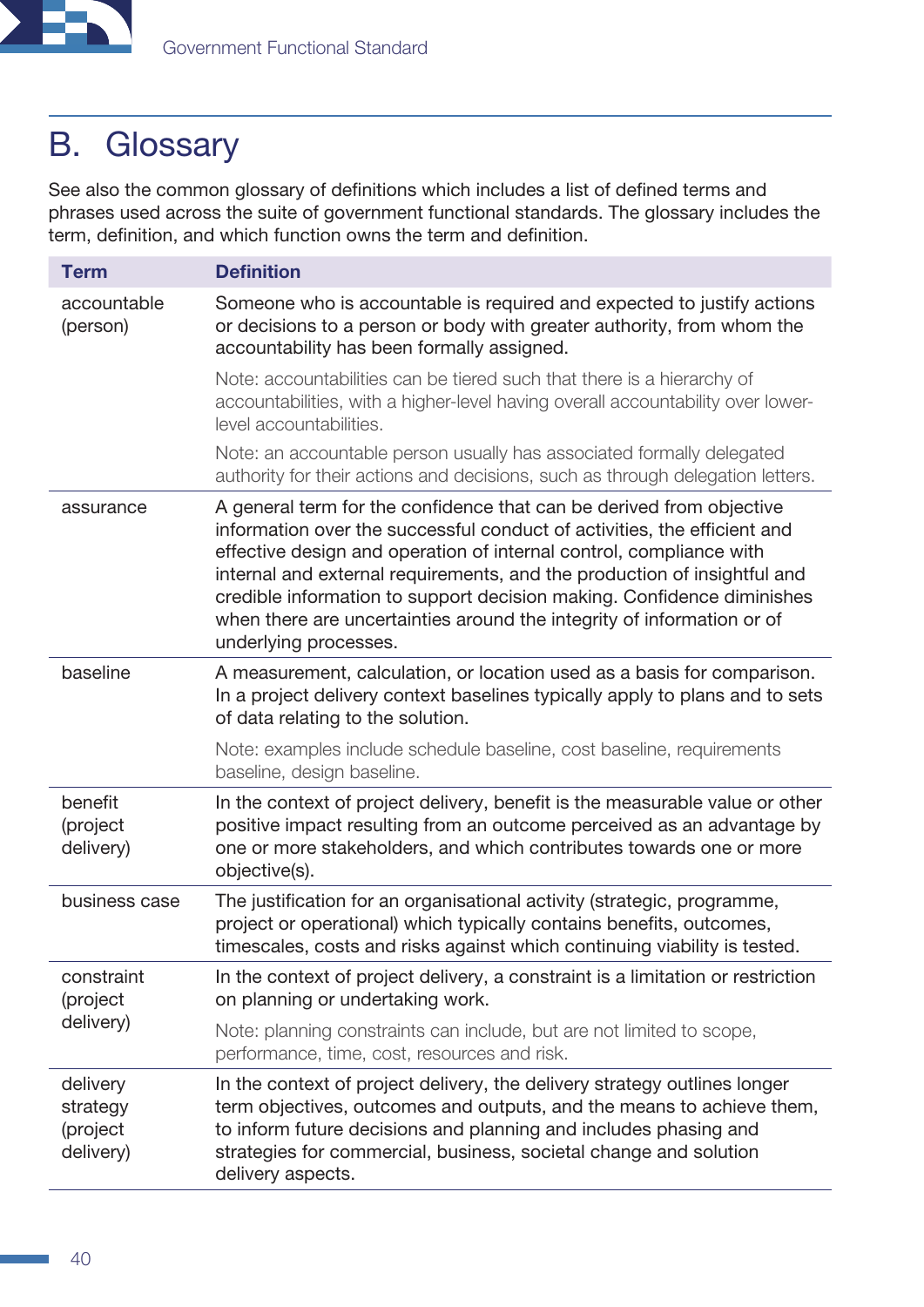Т

| <b>Term</b>                                                | <b>Definition</b>                                                                                                                                                                                                                                                                                                               |
|------------------------------------------------------------|---------------------------------------------------------------------------------------------------------------------------------------------------------------------------------------------------------------------------------------------------------------------------------------------------------------------------------|
| disbenefit<br>(project<br>delivery)                        | In the context of project delivery, disbenefit is the measurable value or<br>other impact resulting from an outcome perceived as a disadvantage by<br>one or more stakeholders, and which partially or fully negates the<br>achievement of one or more objective(s).                                                            |
| defined<br>(way of<br>working)                             | In the context of standards, 'defined' denotes a documented way of<br>working which people are expected to use. This can apply to any aspect<br>of a governance or management framework for example processes,<br>codes of practice, methods, templates, tools and guides.                                                      |
| established<br>(way of<br>working)                         | In the context of standards, 'established' denotes a way of working that<br>is implemented and used throughout the organisation. This can apply to<br>any aspect of a governance or management framework for example<br>processes, codes of practice, methods, templates, tools and guides.                                     |
| gate                                                       | A decision point carried out as part of formal governance, at significant<br>points in the life cycle to ensure that the decision to invest as stated in an<br>agreed business case and plans is, and remains, valid.                                                                                                           |
| governance                                                 | Governance defines relationships and the distribution of rights and<br>responsibilities among those who work with and in the organisation.<br>It determines the rules and procedures through which the organisation's<br>objectives are set and provides the means of attaining those objectives<br>and monitoring performance. |
| governance and<br>management<br>framework                  | A governance and management framework sets out the authority limits,<br>decision making roles and rules, degrees of autonomy, assurance needs,<br>reporting structure, accountabilities and roles, and the appropriate<br>management practices and associated documentation needed to meet<br>this standard.                    |
| government<br>major project                                | A central government funded project or programme that requires<br>HM Treasury approval during its life, as set out in Delegated Authority<br>letters, or is otherwise of special interest to the government.<br>A government major project is listed in the Government Major Projects<br>Portfolio (GMPP).                      |
| Government<br><b>Major Projects</b><br>Portfolio<br>(GMPP) | The portfolio of the Government's largest, complex, innovative, risky and<br>ambitious projects that have been agreed by the Infrastructure and<br>Projects Authority, HMT and departments and are delivering the<br>government's main policy initiatives.                                                                      |
| integrated<br>assurance and<br>approval plan<br>(IAAP)     | The planning, co-ordination and provision of assurance activities and<br>approval points throughout the 'policy to delivery' life cycle,<br>proportionate to levels of project cost and risk. From Treasury approvals<br>process for programmes and projects.                                                                   |
| integrated<br>assurance<br>strategy (IAS)                  | The integrated assurance strategy sets the strategic requirements for<br>assurance provision to ensure agreed and consistent standards across<br>an organisation's portfolio of major projects.                                                                                                                                 |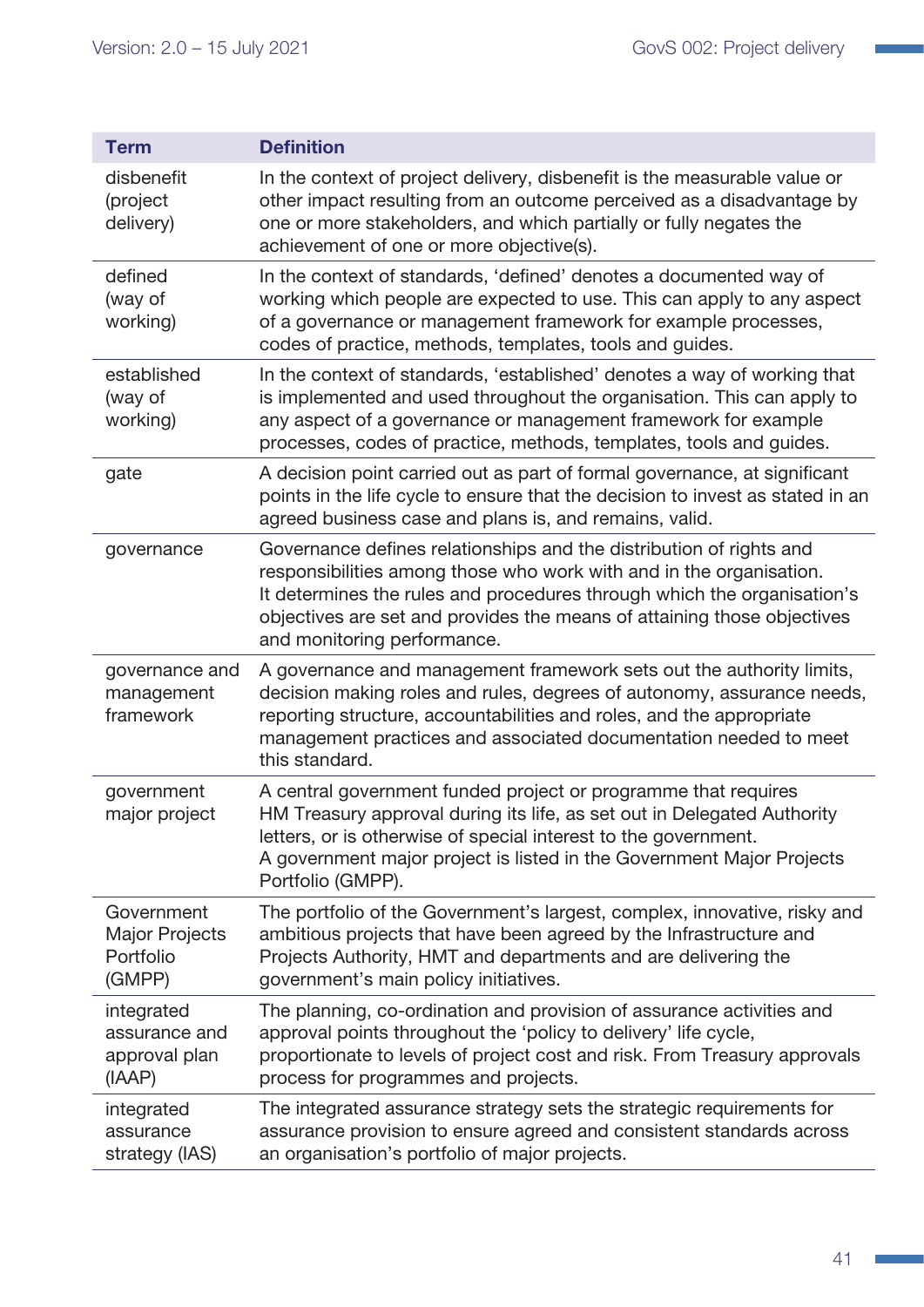

| <b>Term</b>                    | <b>Definition</b>                                                                                                                                                                                                                                                                                                                     |
|--------------------------------|---------------------------------------------------------------------------------------------------------------------------------------------------------------------------------------------------------------------------------------------------------------------------------------------------------------------------------------|
| issue                          | A relevant event that has happened, was not planned and requires<br>management action. It could be a problem, benefit, query, concern,<br>change request or risk that has occurred.                                                                                                                                                   |
| life cycle                     | The life cycle provides a phased structure for governing the work and<br>underpinning the delivery plan, from start to finish. Life cycles can be<br>applied to a portfolio, service, product, system, programme or project.                                                                                                          |
| organisation                   | In the context of government functional standards, 'organisation' is the<br>generic term used to describe a government department, arm's length<br>body, or any other entity, which is identified as being within the scope of<br>the functional standard.                                                                            |
| other related<br>work (project | In the context of project delivery, other related work comprises work<br>within a portfolio or programme which is not managed as a project.                                                                                                                                                                                           |
| delivery)                      | Note: examples of other related work are support services (such as for<br>finance and human resources, support offices and specialist information and<br>engineering offices), ongoing improvement initiatives not run as projects,<br>service delivery and business as usual operations                                              |
| outcome                        | The result of change, normally affecting real-world behaviour or<br>circumstances. Outcomes are desired when a change is conceived.<br>Outcomes are achieved as a result of the activities undertaken to effect<br>the change; they are the manifestation of part or all of the new state<br>conceived in the target operating model. |
| output                         | A specialist product (the tangible or intangible artefact) that is produced,<br>constructed or created as a result of a planned activity and handed over<br>to users                                                                                                                                                                  |
| plan                           | A plan sets out how objectives, outcomes and outputs are to be<br>delivered within defined constraints, in accordance with the strategy.                                                                                                                                                                                              |
| portfolio                      | A portfolio comprises part or all of an organisation's investment required<br>to achieve its objectives. Governed through its portfolio (or business)<br>plan, a portfolio comprises work components, such as other portfolios,<br>programmes, projects, other related work and work packages.                                        |
| portfolio<br>management        | Portfolio management is a co-ordinated collection of strategic practices<br>and decisions that together enable the most effective balance of<br>organisational change and business as usual.                                                                                                                                          |
| portfolio<br>strategy          | A collection of top-level strategic information that provides total clarity to<br>all stakeholders regarding the content and long-term objectives of the<br>portfolio.                                                                                                                                                                |
| programme                      | A programme is a unique, temporary, flexible organisation created to<br>co-ordinate, direct and oversee the implementation of a set of projects<br>and other related work components to deliver outcomes and benefits<br>related to a set of strategic objectives.                                                                    |

 $\mathcal{L}_{\mathcal{A}}$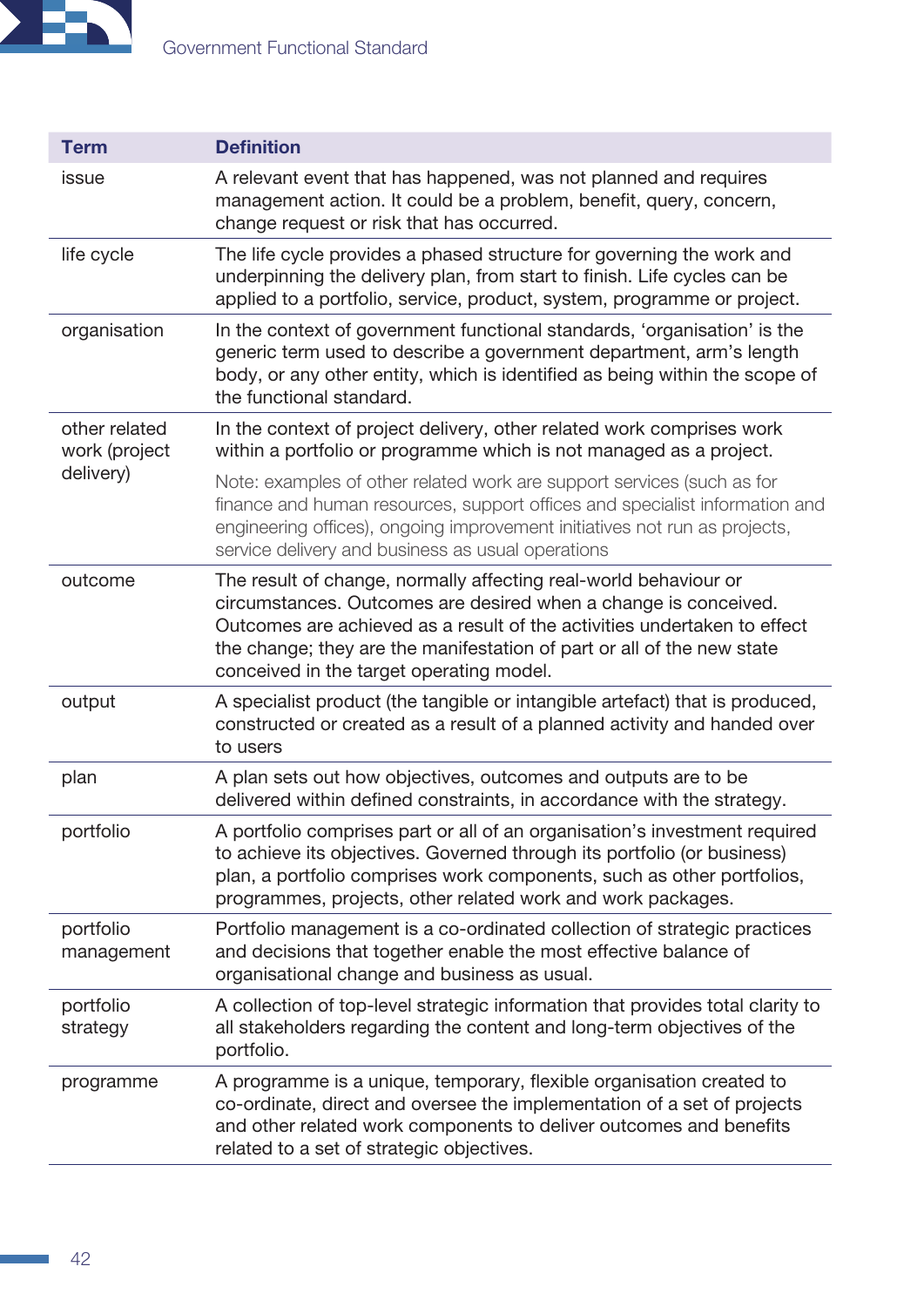| <b>Term</b>             | <b>Definition</b>                                                                                                                                                                                                                                                                                                                            |
|-------------------------|----------------------------------------------------------------------------------------------------------------------------------------------------------------------------------------------------------------------------------------------------------------------------------------------------------------------------------------------|
| project                 | A project is a unique temporary management environment, undertaken in<br>stages, created for the purpose of delivering one or more business<br>products or outcomes.                                                                                                                                                                         |
| project delivery        | Collectively, portfolio, programme and project management are referred<br>to in government as 'project delivery'.                                                                                                                                                                                                                            |
| quality                 | The degree to which the features and inherent or assigned<br>characteristics of a product, person, process, service and/or system bear<br>on its ability to show that it meets expectations or stated needs,<br>requirements or specification.                                                                                               |
| quality<br>assurance    | The planned systematic process that will be used to provide confidence<br>that outputs will match their defined quality criteria.                                                                                                                                                                                                            |
| quality control         | The process of monitoring specific project results to determine whether<br>they comply with relevant standards and of identifying ways to eliminate<br>causes of unsatisfactory performance.                                                                                                                                                 |
| residual risk           | The risk remaining after the risk response has been applied.                                                                                                                                                                                                                                                                                 |
| responsible<br>(person) | Someone who is responsible has some control over or care for an action,<br>or the obligation to do something as part of a wider job role.                                                                                                                                                                                                    |
|                         | Note: a responsible person is responsible to an accountable person, or<br>themselves if they are the accountable person.                                                                                                                                                                                                                     |
| risk                    | The effect of uncertainty on objectives. Risk is usually expressed in<br>terms of causes, potential events, and their consequences                                                                                                                                                                                                           |
|                         | • a cause is an element which alone or in combination has the potential<br>to give rise to risk                                                                                                                                                                                                                                              |
|                         | an event is an occurrence or change of a set of circumstances and can<br>be something that is expected which does not happen or something<br>that is not expected which does happen. Events can have multiple<br>causes and consequences and can affect multiple objectives                                                                  |
|                         | the consequences should the event happen – consequences are the<br>outcome of an event affecting objectives, which can be certain or<br>uncertain, can have positive or negative direct of indirect effects on<br>objectives, can be expressed qualitatively or quantitatively, and can<br>escalate through cascading and cumulative effects |
| risk appetite           | The amount of risk the organisation, or subset of it, is willing to accept.                                                                                                                                                                                                                                                                  |
| risk tolerance          | The threshold levels of risk exposure that, with appropriate approvals,<br>can be exceeded, but which when exceeded will trigger some form of<br>response (for example, reporting the situation to senior management for<br>action).                                                                                                         |

H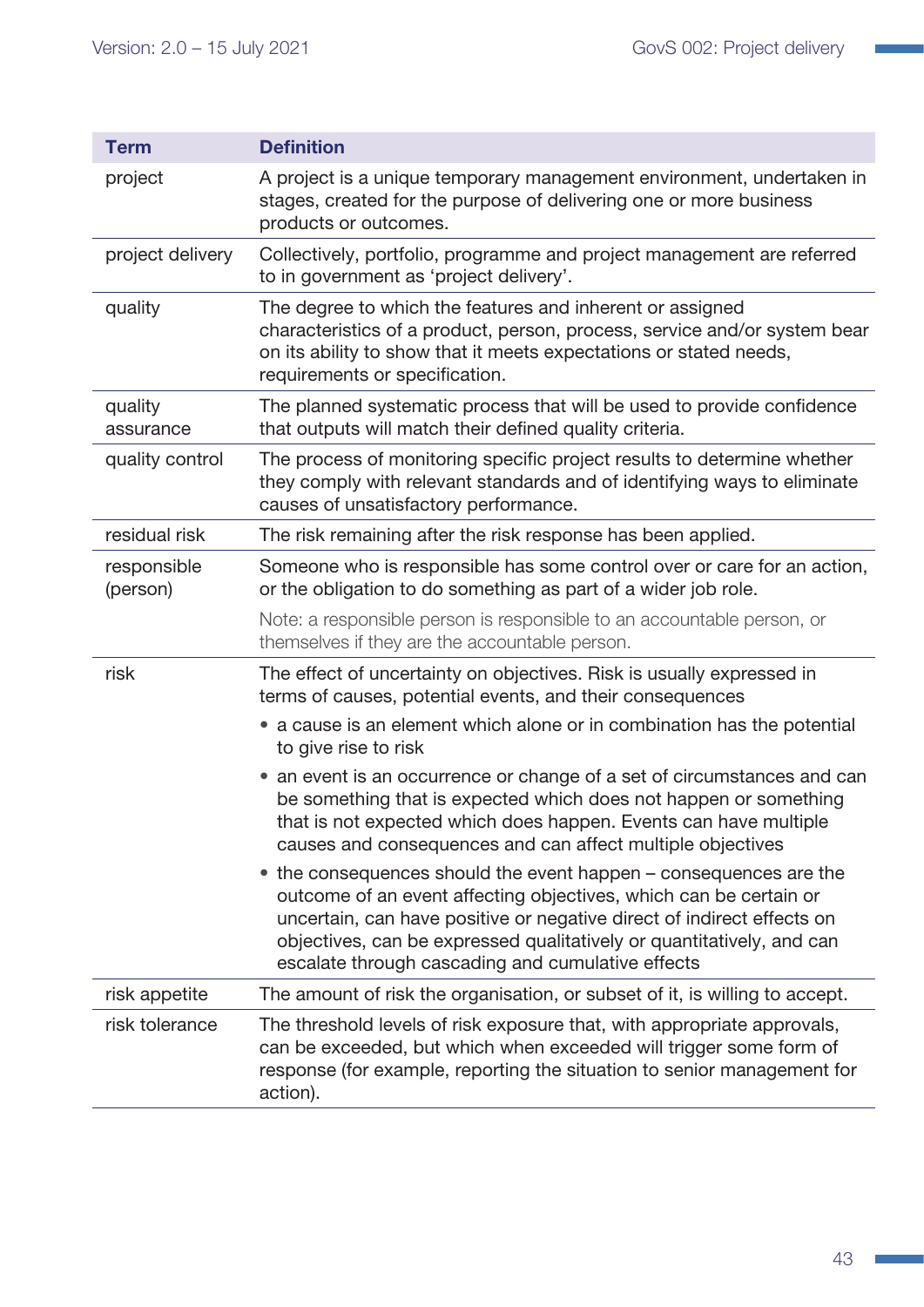

| <b>Term</b>                   | <b>Definition</b>                                                                                                                                                                                                                                                                       |
|-------------------------------|-----------------------------------------------------------------------------------------------------------------------------------------------------------------------------------------------------------------------------------------------------------------------------------------|
| <b>SRO</b>                    | The individual accountable to the sponsoring body for a programme or<br>project meeting its objectives, delivering the required outcomes and<br>realising the required benefits.                                                                                                        |
|                               | Note: the senior responsible owner owns the business case and is<br>accountable for governance.                                                                                                                                                                                         |
|                               | Note: the sponsoring body could be a group or individual.                                                                                                                                                                                                                               |
|                               | Note: the senior responsible owner of a government major project is<br>ultimately accountable to Parliament.                                                                                                                                                                            |
| stage (project<br>delivery)   | In the context of project delivery, a stage is a subdivision of a project life<br>cycle.                                                                                                                                                                                                |
| stakeholder                   | Any individual, group or organisation that can affect or be affected by,<br>or perceive itself to be affected by an initiative (programme, project,<br>activity, risk).                                                                                                                 |
| strategy                      | A strategy outlines longer term objectives, outcomes and outputs, and<br>the means to achieve them, to inform future decisions and planning.                                                                                                                                            |
| target operating<br>model     | A model of the future organisation, its working practices and processes,<br>the information it requires and the technology that supports its operations.                                                                                                                                |
|                               | Note: it is often called a blueprint.                                                                                                                                                                                                                                                   |
| termination                   | Termination is the premature closure of a work component because it is<br>no longer needed or viable, or because the risks associated with it have<br>become unacceptably high.                                                                                                         |
| tolerance                     | The permissible deviation above and below a plan's target for time and<br>cost without escalating the deviation to the next level of management.<br>There can also be tolerance levels for quality, scope, benefit and risk.<br>Tolerance is applied at project, stage and team levels. |
| tranche (project<br>delivery) | In the context of project delivery, a tranche is a subdivision of a<br>programme designed to enable an incremental approach to delivery<br>of outputs, outcomes and benefits.                                                                                                           |
| transformation                | A distinct change to the way an organisation conducts all or part of its<br>business.                                                                                                                                                                                                   |
| two-way<br>traceability       | The ability to trace both forward and backward (for example, from<br>requirement to an element of the solution and from the solution element<br>back to requirement). It can also be applied in other areas, such as to<br>output-outcome-benefits mapping, and solution-plan mapping.  |
| validation                    | An activity that ensures a solution (or part of) meets the needs of the<br>business. Validation ensures that business requirements are met even<br>though these might have changed since the original design.                                                                           |

 $\mathbb{R}^2$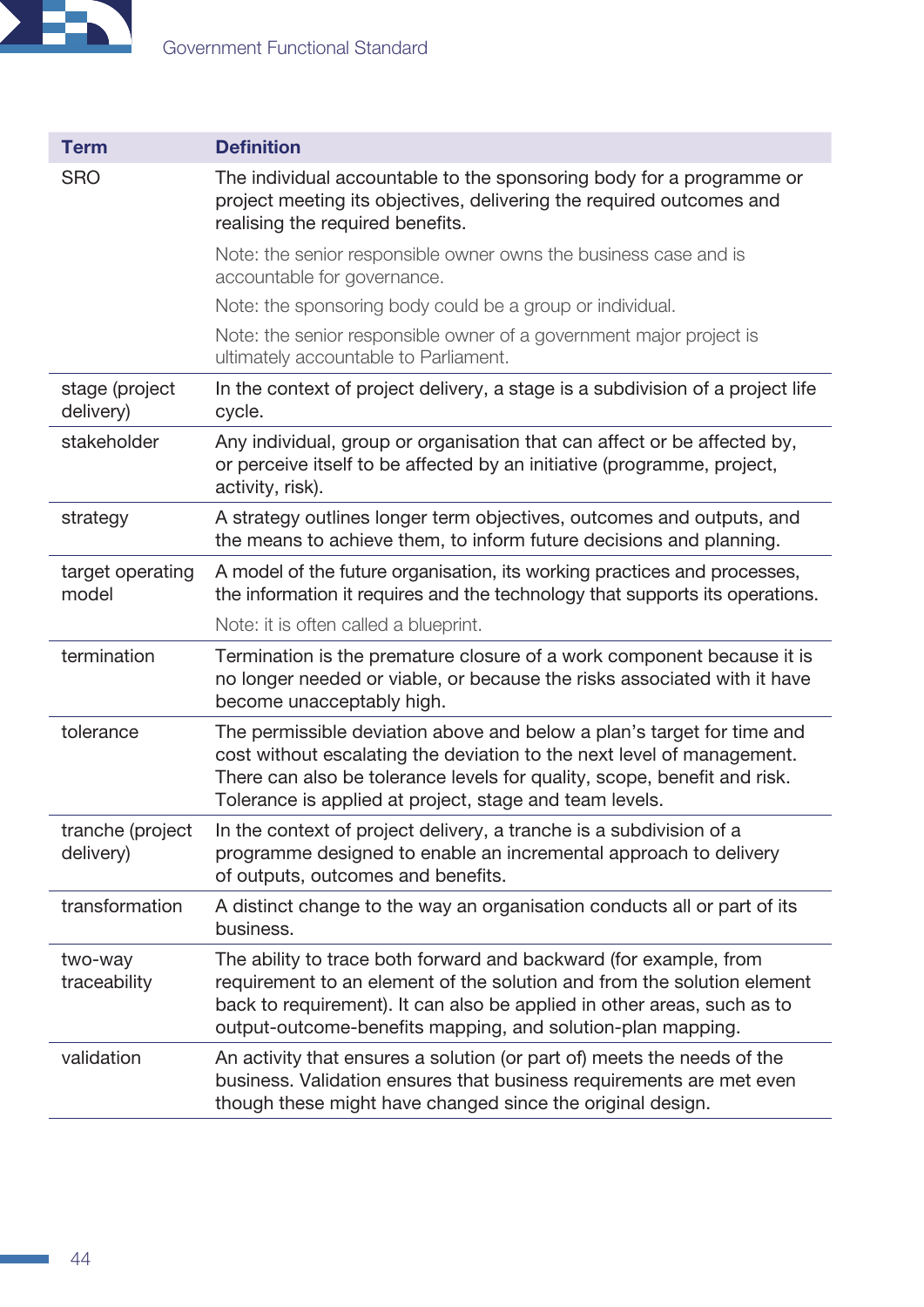| Term              | <b>Definition</b>                                                                                                                                                                                                                                                                                                                                 |
|-------------------|---------------------------------------------------------------------------------------------------------------------------------------------------------------------------------------------------------------------------------------------------------------------------------------------------------------------------------------------------|
| value for money   | Value for money is a balanced judgment based on the benefit cost ratio<br>which brings together social costs and benefits including public sector<br>costs over the entire life of a proposal, together with decisively significant<br>unquantified deliverables, and unmonetised risks and uncertainties,<br>to deliver a proposal's objectives. |
| verification      | An activity that ensures that a solution (or part of) is complete, accurate,<br>reliable and matches its design specification.                                                                                                                                                                                                                    |
| work<br>component | A defined and managed part of a portfolio, such as a lower-level<br>portfolio, programme, project, other related work, or work package.                                                                                                                                                                                                           |
| work package      | A group of related activities that have a defined scope, deliverable,<br>timescale and cost, contributing to the required outputs and outcomes.                                                                                                                                                                                                   |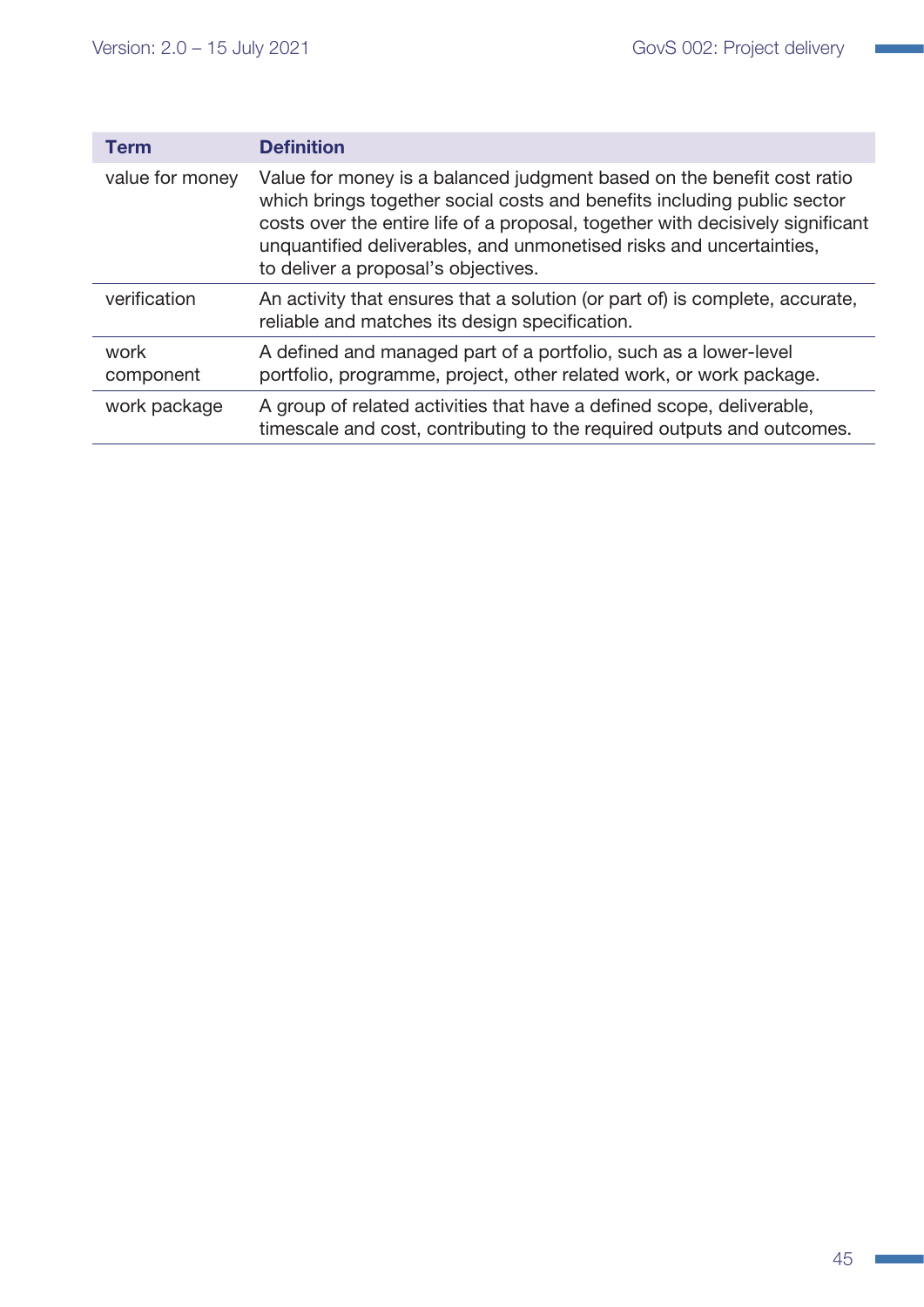<span id="page-45-0"></span>

# C. Example roles and accountabilities

#### Portfolio director

The portfolio director is accountable to a defined higher-level authority for the direction and governance of the portfolio, for optimising the required benefits at an acceptable level of risk. The portfolio director provides leadership and direction and owns the portfolio's vision and strategy, in particular:

- gain relevant management board approval for the portfolio's vision and strategy
- approve the portfolio's plan
- promote a culture focussed on cross organisation, collaborative working which acts in the interests of the organisation as a whole
- ensure the portfolio evolves to reflect changes in the socio-political environment, policy, strategic objectives, business priorities and emergent risks
- funds and resources are allocated where needed and capacity and capability are sufficient to meet the needs
- ensure portfolio management practices are defined, maintained and kept up to date
- secure the investment to implement portfolio management and its support systems, tools and environment

Note: the role may be supplemented by or supported by a portfolio direction group or investment committee, which the portfolio director might chair. Individual aspects of the role might be assigned to different line managers.

Note: guidance on portfolio management can be found in Management of Portfolio [24].

#### Portfolio manager

The portfolio manager is accountable to the portfolio director for planning and managing the portfolio as a whole, ensuring that its work components are sufficient to meet the portfolio's objectives. Responsibilities include monitoring spend against budget, benefits realisation, business change and risk. The portfolio manager coordinates the effective and efficient operation of the portfolio management and ensures the flow of information to decision makers and, in particular:

- drafts the portfolio's strategy in support of the organisation's business plan
- develops and owns the portfolio's plan, including identifying constraints
- prepares the regular reports on the portfolio's performance for stakeholders and decision makers
- ensures the business cases for work components are created on a consistent and reliable basis across the portfolio, using the same assumptions
- ensures investment appraisals are undertaken
- ensures dependencies between components in the portfolio are identified and managed
- leads the development and roll-out for portfolio-level stakeholder management and communications
- keeps the portfolio's governance and management framework up to date, identifying and implementing improvements

Note: the role may be supported by a portfolio progress group or delivery committee, which the portfolio manager may chair. Individual aspects of the role might be assigned to different line managers.

Note: guidance on portfolio management can be found in Management of Portfolios [24].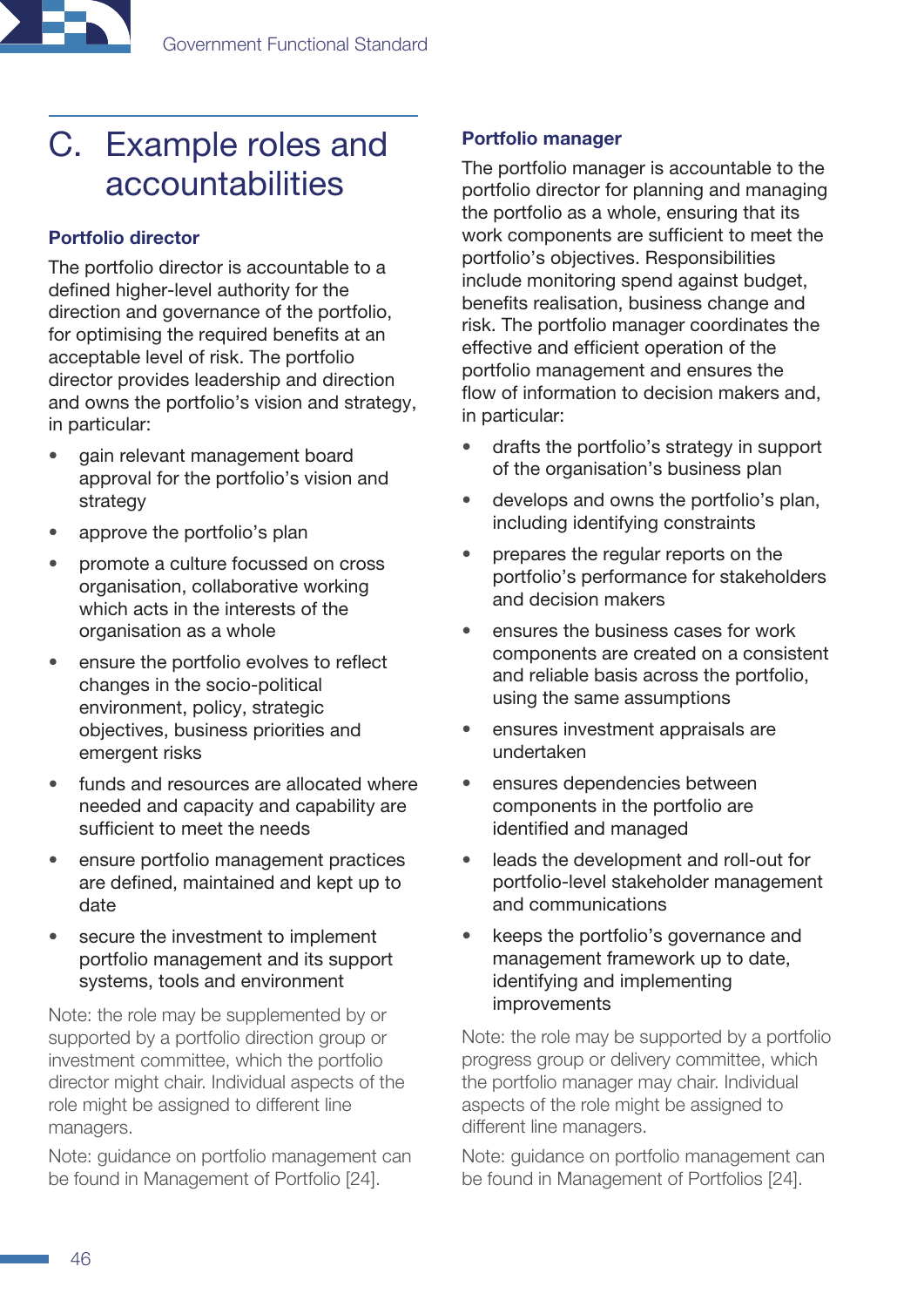#### Sponsoring body

The sponsoring body acts as the higherlevel authority for a programme or project and is accountable to a defined higher-level authority, normally the accounting officer. The sponsoring body acts as the driving force for a programme or project:

- assessing initial viability and fit with the organisation's strategic aims and needs prior to initiation
- ensuring that the organisational environment is supportive of the senior responsible owner and team, enabling them to achieve the programme or project's objectives
- overseeing the work to assure it is being directed and managed effectively and is still viable
- taking key decisions or delegating them, as appropriate, depending on risk and impact
- reviewing the outcome from the programme or project, once completed
- overseeing the application of organisational constraints, such as policies and standards

#### Senior responsible owner (SRO)

The senior responsible owner is accountable to the sponsoring body for a programme or project meeting its objectives, delivering the projected outcomes and realising the required benefits. The senior responsible owner is the owner of the business case and accountable for all aspects of governance. Responsibilities include, but are not limited to:

- defining and communicating the vision and objectives in line with policy or strategic intent
- ensuring a real policy or business need is being addressed
- assuring ongoing viability
- engaging key stakeholders
- providing the team with leadership, decisions and direction
- ensuring the delivered solution meets the needs of the business and stakeholders

Note: the role should be supported by a programme board which the senior responsible owner should chair.

Note: for programmes or projects not in the Government Major Projects Portfolio, the senior responsible owner might be called a 'sponsor' or 'executive'.

Note: guidance on the senior responsible owner role can be found in PRINCE2® [21 and 22] and Managing Successful Programmes (MSP®) [23].

#### Programme/project manager

The programme/project manager is accountable to the senior responsible owner for establishing the governance framework and for the day-to-day management of a programme/project, to deliver the outputs and desired outcomes, and realise the required benefits, including, but not limited to:

- ensuring the solution is designed and business case and plans prepared
- defining the approach, accountabilities, work scope and targets for the team
- monitoring, forecasting and reporting overall progress against the plan
- resolving risks and issues and controlling change
- delivering the required outputs and outcomes
- monitoring and managing supplier performance
- engaging and communicating with stakeholders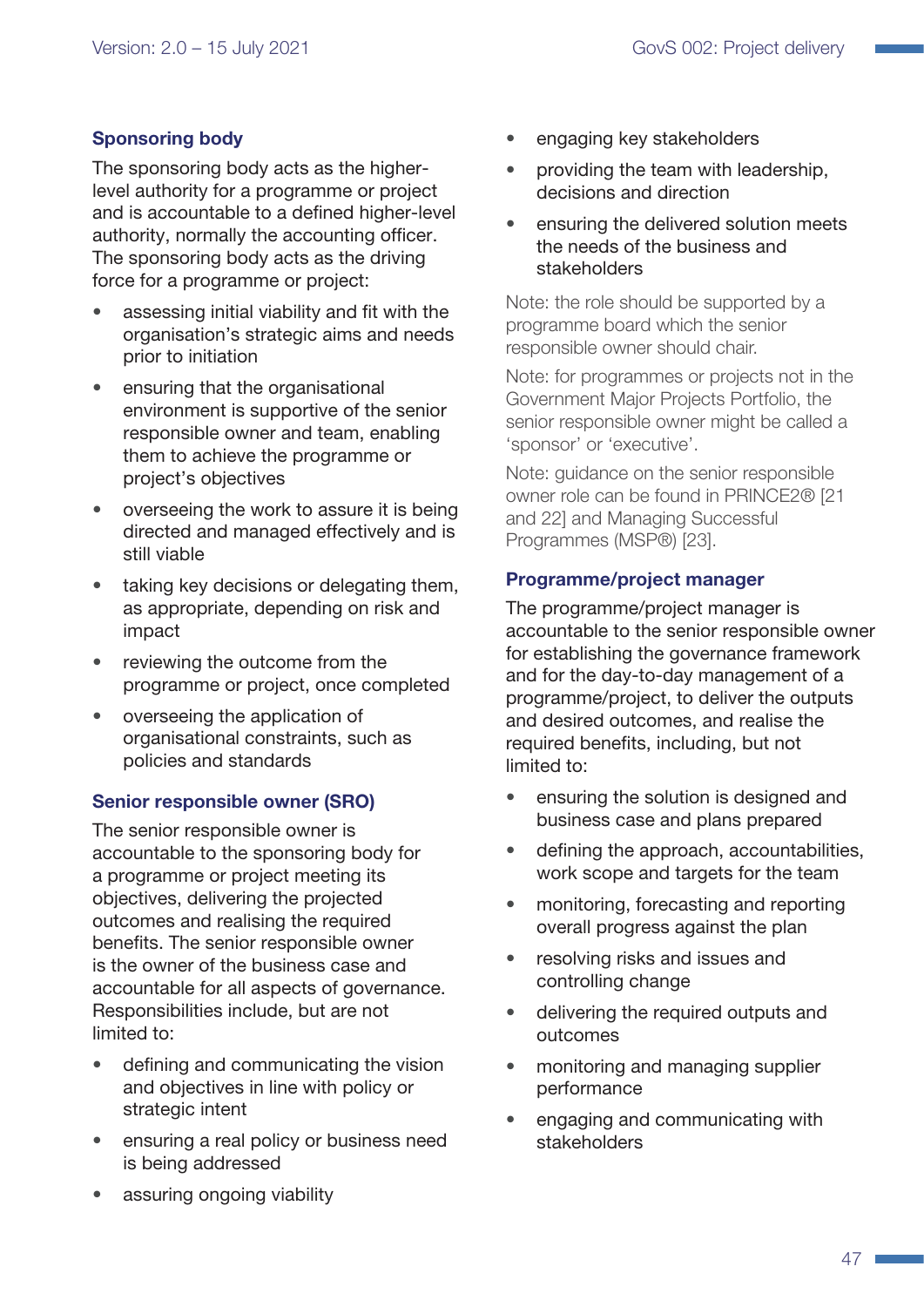

Note: this role is often referred to as the project director or programme director.

Note: guidance on the programme/project manager role can be found in PRINCE2® [21 and 22] and Managing Successful Programmes [23].

#### Programme/project support office manager

The management team should be supported in the effective and efficient undertaking of their roles. Support might be provided by single or multiple physical or virtual structures or offices (permanent and/or temporary), which can be centralised or distributed. Services provided might include value added delivery support as well as administrative functions such as:

- providing support to the management practices in sections 4, 5 and 6 of this standard
- providing specialist services on the support practices in section 7 of this standard
- undertaking independent reviews and audits
- developing, procuring, selecting and managing management support tools and systems
- consolidating and analysing reporting
- monitoring resource usage across the organisation
- providing consulting and coaching and advising sponsors and managers
- maintaining standards for recruitment and development of project management staff
- providing training and assessment

Note: often referred to as a programme management office or PMO.

Note: guidance on designing and operating support services can be found in Portfolio, Programme and Project Offices [26].

#### Manager of a work package/team manager

The manager of a work package is accountable to the project manager (or higher-level team manager) for those products and outcomes allocated to them (as defined in a work package) to an appropriate quality, timescale and at an acceptable cost. This includes, but is not limited to:

- ensuring work packages are completed to the required quality, on time and to budget
- contributing to and reviewing significant management documentation
- planning, monitoring, forecasting and reporting overall progress against the plan
- managing the resolution of risks and issues, escalating any they cannot deal with
- controlling changes to their work scope, highlighting any requiring approval

Note: guidance on the team manager role can be found in PRINCE2® [21].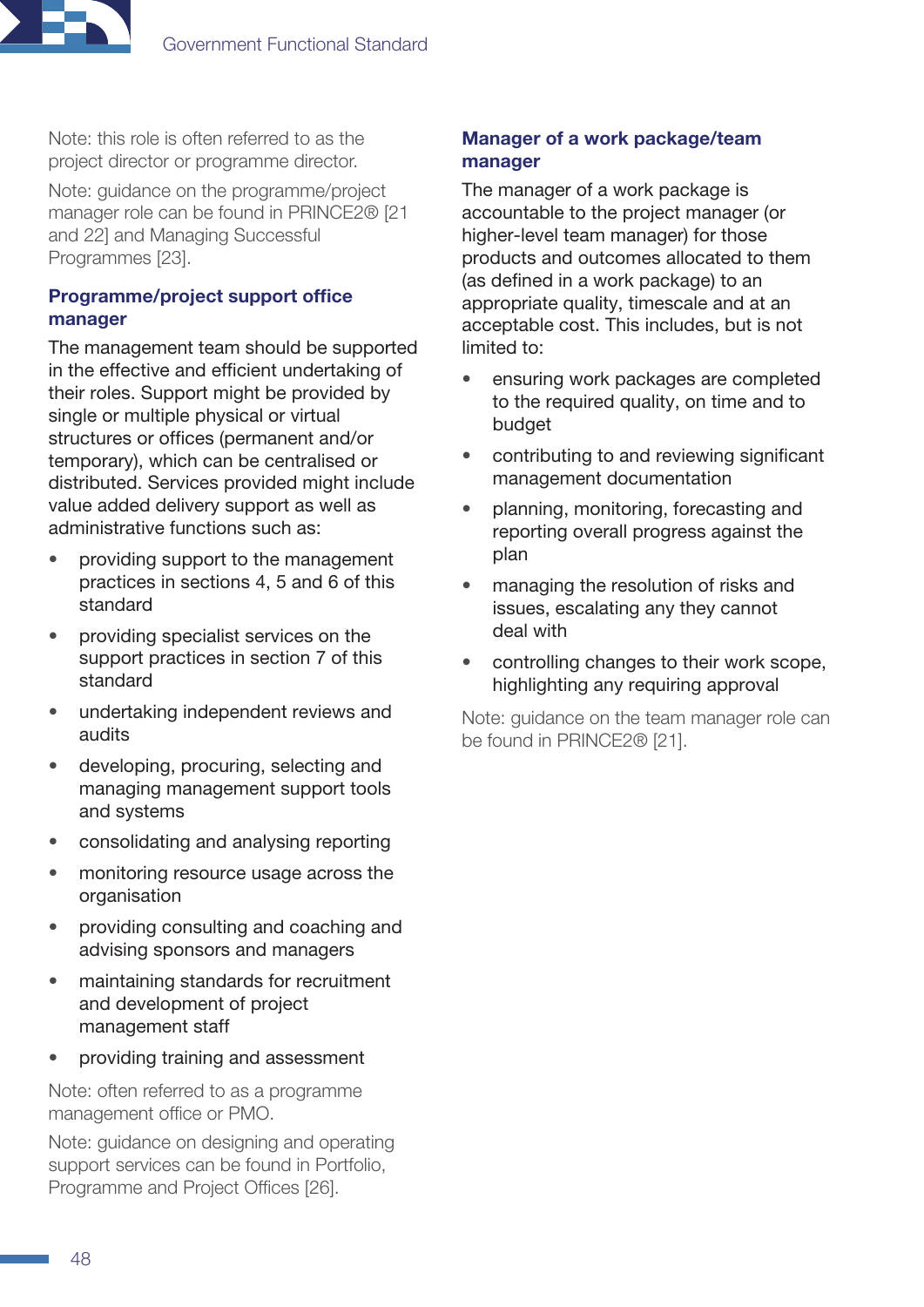<span id="page-48-0"></span>

 $rac{4}{5}$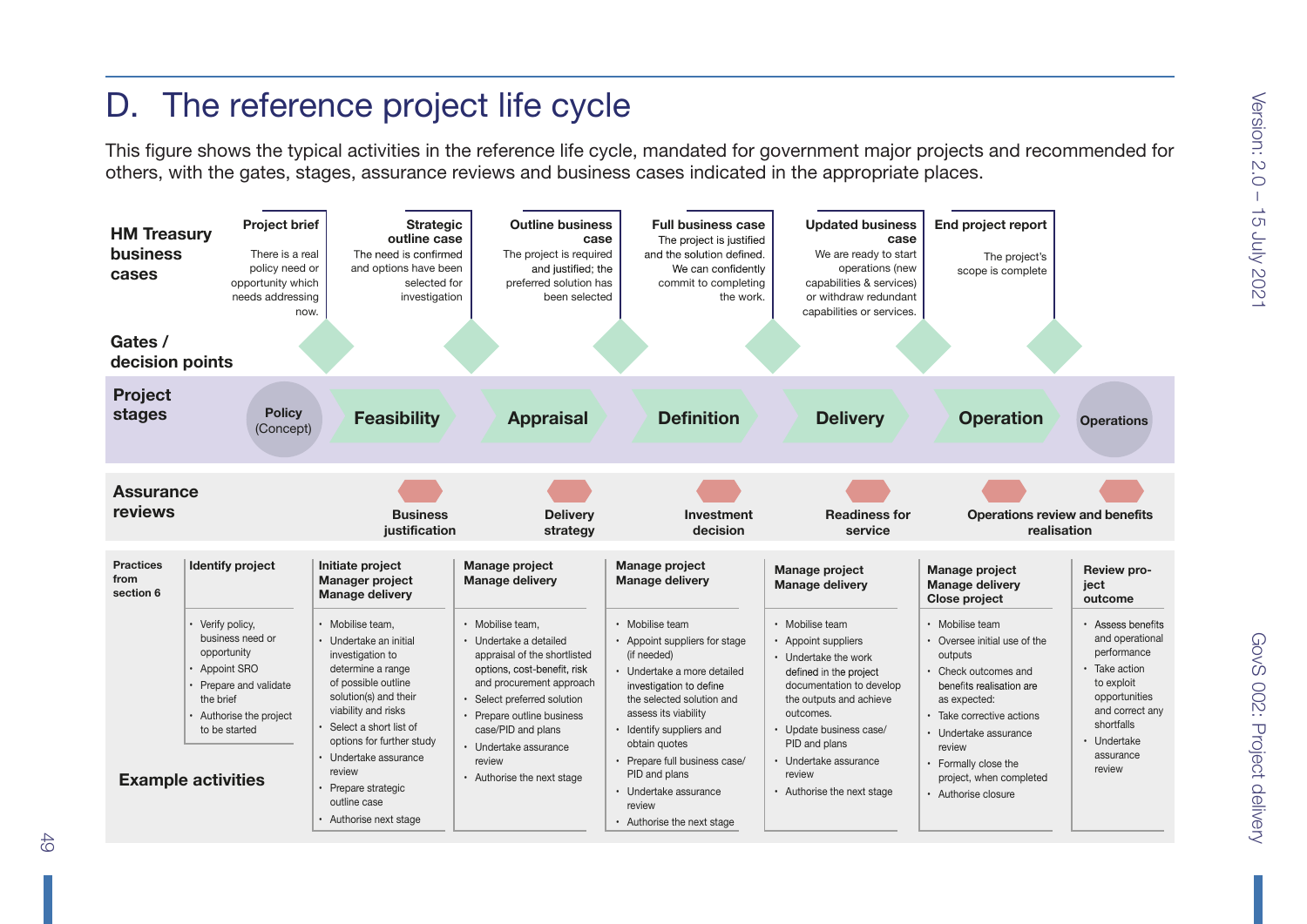#### E.Examples of life cycles reflecting different needs

This project delivery functional standard states in clause [6.3](#page-19-3) that a phased approach is taken but the standard does not define the number of the phases, their names nor how they should be applied in each case. This annex has two examples of how the reference life cycle in Annex D can be tailored to reflect different needs and circumstances.

# The extended life cycle

<span id="page-49-0"></span>50

An example life cycle covering the full extent of operations and the disposal of the outputs at the end. The phases could be managed as a project (in stages) or programme (in tranches) depending on the context. This type of life cycle is sometimes called a product life cycle, system life cycle or asset life cycle.